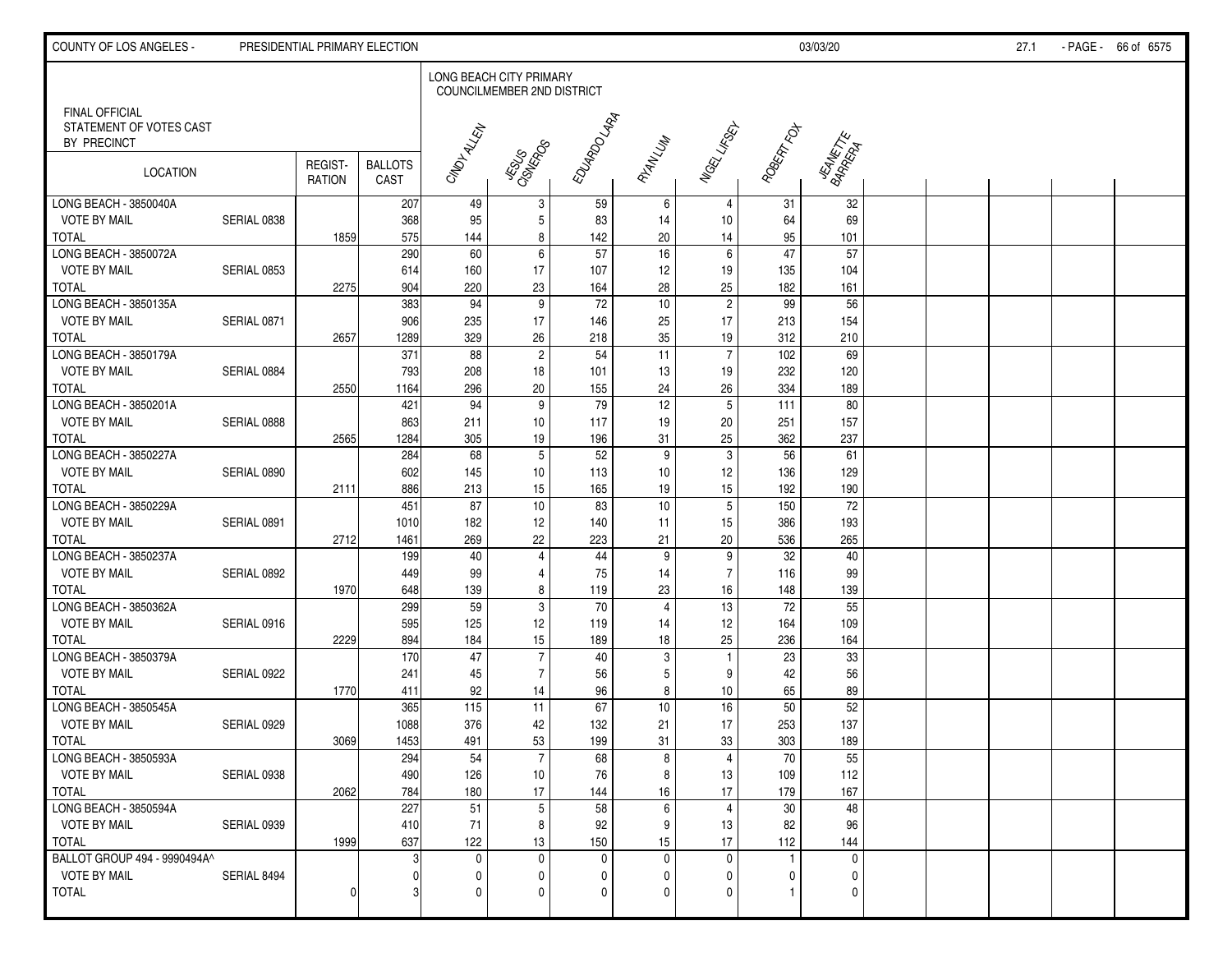| COUNTY OF LOS ANGELES -                                         | PRESIDENTIAL PRIMARY ELECTION |                        |                     |                                                       |                     |                   |                  |                     | 03/03/20             |  | 27.2 | - PAGE - 67 of 6575 |
|-----------------------------------------------------------------|-------------------------------|------------------------|---------------------|-------------------------------------------------------|---------------------|-------------------|------------------|---------------------|----------------------|--|------|---------------------|
|                                                                 |                               |                        |                     | LONG BEACH CITY PRIMARY<br>COUNCILMEMBER 2ND DISTRICT |                     |                   |                  |                     |                      |  |      |                     |
| <b>FINAL OFFICIAL</b><br>STATEMENT OF VOTES CAST<br>BY PRECINCT |                               |                        | CMDIALEN            |                                                       | EDUARDO LARA        |                   | Nagel Lifeey.    | ROBERT FOT          |                      |  |      |                     |
| LOCATION                                                        | REGIST-<br><b>RATION</b>      | <b>BALLOTS</b><br>CAST |                     | LISLIS<br>CISILISS                                    |                     | RYAN LUM          |                  |                     | JEANETTE<br>BARRETTE |  |      |                     |
| PRECINCT TOTAL<br><b>VBM TOTAL</b><br><b>GRAND TOTAL</b>        | 29828                         | 3964<br>8429<br>12393  | 906<br>2078<br>2984 | 81<br>172<br>253                                      | 803<br>1357<br>2160 | 114<br>175<br>289 | 79<br>183<br>262 | 874<br>2183<br>3057 | 710<br>1535<br>2245  |  |      |                     |
|                                                                 |                               |                        |                     |                                                       |                     |                   |                  |                     |                      |  |      |                     |
|                                                                 |                               |                        |                     |                                                       |                     |                   |                  |                     |                      |  |      |                     |
|                                                                 |                               |                        |                     |                                                       |                     |                   |                  |                     |                      |  |      |                     |
|                                                                 |                               |                        |                     |                                                       |                     |                   |                  |                     |                      |  |      |                     |
|                                                                 |                               |                        |                     |                                                       |                     |                   |                  |                     |                      |  |      |                     |
|                                                                 |                               |                        |                     |                                                       |                     |                   |                  |                     |                      |  |      |                     |
|                                                                 |                               |                        |                     |                                                       |                     |                   |                  |                     |                      |  |      |                     |
|                                                                 |                               |                        |                     |                                                       |                     |                   |                  |                     |                      |  |      |                     |
|                                                                 |                               |                        |                     |                                                       |                     |                   |                  |                     |                      |  |      |                     |
|                                                                 |                               |                        |                     |                                                       |                     |                   |                  |                     |                      |  |      |                     |
|                                                                 |                               |                        |                     |                                                       |                     |                   |                  |                     |                      |  |      |                     |
|                                                                 |                               |                        |                     |                                                       |                     |                   |                  |                     |                      |  |      |                     |
|                                                                 |                               |                        |                     |                                                       |                     |                   |                  |                     |                      |  |      |                     |
|                                                                 |                               |                        |                     |                                                       |                     |                   |                  |                     |                      |  |      |                     |
|                                                                 |                               |                        |                     |                                                       |                     |                   |                  |                     |                      |  |      |                     |
|                                                                 |                               |                        |                     |                                                       |                     |                   |                  |                     |                      |  |      |                     |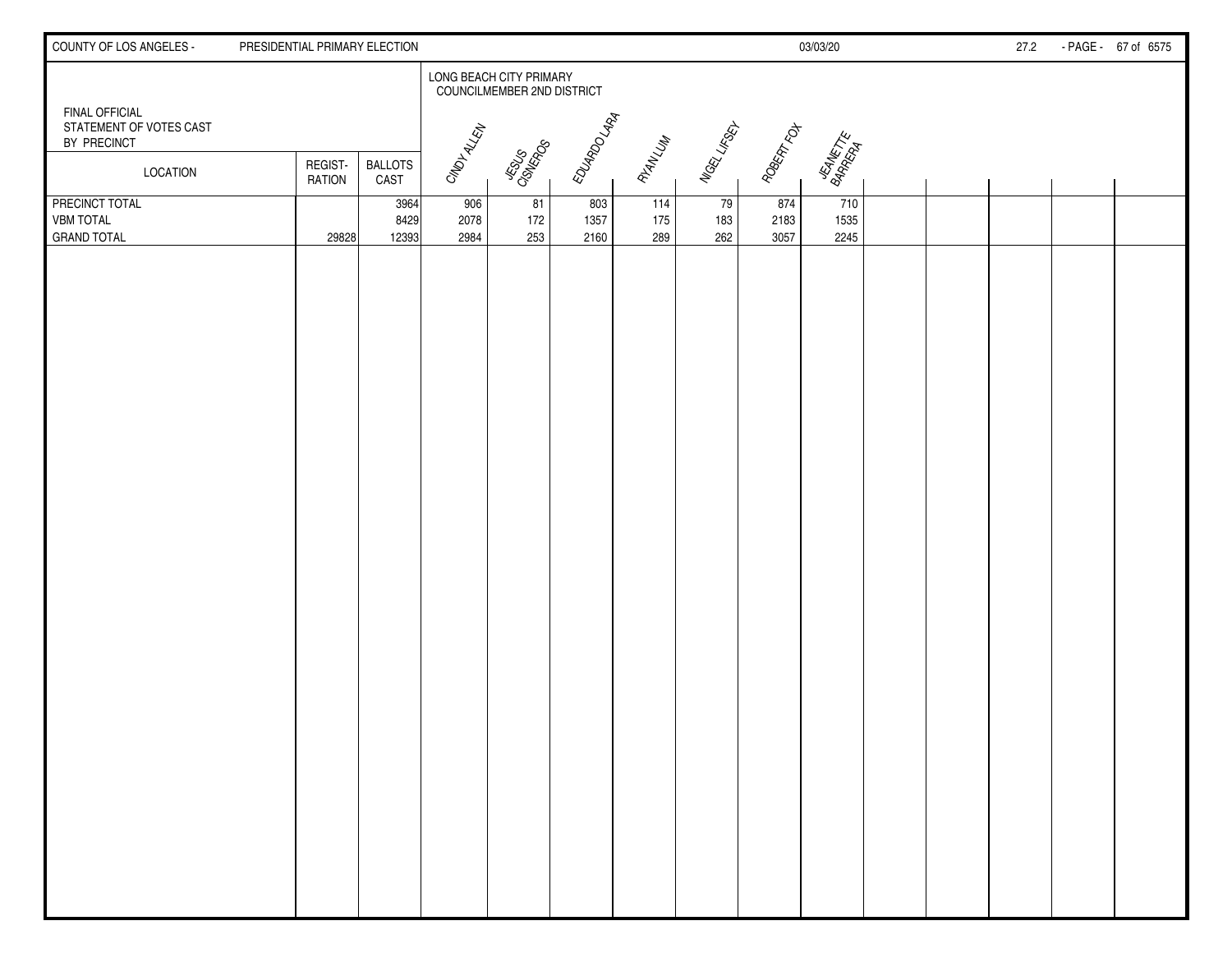| COUNTY OF LOS ANGELES -                                  |             | PRESIDENTIAL PRIMARY ELECTION |                        |                        |                                                              |                       |              |                      |                         | 03/03/20 |  | 28.1 | - PAGE - 68 of 6575 |
|----------------------------------------------------------|-------------|-------------------------------|------------------------|------------------------|--------------------------------------------------------------|-----------------------|--------------|----------------------|-------------------------|----------|--|------|---------------------|
|                                                          |             |                               |                        |                        | LONG BEACH CITY PRIMARY<br><b>COUNCILMEMBER 6TH DISTRICT</b> |                       |              |                      |                         |          |  |      |                     |
| FINAL OFFICIAL<br>STATEMENT OF VOTES CAST<br>BY PRECINCT |             |                               |                        |                        | OEE-ANDREWS                                                  |                       |              | J VILLASENOR         | CRAIGURELL              |          |  |      |                     |
| <b>LOCATION</b>                                          |             | REGIST-<br><b>RATION</b>      | <b>BALLOTS</b><br>CAST | <b>ANA ARCE</b>        |                                                              | SHARIFAH<br>HARDIE AH | SURI LSARD   |                      |                         |          |  |      |                     |
| LONG BEACH - 3850021B                                    |             |                               | 211                    | 61                     | 68                                                           | $\overline{4}$        | 60           | $\mathbf 0$          | $\overline{c}$          |          |  |      |                     |
| <b>VOTE BY MAIL</b>                                      | SERIAL 0828 |                               | 367                    | 67                     | 90                                                           | $\mathbf{1}$          | 170          | 14                   | $\mathbf{1}$            |          |  |      |                     |
| <b>TOTAL</b><br>LONG BEACH - 3850034D                    |             | 1924                          | 578<br>181             | 128<br>49              | 158<br>23                                                    | 5<br>3                | 230<br>86    | 14<br>$\overline{2}$ | 3<br>8                  |          |  |      |                     |
| <b>VOTE BY MAIL</b>                                      | SERIAL 0834 |                               | 199                    | 39                     | 34                                                           | $\overline{c}$        | 108          | $\overline{7}$       | 4                       |          |  |      |                     |
| <b>TOTAL</b>                                             |             | 1480                          | 380                    | 88                     | 57                                                           | 5                     | 194          | 9                    | 12                      |          |  |      |                     |
| LONG BEACH - 3850110A                                    |             |                               | 271                    | 31                     | $\overline{71}$                                              | $\overline{7}$        | 115          | $\overline{19}$      | $\overline{7}$          |          |  |      |                     |
| <b>VOTE BY MAIL</b>                                      | SERIAL 0865 |                               | 479                    | 50                     | 140                                                          | 6                     | 215          | 9                    | 21                      |          |  |      |                     |
| <b>TOTAL</b>                                             |             | 1940                          | 750                    | 81                     | 211                                                          | 13                    | 330          | 28                   | 28                      |          |  |      |                     |
| LONG BEACH - 3850110B*                                   |             |                               |                        | 0                      | $\mathbf 0$                                                  | -1                    | $\mathbf{0}$ | 0                    | 0                       |          |  |      |                     |
| <b>VOTE BY MAIL</b>                                      | SERIAL 6115 |                               |                        | 0                      | $\mathbf{1}$                                                 | $\mathbf{0}$          | 0            |                      | 0                       |          |  |      |                     |
| <b>TOTAL</b>                                             |             | 10 <sup>1</sup>               |                        | 0                      | $\mathbf{1}$                                                 |                       | 0            |                      | 0                       |          |  |      |                     |
| LONG BEACH - 3850117A                                    |             |                               | 253                    | 61                     | 61                                                           | $\sqrt{5}$            | 82           | 15                   | $\overline{7}$          |          |  |      |                     |
| <b>VOTE BY MAIL</b>                                      | SERIAL 0866 |                               | 359                    | 60                     | 93                                                           | $\overline{7}$        | 145          | 16                   | 13                      |          |  |      |                     |
| <b>TOTAL</b>                                             |             | 1976                          | 612                    | 121                    | 154                                                          | 12                    | 227          | 31                   | 20                      |          |  |      |                     |
| LONG BEACH - 3850133A                                    |             |                               | 296                    | 31                     | 82                                                           | $\,6\,$               | 127          | 19                   | 8                       |          |  |      |                     |
| <b>VOTE BY MAIL</b>                                      | SERIAL 0869 |                               | 442                    | 56                     | 110                                                          | $\overline{7}$        | 194          | 17                   | 33                      |          |  |      |                     |
| <b>TOTAL</b>                                             |             | 2087                          | 738                    | 87                     | 192                                                          | 13                    | 321          | 36                   | 41                      |          |  |      |                     |
| LONG BEACH - 3850134A                                    |             |                               | 241                    | 63                     | 67                                                           | $\sqrt{3}$            | 79           | $\overline{7}$       | $\overline{7}$          |          |  |      |                     |
| <b>VOTE BY MAIL</b>                                      | SERIAL 0870 |                               | 303                    | 52                     | 66                                                           | 9                     | 125          | 15                   | 10                      |          |  |      |                     |
| <b>TOTAL</b>                                             |             | 1971                          | 544                    | 115                    | 133                                                          | 12                    | 204          | 22                   | 17                      |          |  |      |                     |
| LONG BEACH - 3850138A                                    |             |                               | 223                    | 30                     | 76                                                           | $\overline{5}$        | 93           | 4                    | 4                       |          |  |      |                     |
| <b>VOTE BY MAIL</b>                                      | SERIAL 0873 |                               | 279                    | 17                     | 87                                                           | 9                     | 144          | 3                    | $\overline{\mathbf{c}}$ |          |  |      |                     |
| <b>TOTAL</b>                                             |             | 1755                          | 502                    | 47                     | 163                                                          | 14                    | 237          | $\overline{7}$       | 6                       |          |  |      |                     |
| LONG BEACH - 3850146A                                    |             |                               | 215                    | 47                     | 59                                                           | $6\phantom{1}6$       | 80           | 6                    | 0                       |          |  |      |                     |
| <b>VOTE BY MAIL</b>                                      | SERIAL 0875 |                               | 290                    | 56                     | 65                                                           | 3                     | 136          | 9                    | 5                       |          |  |      |                     |
| <b>TOTAL</b>                                             |             | 1895                          | 505                    | 103                    | 124                                                          | 9                     | 216          | 15                   | 5                       |          |  |      |                     |
| LONG BEACH - 3850151A                                    |             |                               | 250                    | $\overline{82}$        | 50                                                           | $\overline{c}$        | 95           | 6                    | $\overline{2}$          |          |  |      |                     |
| <b>VOTE BY MAIL</b>                                      | SERIAL 0876 |                               | 337                    | 78                     | 66                                                           | -1                    | 161          | 6                    | $\overline{c}$          |          |  |      |                     |
| <b>TOTAL</b>                                             |             | 1871                          | 587                    | 160                    | 116                                                          | 3                     | 256          | 12                   | $\overline{4}$          |          |  |      |                     |
| LONG BEACH - 3850156A                                    |             |                               | 180                    | $\overline{34}$        | 56                                                           | $\overline{c}$        | 64           | 8                    | $\overline{c}$          |          |  |      |                     |
| <b>VOTE BY MAIL</b>                                      | SERIAL 0878 |                               | 272                    | 35                     | 94                                                           | 9                     | 87           | 5                    | 11                      |          |  |      |                     |
| <b>TOTAL</b>                                             |             | 1654                          | 452                    | 69                     | 150                                                          | 11                    | 151          | 13                   | $13$                    |          |  |      |                     |
| LONG BEACH - 3850164A                                    |             |                               | 225                    | 56                     | 56                                                           | $\overline{4}$        | 83           | 5                    | 5                       |          |  |      |                     |
| <b>VOTE BY MAIL</b>                                      | SERIAL 0881 |                               | 304                    | 52                     | 88                                                           | 5                     | 129          | $\overline{7}$       | 4                       |          |  |      |                     |
| <b>TOTAL</b>                                             |             | 1861                          | 529                    | 108<br>$\overline{30}$ | 144<br>72                                                    | 9                     | 212          | 12<br>6              | 9<br>$\overline{3}$     |          |  |      |                     |
| LONG BEACH - 3850170A<br><b>VOTE BY MAIL</b>             |             |                               | 215<br>362             | 43                     | 124                                                          | $\,6\,$<br>5          | 86           | 10 <sup>1</sup>      | $\mathbf{1}$            |          |  |      |                     |
| <b>TOTAL</b>                                             | SERIAL 0883 | 1895                          | 577                    | 73                     | 196                                                          | 11                    | 153<br>239   | 16                   | 4                       |          |  |      |                     |
| BALLOT GROUP 499 - 9990499A^                             |             |                               |                        | $\mathbf 0$            | $\mathbf{0}$                                                 | $\mathbf{0}$          | 1            | $\mathbf 0$          | 0                       |          |  |      |                     |
| <b>VOTE BY MAIL</b>                                      | SERIAL 8499 |                               |                        | 0                      | $\Omega$                                                     | $\Omega$              | 0            | $\mathbf{0}$         | 0                       |          |  |      |                     |
| <b>TOTAL</b>                                             |             | <sup>0</sup>                  |                        | 0                      | $\Omega$                                                     | $\sqrt{ }$            |              | $\Omega$             | 0                       |          |  |      |                     |
|                                                          |             |                               |                        |                        |                                                              |                       |              |                      |                         |          |  |      |                     |
|                                                          |             |                               |                        |                        |                                                              |                       |              |                      |                         |          |  |      |                     |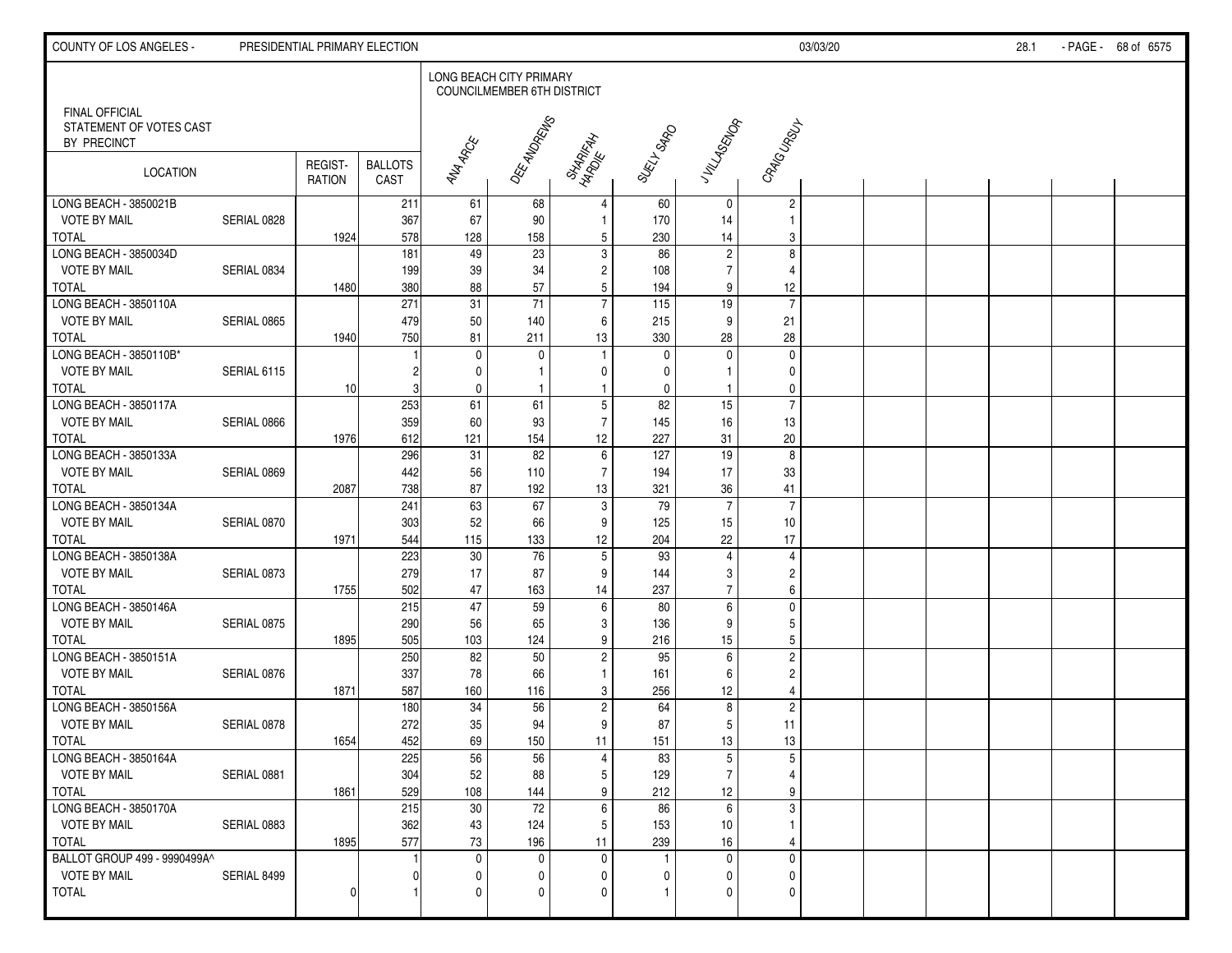| COUNTY OF LOS ANGELES -                                             |             |                          | PRESIDENTIAL PRIMARY ELECTION |                       |                                                       |                       |              |                       |                               | 03/03/20 |  | 28.2 | - PAGE - 69 of 6575 |
|---------------------------------------------------------------------|-------------|--------------------------|-------------------------------|-----------------------|-------------------------------------------------------|-----------------------|--------------|-----------------------|-------------------------------|----------|--|------|---------------------|
|                                                                     |             |                          |                               |                       | LONG BEACH CITY PRIMARY<br>COUNCILMEMBER 6TH DISTRICT |                       |              |                       |                               |          |  |      |                     |
| <b>FINAL OFFICIAL</b><br>STATEMENT OF VOTES CAST<br>BY PRECINCT     |             |                          |                               |                       | OEE-ANDREWS                                           |                       |              | JVILLASENOR           | CRAIGURELL                    |          |  |      |                     |
| LOCATION                                                            |             | REGIST-<br><b>RATION</b> | <b>BALLOTS</b><br>CAST        | <b>ANA ARCE</b>       |                                                       | SHARIFAH<br>HARDIE AH | SURI LSARD   |                       |                               |          |  |      |                     |
| BALLOT GROUP 500 - 9990500A^<br><b>VOTE BY MAIL</b><br><b>TOTAL</b> | SERIAL 8500 | $\Omega$                 |                               | 0<br>0<br>$\mathbf 0$ | 0<br>$\mathbf 0$<br>$\mathbf{0}$                      | 0<br>$\mathbf 0$<br>0 | $\mathbf{0}$ | 0<br>$\mathbf 0$<br>0 | 0<br>$\pmb{0}$<br>$\mathbf 0$ |          |  |      |                     |
|                                                                     |             |                          |                               |                       |                                                       |                       |              |                       |                               |          |  |      |                     |
|                                                                     |             |                          |                               |                       |                                                       |                       |              |                       |                               |          |  |      |                     |
|                                                                     |             |                          |                               |                       |                                                       |                       |              |                       |                               |          |  |      |                     |
|                                                                     |             |                          |                               |                       |                                                       |                       |              |                       |                               |          |  |      |                     |
|                                                                     |             |                          |                               |                       |                                                       |                       |              |                       |                               |          |  |      |                     |
|                                                                     |             |                          |                               |                       |                                                       |                       |              |                       |                               |          |  |      |                     |
|                                                                     |             |                          |                               |                       |                                                       |                       |              |                       |                               |          |  |      |                     |
|                                                                     |             |                          |                               |                       |                                                       |                       |              |                       |                               |          |  |      |                     |
|                                                                     |             |                          |                               |                       |                                                       |                       |              |                       |                               |          |  |      |                     |
|                                                                     |             |                          |                               |                       |                                                       |                       |              |                       |                               |          |  |      |                     |
|                                                                     |             |                          |                               |                       |                                                       |                       |              |                       |                               |          |  |      |                     |
|                                                                     |             |                          |                               |                       |                                                       |                       |              |                       |                               |          |  |      |                     |
|                                                                     |             |                          |                               |                       |                                                       |                       |              |                       |                               |          |  |      |                     |
|                                                                     |             |                          |                               |                       |                                                       |                       |              |                       |                               |          |  |      |                     |
|                                                                     |             |                          |                               |                       |                                                       |                       |              |                       |                               |          |  |      |                     |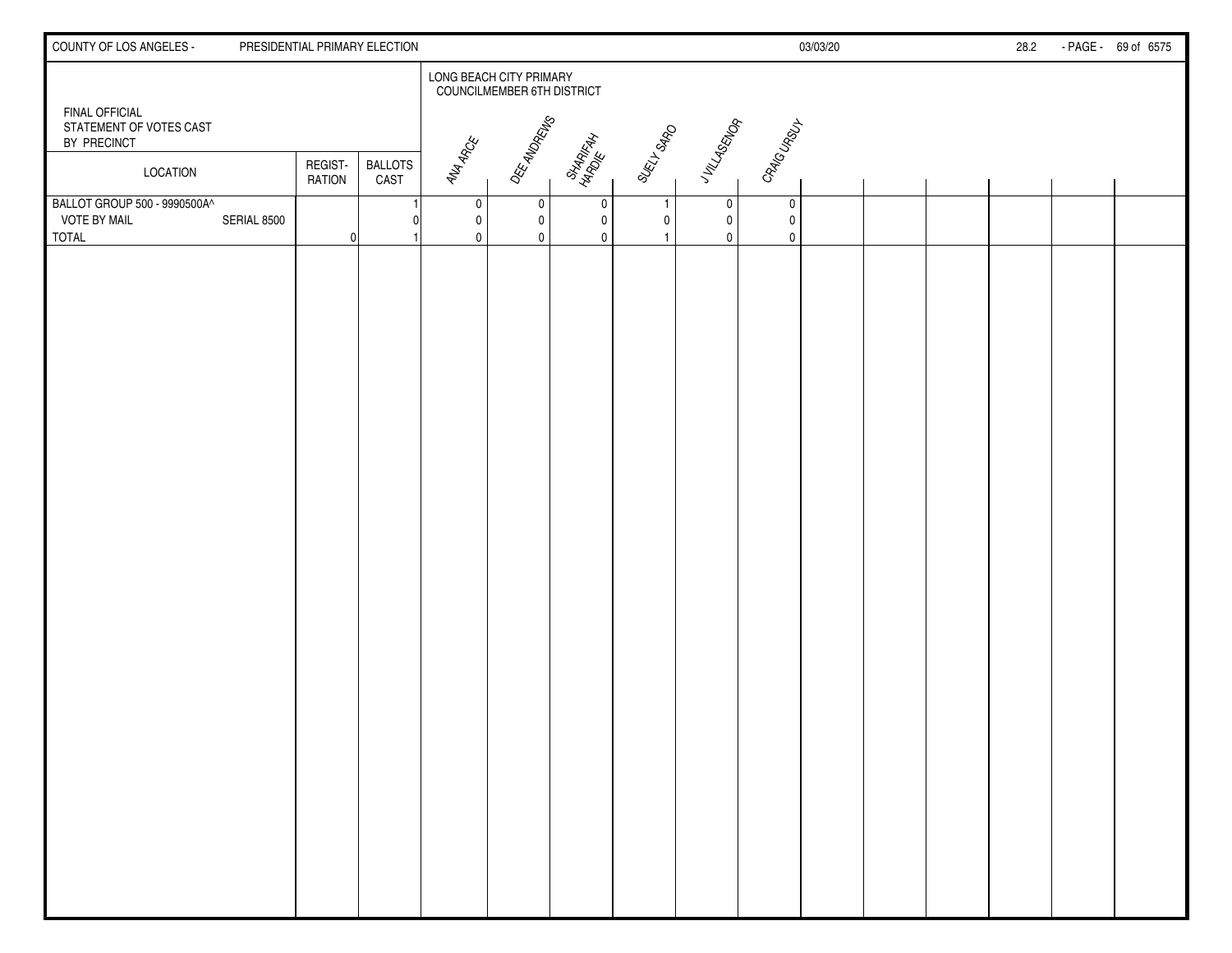| COUNTY OF LOS ANGELES -                                         | PRESIDENTIAL PRIMARY ELECTION |                        |                    |                                                              |                       |                      |                  |                  | 03/03/20 |  | 28.3 | - PAGE - 70 of 6575 |
|-----------------------------------------------------------------|-------------------------------|------------------------|--------------------|--------------------------------------------------------------|-----------------------|----------------------|------------------|------------------|----------|--|------|---------------------|
|                                                                 |                               |                        |                    | LONG BEACH CITY PRIMARY<br><b>COUNCILMEMBER 6TH DISTRICT</b> |                       |                      |                  |                  |          |  |      |                     |
| <b>FINAL OFFICIAL</b><br>STATEMENT OF VOTES CAST<br>BY PRECINCT |                               |                        |                    | DEE ANDREWS                                                  |                       | SURI LSARD           | JV149ENOR        | CRAIGURSLY       |          |  |      |                     |
| LOCATION                                                        | REGIST-<br>RATION             | <b>BALLOTS</b><br>CAST | <b>ANA ARCE</b>    |                                                              | SHARIFAN<br>HARDIE AN |                      |                  |                  |          |  |      |                     |
| PRECINCT TOTAL<br><b>VBM TOTAL</b><br><b>GRAND TOTAL</b>        | 22319                         | 2764<br>3995<br>6759   | 575<br>605<br>1180 | 741<br>1058<br>1799                                          | 54<br>64<br>118       | 1052<br>1767<br>2819 | 97<br>119<br>216 | 55<br>107<br>162 |          |  |      |                     |
|                                                                 |                               |                        |                    |                                                              |                       |                      |                  |                  |          |  |      |                     |
|                                                                 |                               |                        |                    |                                                              |                       |                      |                  |                  |          |  |      |                     |
|                                                                 |                               |                        |                    |                                                              |                       |                      |                  |                  |          |  |      |                     |
|                                                                 |                               |                        |                    |                                                              |                       |                      |                  |                  |          |  |      |                     |
|                                                                 |                               |                        |                    |                                                              |                       |                      |                  |                  |          |  |      |                     |
|                                                                 |                               |                        |                    |                                                              |                       |                      |                  |                  |          |  |      |                     |
|                                                                 |                               |                        |                    |                                                              |                       |                      |                  |                  |          |  |      |                     |
|                                                                 |                               |                        |                    |                                                              |                       |                      |                  |                  |          |  |      |                     |
|                                                                 |                               |                        |                    |                                                              |                       |                      |                  |                  |          |  |      |                     |
|                                                                 |                               |                        |                    |                                                              |                       |                      |                  |                  |          |  |      |                     |
|                                                                 |                               |                        |                    |                                                              |                       |                      |                  |                  |          |  |      |                     |
|                                                                 |                               |                        |                    |                                                              |                       |                      |                  |                  |          |  |      |                     |
|                                                                 |                               |                        |                    |                                                              |                       |                      |                  |                  |          |  |      |                     |
|                                                                 |                               |                        |                    |                                                              |                       |                      |                  |                  |          |  |      |                     |
|                                                                 |                               |                        |                    |                                                              |                       |                      |                  |                  |          |  |      |                     |
|                                                                 |                               |                        |                    |                                                              |                       |                      |                  |                  |          |  |      |                     |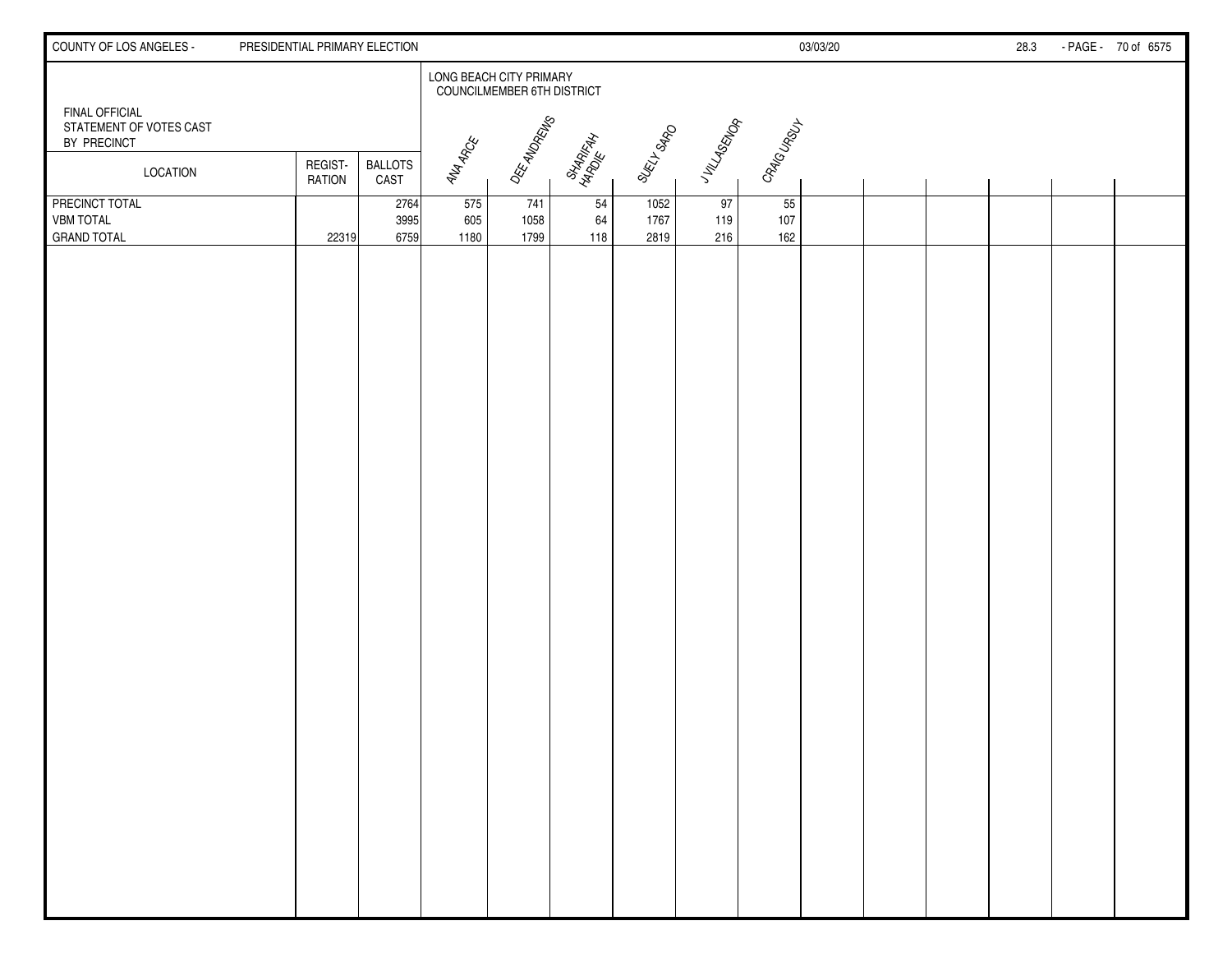| COUNTY OF LOS ANGELES -                                         |             | PRESIDENTIAL PRIMARY ELECTION |                        |                         |                            |              |  | 03/03/20 |  | 29.1 | - PAGE - 71 of 6575 |
|-----------------------------------------------------------------|-------------|-------------------------------|------------------------|-------------------------|----------------------------|--------------|--|----------|--|------|---------------------|
|                                                                 |             |                               |                        | LONG BEACH CITY PRIMARY | COUNCILMEMBER 8TH DISTRICT |              |  |          |  |      |                     |
| <b>FINAL OFFICIAL</b><br>STATEMENT OF VOTES CAST<br>BY PRECINCT |             |                               |                        | AL ALSTM II             | JUAN ERICK                 | TUNUA THARAN |  |          |  |      |                     |
| LOCATION                                                        |             | REGIST-<br><b>RATION</b>      | <b>BALLOTS</b><br>CAST |                         |                            |              |  |          |  |      |                     |
| LONG BEACH - 3850002E*                                          |             |                               |                        | 0                       | 0                          | 0            |  |          |  |      |                     |
| <b>VOTE BY MAIL</b>                                             | SERIAL 6110 |                               |                        | 0                       | 0                          | $\mathbf 0$  |  |          |  |      |                     |
| <b>TOTAL</b>                                                    |             | $\overline{c}$                |                        | $\pmb{0}$               | 0                          | 0            |  |          |  |      |                     |
| LONG BEACH - 3850037A                                           |             |                               | 231                    | 73                      | 37                         | 108          |  |          |  |      |                     |
| <b>VOTE BY MAIL</b>                                             | SERIAL 0836 |                               | 185                    | 75                      | $39\,$                     | 62           |  |          |  |      |                     |
| <b>TOTAL</b>                                                    |             | 1662                          | 416                    | 148                     | 76                         | 170          |  |          |  |      |                     |
| LONG BEACH - 3850037F*                                          |             |                               |                        | $\mathbf 0$             | $\pmb{0}$                  | $\mathbf 0$  |  |          |  |      |                     |
| <b>VOTE BY MAIL</b>                                             | SERIAL 6111 |                               |                        | 0                       | 0                          | $\mathbf 0$  |  |          |  |      |                     |
| <b>TOTAL</b>                                                    |             | $\Omega$                      |                        | $\mathbf 0$             | 0                          | $\mathbf 0$  |  |          |  |      |                     |
| LONG BEACH - 3850039A                                           |             |                               | 235                    | 50                      | 62                         | 109          |  |          |  |      |                     |
| <b>VOTE BY MAIL</b>                                             | SERIAL 0837 |                               | 197                    | 61                      | 51                         | 76           |  |          |  |      |                     |
| <b>TOTAL</b>                                                    |             | 1872                          | 432                    | 111                     | 113                        | 185          |  |          |  |      |                     |
| LONG BEACH - 3850042A                                           |             |                               | 195                    | 68                      | 45                         | 73           |  |          |  |      |                     |
| <b>VOTE BY MAIL</b>                                             | SERIAL 0839 |                               | 369                    | 136                     | 92                         | 119          |  |          |  |      |                     |
| <b>TOTAL</b>                                                    |             | 1748                          | 564                    | 204                     | 137                        | 192          |  |          |  |      |                     |
| LONG BEACH - 3850055A                                           |             |                               | 267                    | 68                      | $\overline{82}$            | 97           |  |          |  |      |                     |
| <b>VOTE BY MAIL</b>                                             | SERIAL 0845 |                               | 644                    | 199                     | 191                        | 211          |  |          |  |      |                     |
| <b>TOTAL</b>                                                    |             | 2320                          | 911                    | 267                     | 273                        | 308          |  |          |  |      |                     |
| LONG BEACH - 3850058A                                           |             |                               | 187                    | 53                      | 30                         | 84           |  |          |  |      |                     |
| <b>VOTE BY MAIL</b>                                             | SERIAL 0846 |                               | 206                    | 84                      | 34                         | 78           |  |          |  |      |                     |
| <b>TOTAL</b>                                                    |             | 1450                          | 393                    | 137                     | 64                         | 162          |  |          |  |      |                     |
| LONG BEACH - 3850059A                                           |             |                               | 169                    | 28                      | 42                         | 88           |  |          |  |      |                     |
| <b>VOTE BY MAIL</b>                                             | SERIAL 0847 |                               | 365                    | 122                     | 82                         | 134          |  |          |  |      |                     |
| <b>TOTAL</b>                                                    |             | 1917                          | 534                    | 150                     | 124                        | 222          |  |          |  |      |                     |
| LONG BEACH - 3850060A                                           |             |                               | 263                    | 73                      | 66                         | 101          |  |          |  |      |                     |
| <b>VOTE BY MAIL</b>                                             | SERIAL 0848 |                               | 272                    | 89                      | 55                         | 106          |  |          |  |      |                     |
| <b>TOTAL</b>                                                    |             | 1963                          | 535                    | 162                     | 121                        | 207          |  |          |  |      |                     |
| LONG BEACH - 3850070A                                           |             |                               | 359                    | 115                     | 107                        | 123          |  |          |  |      |                     |
| <b>VOTE BY MAIL</b>                                             | SERIAL 0851 |                               | 792                    | 308                     | 211                        | 232          |  |          |  |      |                     |
| <b>TOTAL</b>                                                    |             | 2293                          | 1151                   | 423                     | 318                        | 355          |  |          |  |      |                     |
| LONG BEACH - 3850075A                                           |             |                               | 411                    | 122                     | 126                        | 134          |  |          |  |      |                     |
| <b>VOTE BY MAIL</b>                                             | SERIAL 0854 |                               | 804                    | 219                     | 295                        | 243          |  |          |  |      |                     |
| <b>TOTAL</b>                                                    |             | 2216                          | 1215                   | 341                     | 421                        | 377          |  |          |  |      |                     |
| LONG BEACH - 3850415A                                           |             |                               | 200                    | 61                      | 29                         | 92           |  |          |  |      |                     |
| <b>VOTE BY MAIL</b>                                             | SERIAL 0925 |                               | 215                    | 78                      | 40                         | 81           |  |          |  |      |                     |
| <b>TOTAL</b>                                                    |             | 1489                          | 415                    | 139                     | 69                         | 173          |  |          |  |      |                     |
| LONG BEACH - 3850553A                                           |             |                               | 219                    | 49                      | 60                         | 93           |  |          |  |      |                     |
| <b>VOTE BY MAIL</b>                                             | SERIAL 0930 |                               | 257                    | 91                      | 67                         | 80           |  |          |  |      |                     |
| <b>TOTAL</b>                                                    |             | 1980                          | 476                    | 140                     | 127                        | 173          |  |          |  |      |                     |
| LONG BEACH - 3850555A                                           |             |                               | 259                    | 68                      | 58                         | 114          |  |          |  |      |                     |
| <b>VOTE BY MAIL</b>                                             | SERIAL 0931 |                               | 275                    | 69                      | 72                         | 110          |  |          |  |      |                     |
| <b>TOTAL</b>                                                    |             | 2005                          | 534                    | 137                     | 130                        | 224          |  |          |  |      |                     |
|                                                                 |             |                               |                        |                         |                            |              |  |          |  |      |                     |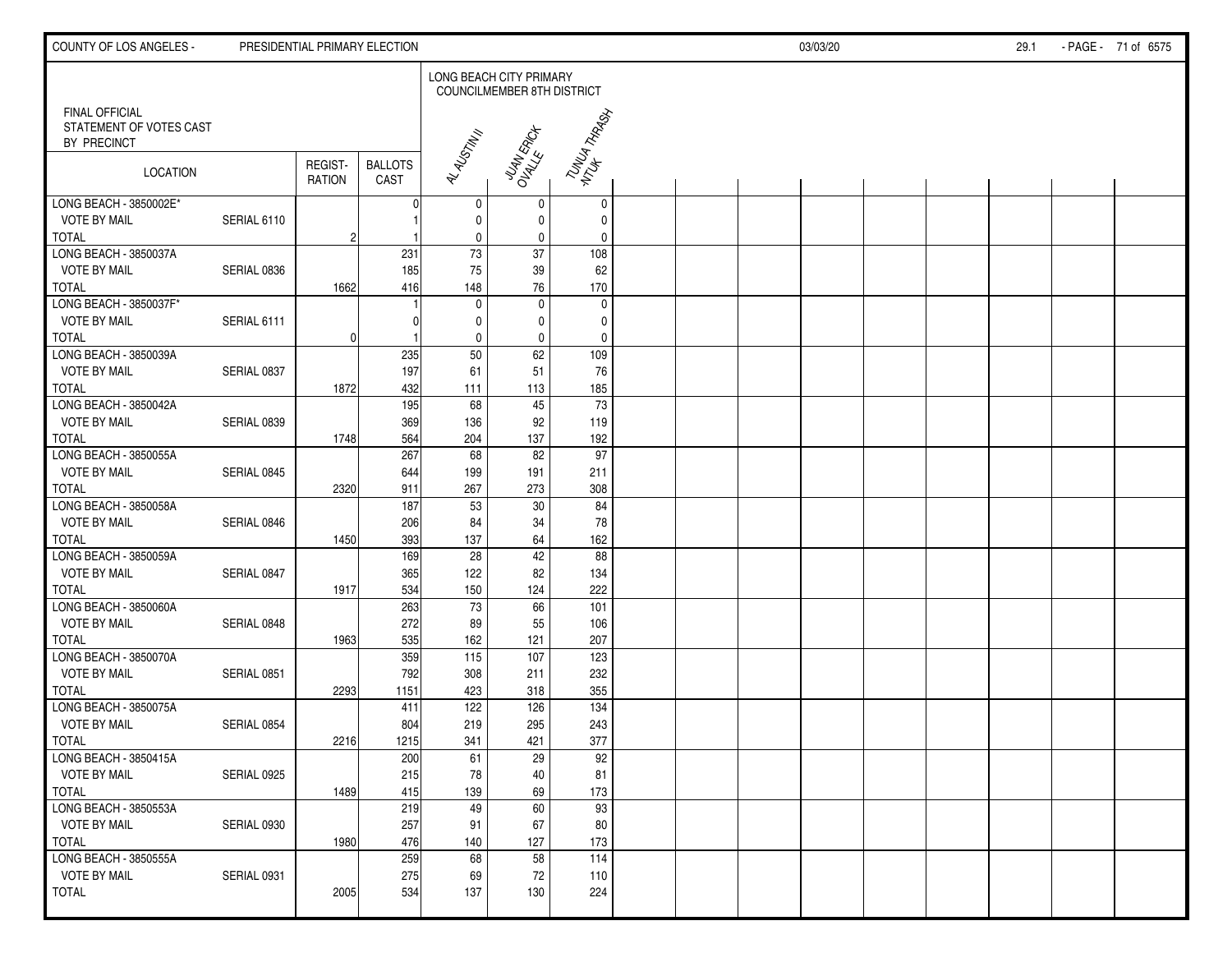| COUNTY OF LOS ANGELES -                                  |             | PRESIDENTIAL PRIMARY ELECTION |                        |              |                                                                     |                           |  | 03/03/20 |  | 29.2 | - PAGE - 72 of 6575 |
|----------------------------------------------------------|-------------|-------------------------------|------------------------|--------------|---------------------------------------------------------------------|---------------------------|--|----------|--|------|---------------------|
|                                                          |             |                               |                        |              | <b>LONG BEACH CITY PRIMARY</b><br><b>COUNCILMEMBER 8TH DISTRICT</b> |                           |  |          |  |      |                     |
| FINAL OFFICIAL<br>STATEMENT OF VOTES CAST<br>BY PRECINCT |             |                               |                        |              |                                                                     | TUNUA THAGH<br>MTUH THAGH |  |          |  |      |                     |
| <b>LOCATION</b>                                          |             | REGIST-<br>RATION             | <b>BALLOTS</b><br>CAST | AL ALGTIN II | JUAN ERICA                                                          |                           |  |          |  |      |                     |
| LONG BEACH - 3850562A                                    |             |                               | 432                    | 109          | 176                                                                 | 123                       |  |          |  |      |                     |
| <b>VOTE BY MAIL</b>                                      | SERIAL 0933 |                               | 1079                   | 245          | 516                                                                 | 258                       |  |          |  |      |                     |
| <b>TOTAL</b><br>LONG BEACH - 3850660A                    |             | 2490                          | 1511<br>246            | 354<br>68    | 692<br>57                                                           | 381<br>99                 |  |          |  |      |                     |
| <b>VOTE BY MAIL</b>                                      | SERIAL 0950 |                               | 245                    | 71           | 54                                                                  | 102                       |  |          |  |      |                     |
| <b>TOTAL</b>                                             |             | 1773                          | 491                    | 139          | 111                                                                 | 201                       |  |          |  |      |                     |
| LONG BEACH - 3850687A                                    |             |                               | 274                    | 62           | 49                                                                  | 142                       |  |          |  |      |                     |
| <b>VOTE BY MAIL</b>                                      | SERIAL 0952 |                               | 245                    | 81           | 29                                                                  | 113                       |  |          |  |      |                     |
| <b>TOTAL</b>                                             |             | 2127                          | 519                    | 143          | 78                                                                  | 255                       |  |          |  |      |                     |
| BALLOT GROUP 426 - 9990426A^                             |             |                               |                        | $\mathbf 0$  | $\mathbf{0}$                                                        | $\mathbf 0$               |  |          |  |      |                     |
| <b>VOTE BY MAIL</b>                                      | SERIAL 8426 |                               |                        | 0            | 0                                                                   | 0                         |  |          |  |      |                     |
| <b>TOTAL</b>                                             |             | 0                             |                        | 0            | $\mathbf{0}$                                                        | $\mathbf 0$               |  |          |  |      |                     |
|                                                          |             |                               |                        |              |                                                                     |                           |  |          |  |      |                     |
|                                                          |             |                               |                        |              |                                                                     |                           |  |          |  |      |                     |
|                                                          |             |                               |                        |              |                                                                     |                           |  |          |  |      |                     |
|                                                          |             |                               |                        |              |                                                                     |                           |  |          |  |      |                     |
|                                                          |             |                               |                        |              |                                                                     |                           |  |          |  |      |                     |
|                                                          |             |                               |                        |              |                                                                     |                           |  |          |  |      |                     |
|                                                          |             |                               |                        |              |                                                                     |                           |  |          |  |      |                     |
|                                                          |             |                               |                        |              |                                                                     |                           |  |          |  |      |                     |
|                                                          |             |                               |                        |              |                                                                     |                           |  |          |  |      |                     |
|                                                          |             |                               |                        |              |                                                                     |                           |  |          |  |      |                     |
|                                                          |             |                               |                        |              |                                                                     |                           |  |          |  |      |                     |
|                                                          |             |                               |                        |              |                                                                     |                           |  |          |  |      |                     |
|                                                          |             |                               |                        |              |                                                                     |                           |  |          |  |      |                     |
|                                                          |             |                               |                        |              |                                                                     |                           |  |          |  |      |                     |
|                                                          |             |                               |                        |              |                                                                     |                           |  |          |  |      |                     |
|                                                          |             |                               |                        |              |                                                                     |                           |  |          |  |      |                     |
|                                                          |             |                               |                        |              |                                                                     |                           |  |          |  |      |                     |
|                                                          |             |                               |                        |              |                                                                     |                           |  |          |  |      |                     |
|                                                          |             |                               |                        |              |                                                                     |                           |  |          |  |      |                     |
|                                                          |             |                               |                        |              |                                                                     |                           |  |          |  |      |                     |
|                                                          |             |                               |                        |              |                                                                     |                           |  |          |  |      |                     |
|                                                          |             |                               |                        |              |                                                                     |                           |  |          |  |      |                     |
|                                                          |             |                               |                        |              |                                                                     |                           |  |          |  |      |                     |
|                                                          |             |                               |                        |              |                                                                     |                           |  |          |  |      |                     |
|                                                          |             |                               |                        |              |                                                                     |                           |  |          |  |      |                     |
|                                                          |             |                               |                        |              |                                                                     |                           |  |          |  |      |                     |
|                                                          |             |                               |                        |              |                                                                     |                           |  |          |  |      |                     |
|                                                          |             |                               |                        |              |                                                                     |                           |  |          |  |      |                     |
|                                                          |             |                               |                        |              |                                                                     |                           |  |          |  |      |                     |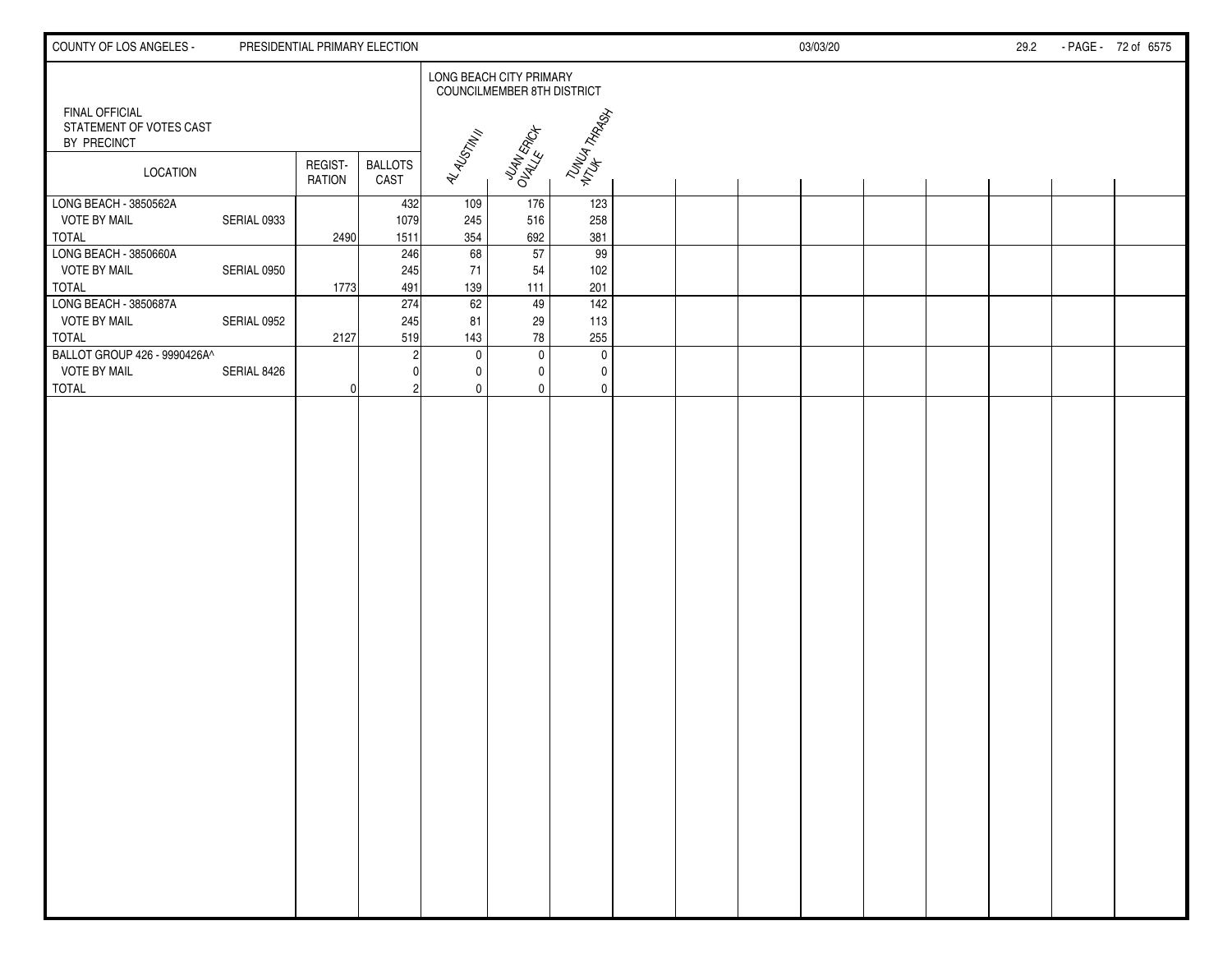| COUNTY OF LOS ANGELES -                                  | PRESIDENTIAL PRIMARY ELECTION |                        |                      |                                                       |                      |  | 03/03/20 |  | 29.3 | - PAGE - 73 of 6575 |
|----------------------------------------------------------|-------------------------------|------------------------|----------------------|-------------------------------------------------------|----------------------|--|----------|--|------|---------------------|
|                                                          |                               |                        |                      | LONG BEACH CITY PRIMARY<br>COUNCILMEMBER 8TH DISTRICT |                      |  |          |  |      |                     |
| FINAL OFFICIAL<br>STATEMENT OF VOTES CAST<br>BY PRECINCT |                               |                        |                      |                                                       | TUNUA TARASH         |  |          |  |      |                     |
| <b>LOCATION</b>                                          | REGIST-<br><b>RATION</b>      | <b>BALLOTS</b><br>CAST | AL ALISTM !!         | JUAN ERICA                                            |                      |  |          |  |      |                     |
| PRECINCT TOTAL<br><b>VBM TOTAL</b><br><b>GRAND TOTAL</b> | 29309                         | 3950<br>6151<br>10101  | 1067<br>1928<br>2995 | 1026<br>1828<br>2854                                  | 1580<br>2005<br>3585 |  |          |  |      |                     |
|                                                          |                               |                        |                      |                                                       |                      |  |          |  |      |                     |
|                                                          |                               |                        |                      |                                                       |                      |  |          |  |      |                     |
|                                                          |                               |                        |                      |                                                       |                      |  |          |  |      |                     |
|                                                          |                               |                        |                      |                                                       |                      |  |          |  |      |                     |
|                                                          |                               |                        |                      |                                                       |                      |  |          |  |      |                     |
|                                                          |                               |                        |                      |                                                       |                      |  |          |  |      |                     |
|                                                          |                               |                        |                      |                                                       |                      |  |          |  |      |                     |
|                                                          |                               |                        |                      |                                                       |                      |  |          |  |      |                     |
|                                                          |                               |                        |                      |                                                       |                      |  |          |  |      |                     |
|                                                          |                               |                        |                      |                                                       |                      |  |          |  |      |                     |
|                                                          |                               |                        |                      |                                                       |                      |  |          |  |      |                     |
|                                                          |                               |                        |                      |                                                       |                      |  |          |  |      |                     |
|                                                          |                               |                        |                      |                                                       |                      |  |          |  |      |                     |
|                                                          |                               |                        |                      |                                                       |                      |  |          |  |      |                     |
|                                                          |                               |                        |                      |                                                       |                      |  |          |  |      |                     |
|                                                          |                               |                        |                      |                                                       |                      |  |          |  |      |                     |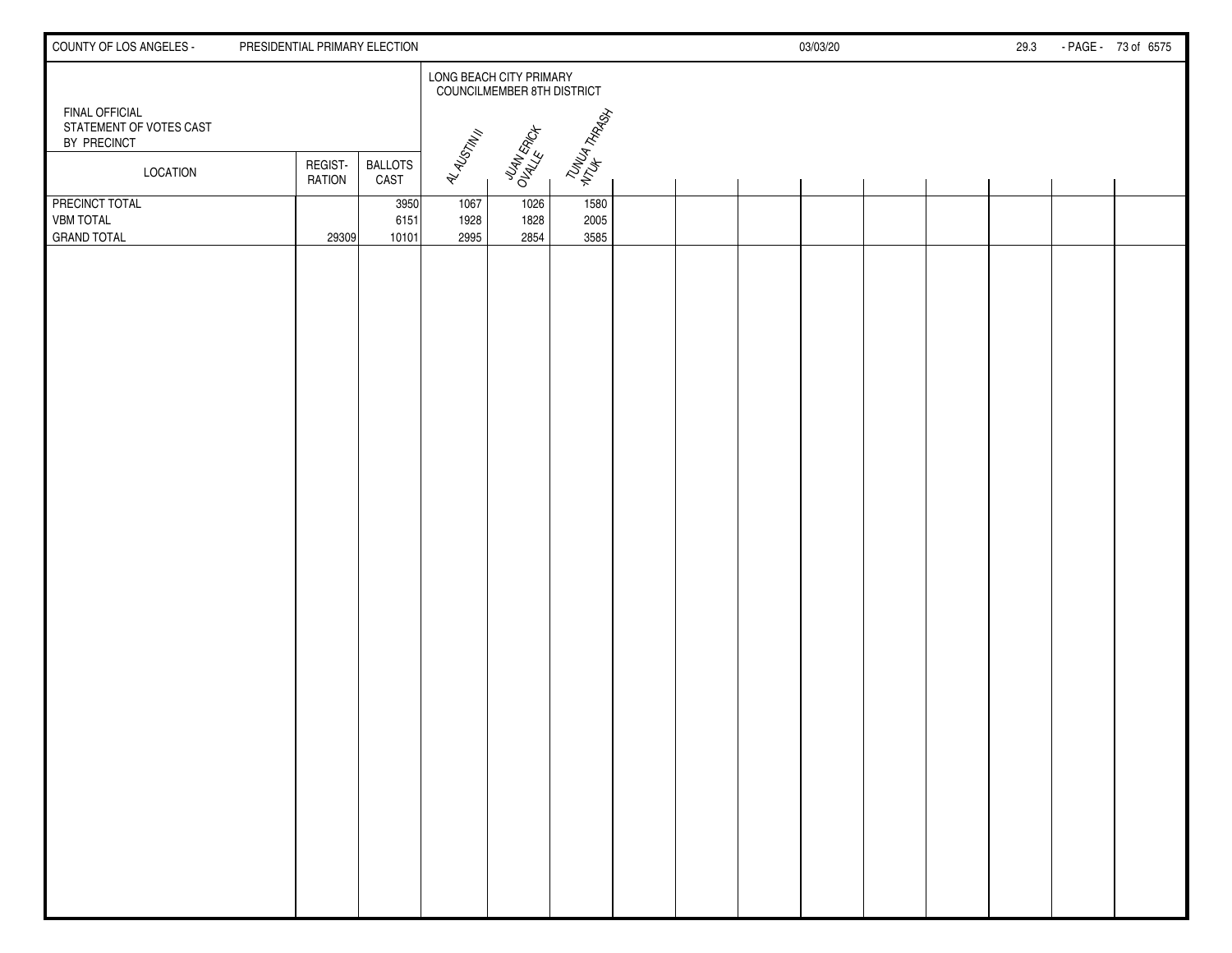| LONG BEACH UNIFIED SCHOOL<br>GOV BD MEMBER DISTRICT 2<br><b>FINAL OFFICIAL</b><br>TONIA RETIES<br>STATEMENT OF VOTES CAST<br>ERIK MILLER<br>JOHN A<br>MATHEWS !!<br>BY PRECINCT<br>REGIST-<br><b>BALLOTS</b><br>LOCATION<br>CAST<br><b>RATION</b><br>33<br>53<br>92<br>211<br><b>VOTE BY MAIL</b><br>367<br>153<br>SERIAL 0828<br>66<br>98<br>578<br><b>TOTAL</b><br>99<br>151<br>245<br>1924<br>48<br>LONG BEACH - 3850071A<br>308<br>112<br>122<br><b>VOTE BY MAIL</b><br>78<br>498<br>181<br>189<br>SERIAL 0852<br>806<br>126<br>293<br>311<br><b>TOTAL</b><br>2035<br>152<br>26<br>48<br>LONG BEACH - 3850089A<br>61<br><b>VOTE BY MAIL</b><br>SERIAL 0857<br>364<br>82<br>102<br>132<br>108<br><b>TOTAL</b><br>516<br>150<br>193<br>1484<br>LONG BEACH - 3850091C*<br>$\sqrt{2}$<br>0<br>4<br>6<br>$\overline{7}$<br>3<br><b>VOTE BY MAIL</b><br>SERIAL 6114<br>15<br>$\mathbf{1}$<br>$\overline{7}$<br>21<br>5<br><b>TOTAL</b><br>118<br>5<br>LONG BEACH - 3850092A<br>44<br>76<br>220<br>85<br><b>VOTE BY MAIL</b><br>74<br>SERIAL 0859<br>235<br>48<br>95<br>455<br>92<br>171<br><b>TOTAL</b><br>1593<br>159<br>$\overline{28}$<br>88<br>$\overline{24}$<br>27<br>LONG BEACH - 3850097A<br><b>VOTE BY MAIL</b><br>135<br>33<br>$33\,$<br>59<br>SERIAL 0860<br><b>TOTAL</b><br>223<br>61<br>57<br>86<br>1041<br>$\overline{77}$<br>LONG BEACH - 3850099A<br>52<br>243<br>98<br><b>VOTE BY MAIL</b><br>297<br>SERIAL 0861<br>67<br>79<br>138<br>540<br>119<br>156<br>236<br>TOTAL<br>1940<br>LONG BEACH - 3850100A<br>183<br>59<br>$\overline{78}$<br>30<br><b>VOTE BY MAIL</b><br>SERIAL 0862<br>296<br>51<br>116<br>110<br>479<br><b>TOTAL</b><br>81<br>175<br>188<br>1578<br>260<br>44<br>85<br>LONG BEACH - 3850101A<br>111<br><b>VOTE BY MAIL</b><br>298<br>SERIAL 0863<br>56<br>118<br>109<br>558<br>100<br>229<br>194<br><b>TOTAL</b><br>1867<br>LONG BEACH - 3850103A<br>186<br>25<br>66<br>$76\,$<br><b>VOTE BY MAIL</b><br>283<br>42<br>90<br>135<br>SERIAL 0864<br>67<br><b>TOTAL</b><br>1612<br>469<br>156<br>211<br>LONG BEACH - 3850110A<br>271<br>39<br>99<br>99<br><b>VOTE BY MAIL</b><br>479<br>156<br>SERIAL 0865<br>104<br>168<br>1940<br>750<br>143<br>267<br>255<br>253<br>50<br>LONG BEACH - 3850117A<br>59<br>105<br>359<br><b>VOTE BY MAIL</b><br>SERIAL 0866<br>65<br>115<br>139<br>612<br><b>TOTAL</b><br>1976<br>115<br>174<br>244<br>LONG BEACH - 3850120A<br>289<br>52<br>117<br>90<br><b>VOTE BY MAIL</b><br>SERIAL 0867<br>563<br>68<br>277<br>161<br>852<br><b>TOTAL</b><br>120<br>394<br>251<br>2076<br>223<br>34<br>59<br>LONG BEACH - 3850123A<br>104<br><b>VOTE BY MAIL</b><br>269<br>SERIAL 0868<br>65<br>75<br>110<br><b>TOTAL</b><br>492<br>99<br>134<br>214<br>1844 | COUNTY OF LOS ANGELES - | PRESIDENTIAL PRIMARY ELECTION |  |  |  | 03/03/20 |  | 60.1 | - PAGE - 178 of 6575 |
|-------------------------------------------------------------------------------------------------------------------------------------------------------------------------------------------------------------------------------------------------------------------------------------------------------------------------------------------------------------------------------------------------------------------------------------------------------------------------------------------------------------------------------------------------------------------------------------------------------------------------------------------------------------------------------------------------------------------------------------------------------------------------------------------------------------------------------------------------------------------------------------------------------------------------------------------------------------------------------------------------------------------------------------------------------------------------------------------------------------------------------------------------------------------------------------------------------------------------------------------------------------------------------------------------------------------------------------------------------------------------------------------------------------------------------------------------------------------------------------------------------------------------------------------------------------------------------------------------------------------------------------------------------------------------------------------------------------------------------------------------------------------------------------------------------------------------------------------------------------------------------------------------------------------------------------------------------------------------------------------------------------------------------------------------------------------------------------------------------------------------------------------------------------------------------------------------------------------------------------------------------------------------------------------------------------------------------------------------------------------------------------------------------------------------------------------------------------------------------------------------------------------------------------------------------------------------------------------------------------------------------------------------------------------------------------------------------------------|-------------------------|-------------------------------|--|--|--|----------|--|------|----------------------|
|                                                                                                                                                                                                                                                                                                                                                                                                                                                                                                                                                                                                                                                                                                                                                                                                                                                                                                                                                                                                                                                                                                                                                                                                                                                                                                                                                                                                                                                                                                                                                                                                                                                                                                                                                                                                                                                                                                                                                                                                                                                                                                                                                                                                                                                                                                                                                                                                                                                                                                                                                                                                                                                                                                                   |                         |                               |  |  |  |          |  |      |                      |
|                                                                                                                                                                                                                                                                                                                                                                                                                                                                                                                                                                                                                                                                                                                                                                                                                                                                                                                                                                                                                                                                                                                                                                                                                                                                                                                                                                                                                                                                                                                                                                                                                                                                                                                                                                                                                                                                                                                                                                                                                                                                                                                                                                                                                                                                                                                                                                                                                                                                                                                                                                                                                                                                                                                   |                         |                               |  |  |  |          |  |      |                      |
|                                                                                                                                                                                                                                                                                                                                                                                                                                                                                                                                                                                                                                                                                                                                                                                                                                                                                                                                                                                                                                                                                                                                                                                                                                                                                                                                                                                                                                                                                                                                                                                                                                                                                                                                                                                                                                                                                                                                                                                                                                                                                                                                                                                                                                                                                                                                                                                                                                                                                                                                                                                                                                                                                                                   |                         |                               |  |  |  |          |  |      |                      |
|                                                                                                                                                                                                                                                                                                                                                                                                                                                                                                                                                                                                                                                                                                                                                                                                                                                                                                                                                                                                                                                                                                                                                                                                                                                                                                                                                                                                                                                                                                                                                                                                                                                                                                                                                                                                                                                                                                                                                                                                                                                                                                                                                                                                                                                                                                                                                                                                                                                                                                                                                                                                                                                                                                                   | LONG BEACH - 3850021B   |                               |  |  |  |          |  |      |                      |
|                                                                                                                                                                                                                                                                                                                                                                                                                                                                                                                                                                                                                                                                                                                                                                                                                                                                                                                                                                                                                                                                                                                                                                                                                                                                                                                                                                                                                                                                                                                                                                                                                                                                                                                                                                                                                                                                                                                                                                                                                                                                                                                                                                                                                                                                                                                                                                                                                                                                                                                                                                                                                                                                                                                   |                         |                               |  |  |  |          |  |      |                      |
|                                                                                                                                                                                                                                                                                                                                                                                                                                                                                                                                                                                                                                                                                                                                                                                                                                                                                                                                                                                                                                                                                                                                                                                                                                                                                                                                                                                                                                                                                                                                                                                                                                                                                                                                                                                                                                                                                                                                                                                                                                                                                                                                                                                                                                                                                                                                                                                                                                                                                                                                                                                                                                                                                                                   |                         |                               |  |  |  |          |  |      |                      |
|                                                                                                                                                                                                                                                                                                                                                                                                                                                                                                                                                                                                                                                                                                                                                                                                                                                                                                                                                                                                                                                                                                                                                                                                                                                                                                                                                                                                                                                                                                                                                                                                                                                                                                                                                                                                                                                                                                                                                                                                                                                                                                                                                                                                                                                                                                                                                                                                                                                                                                                                                                                                                                                                                                                   |                         |                               |  |  |  |          |  |      |                      |
|                                                                                                                                                                                                                                                                                                                                                                                                                                                                                                                                                                                                                                                                                                                                                                                                                                                                                                                                                                                                                                                                                                                                                                                                                                                                                                                                                                                                                                                                                                                                                                                                                                                                                                                                                                                                                                                                                                                                                                                                                                                                                                                                                                                                                                                                                                                                                                                                                                                                                                                                                                                                                                                                                                                   |                         |                               |  |  |  |          |  |      |                      |
|                                                                                                                                                                                                                                                                                                                                                                                                                                                                                                                                                                                                                                                                                                                                                                                                                                                                                                                                                                                                                                                                                                                                                                                                                                                                                                                                                                                                                                                                                                                                                                                                                                                                                                                                                                                                                                                                                                                                                                                                                                                                                                                                                                                                                                                                                                                                                                                                                                                                                                                                                                                                                                                                                                                   |                         |                               |  |  |  |          |  |      |                      |
|                                                                                                                                                                                                                                                                                                                                                                                                                                                                                                                                                                                                                                                                                                                                                                                                                                                                                                                                                                                                                                                                                                                                                                                                                                                                                                                                                                                                                                                                                                                                                                                                                                                                                                                                                                                                                                                                                                                                                                                                                                                                                                                                                                                                                                                                                                                                                                                                                                                                                                                                                                                                                                                                                                                   |                         |                               |  |  |  |          |  |      |                      |
|                                                                                                                                                                                                                                                                                                                                                                                                                                                                                                                                                                                                                                                                                                                                                                                                                                                                                                                                                                                                                                                                                                                                                                                                                                                                                                                                                                                                                                                                                                                                                                                                                                                                                                                                                                                                                                                                                                                                                                                                                                                                                                                                                                                                                                                                                                                                                                                                                                                                                                                                                                                                                                                                                                                   |                         |                               |  |  |  |          |  |      |                      |
|                                                                                                                                                                                                                                                                                                                                                                                                                                                                                                                                                                                                                                                                                                                                                                                                                                                                                                                                                                                                                                                                                                                                                                                                                                                                                                                                                                                                                                                                                                                                                                                                                                                                                                                                                                                                                                                                                                                                                                                                                                                                                                                                                                                                                                                                                                                                                                                                                                                                                                                                                                                                                                                                                                                   |                         |                               |  |  |  |          |  |      |                      |
|                                                                                                                                                                                                                                                                                                                                                                                                                                                                                                                                                                                                                                                                                                                                                                                                                                                                                                                                                                                                                                                                                                                                                                                                                                                                                                                                                                                                                                                                                                                                                                                                                                                                                                                                                                                                                                                                                                                                                                                                                                                                                                                                                                                                                                                                                                                                                                                                                                                                                                                                                                                                                                                                                                                   |                         |                               |  |  |  |          |  |      |                      |
|                                                                                                                                                                                                                                                                                                                                                                                                                                                                                                                                                                                                                                                                                                                                                                                                                                                                                                                                                                                                                                                                                                                                                                                                                                                                                                                                                                                                                                                                                                                                                                                                                                                                                                                                                                                                                                                                                                                                                                                                                                                                                                                                                                                                                                                                                                                                                                                                                                                                                                                                                                                                                                                                                                                   |                         |                               |  |  |  |          |  |      |                      |
|                                                                                                                                                                                                                                                                                                                                                                                                                                                                                                                                                                                                                                                                                                                                                                                                                                                                                                                                                                                                                                                                                                                                                                                                                                                                                                                                                                                                                                                                                                                                                                                                                                                                                                                                                                                                                                                                                                                                                                                                                                                                                                                                                                                                                                                                                                                                                                                                                                                                                                                                                                                                                                                                                                                   |                         |                               |  |  |  |          |  |      |                      |
|                                                                                                                                                                                                                                                                                                                                                                                                                                                                                                                                                                                                                                                                                                                                                                                                                                                                                                                                                                                                                                                                                                                                                                                                                                                                                                                                                                                                                                                                                                                                                                                                                                                                                                                                                                                                                                                                                                                                                                                                                                                                                                                                                                                                                                                                                                                                                                                                                                                                                                                                                                                                                                                                                                                   |                         |                               |  |  |  |          |  |      |                      |
|                                                                                                                                                                                                                                                                                                                                                                                                                                                                                                                                                                                                                                                                                                                                                                                                                                                                                                                                                                                                                                                                                                                                                                                                                                                                                                                                                                                                                                                                                                                                                                                                                                                                                                                                                                                                                                                                                                                                                                                                                                                                                                                                                                                                                                                                                                                                                                                                                                                                                                                                                                                                                                                                                                                   |                         |                               |  |  |  |          |  |      |                      |
|                                                                                                                                                                                                                                                                                                                                                                                                                                                                                                                                                                                                                                                                                                                                                                                                                                                                                                                                                                                                                                                                                                                                                                                                                                                                                                                                                                                                                                                                                                                                                                                                                                                                                                                                                                                                                                                                                                                                                                                                                                                                                                                                                                                                                                                                                                                                                                                                                                                                                                                                                                                                                                                                                                                   |                         |                               |  |  |  |          |  |      |                      |
|                                                                                                                                                                                                                                                                                                                                                                                                                                                                                                                                                                                                                                                                                                                                                                                                                                                                                                                                                                                                                                                                                                                                                                                                                                                                                                                                                                                                                                                                                                                                                                                                                                                                                                                                                                                                                                                                                                                                                                                                                                                                                                                                                                                                                                                                                                                                                                                                                                                                                                                                                                                                                                                                                                                   |                         |                               |  |  |  |          |  |      |                      |
|                                                                                                                                                                                                                                                                                                                                                                                                                                                                                                                                                                                                                                                                                                                                                                                                                                                                                                                                                                                                                                                                                                                                                                                                                                                                                                                                                                                                                                                                                                                                                                                                                                                                                                                                                                                                                                                                                                                                                                                                                                                                                                                                                                                                                                                                                                                                                                                                                                                                                                                                                                                                                                                                                                                   |                         |                               |  |  |  |          |  |      |                      |
|                                                                                                                                                                                                                                                                                                                                                                                                                                                                                                                                                                                                                                                                                                                                                                                                                                                                                                                                                                                                                                                                                                                                                                                                                                                                                                                                                                                                                                                                                                                                                                                                                                                                                                                                                                                                                                                                                                                                                                                                                                                                                                                                                                                                                                                                                                                                                                                                                                                                                                                                                                                                                                                                                                                   |                         |                               |  |  |  |          |  |      |                      |
|                                                                                                                                                                                                                                                                                                                                                                                                                                                                                                                                                                                                                                                                                                                                                                                                                                                                                                                                                                                                                                                                                                                                                                                                                                                                                                                                                                                                                                                                                                                                                                                                                                                                                                                                                                                                                                                                                                                                                                                                                                                                                                                                                                                                                                                                                                                                                                                                                                                                                                                                                                                                                                                                                                                   |                         |                               |  |  |  |          |  |      |                      |
|                                                                                                                                                                                                                                                                                                                                                                                                                                                                                                                                                                                                                                                                                                                                                                                                                                                                                                                                                                                                                                                                                                                                                                                                                                                                                                                                                                                                                                                                                                                                                                                                                                                                                                                                                                                                                                                                                                                                                                                                                                                                                                                                                                                                                                                                                                                                                                                                                                                                                                                                                                                                                                                                                                                   |                         |                               |  |  |  |          |  |      |                      |
|                                                                                                                                                                                                                                                                                                                                                                                                                                                                                                                                                                                                                                                                                                                                                                                                                                                                                                                                                                                                                                                                                                                                                                                                                                                                                                                                                                                                                                                                                                                                                                                                                                                                                                                                                                                                                                                                                                                                                                                                                                                                                                                                                                                                                                                                                                                                                                                                                                                                                                                                                                                                                                                                                                                   |                         |                               |  |  |  |          |  |      |                      |
|                                                                                                                                                                                                                                                                                                                                                                                                                                                                                                                                                                                                                                                                                                                                                                                                                                                                                                                                                                                                                                                                                                                                                                                                                                                                                                                                                                                                                                                                                                                                                                                                                                                                                                                                                                                                                                                                                                                                                                                                                                                                                                                                                                                                                                                                                                                                                                                                                                                                                                                                                                                                                                                                                                                   |                         |                               |  |  |  |          |  |      |                      |
|                                                                                                                                                                                                                                                                                                                                                                                                                                                                                                                                                                                                                                                                                                                                                                                                                                                                                                                                                                                                                                                                                                                                                                                                                                                                                                                                                                                                                                                                                                                                                                                                                                                                                                                                                                                                                                                                                                                                                                                                                                                                                                                                                                                                                                                                                                                                                                                                                                                                                                                                                                                                                                                                                                                   |                         |                               |  |  |  |          |  |      |                      |
|                                                                                                                                                                                                                                                                                                                                                                                                                                                                                                                                                                                                                                                                                                                                                                                                                                                                                                                                                                                                                                                                                                                                                                                                                                                                                                                                                                                                                                                                                                                                                                                                                                                                                                                                                                                                                                                                                                                                                                                                                                                                                                                                                                                                                                                                                                                                                                                                                                                                                                                                                                                                                                                                                                                   |                         |                               |  |  |  |          |  |      |                      |
|                                                                                                                                                                                                                                                                                                                                                                                                                                                                                                                                                                                                                                                                                                                                                                                                                                                                                                                                                                                                                                                                                                                                                                                                                                                                                                                                                                                                                                                                                                                                                                                                                                                                                                                                                                                                                                                                                                                                                                                                                                                                                                                                                                                                                                                                                                                                                                                                                                                                                                                                                                                                                                                                                                                   |                         |                               |  |  |  |          |  |      |                      |
|                                                                                                                                                                                                                                                                                                                                                                                                                                                                                                                                                                                                                                                                                                                                                                                                                                                                                                                                                                                                                                                                                                                                                                                                                                                                                                                                                                                                                                                                                                                                                                                                                                                                                                                                                                                                                                                                                                                                                                                                                                                                                                                                                                                                                                                                                                                                                                                                                                                                                                                                                                                                                                                                                                                   |                         |                               |  |  |  |          |  |      |                      |
|                                                                                                                                                                                                                                                                                                                                                                                                                                                                                                                                                                                                                                                                                                                                                                                                                                                                                                                                                                                                                                                                                                                                                                                                                                                                                                                                                                                                                                                                                                                                                                                                                                                                                                                                                                                                                                                                                                                                                                                                                                                                                                                                                                                                                                                                                                                                                                                                                                                                                                                                                                                                                                                                                                                   |                         |                               |  |  |  |          |  |      |                      |
|                                                                                                                                                                                                                                                                                                                                                                                                                                                                                                                                                                                                                                                                                                                                                                                                                                                                                                                                                                                                                                                                                                                                                                                                                                                                                                                                                                                                                                                                                                                                                                                                                                                                                                                                                                                                                                                                                                                                                                                                                                                                                                                                                                                                                                                                                                                                                                                                                                                                                                                                                                                                                                                                                                                   |                         |                               |  |  |  |          |  |      |                      |
|                                                                                                                                                                                                                                                                                                                                                                                                                                                                                                                                                                                                                                                                                                                                                                                                                                                                                                                                                                                                                                                                                                                                                                                                                                                                                                                                                                                                                                                                                                                                                                                                                                                                                                                                                                                                                                                                                                                                                                                                                                                                                                                                                                                                                                                                                                                                                                                                                                                                                                                                                                                                                                                                                                                   |                         |                               |  |  |  |          |  |      |                      |
|                                                                                                                                                                                                                                                                                                                                                                                                                                                                                                                                                                                                                                                                                                                                                                                                                                                                                                                                                                                                                                                                                                                                                                                                                                                                                                                                                                                                                                                                                                                                                                                                                                                                                                                                                                                                                                                                                                                                                                                                                                                                                                                                                                                                                                                                                                                                                                                                                                                                                                                                                                                                                                                                                                                   | <b>TOTAL</b>            |                               |  |  |  |          |  |      |                      |
|                                                                                                                                                                                                                                                                                                                                                                                                                                                                                                                                                                                                                                                                                                                                                                                                                                                                                                                                                                                                                                                                                                                                                                                                                                                                                                                                                                                                                                                                                                                                                                                                                                                                                                                                                                                                                                                                                                                                                                                                                                                                                                                                                                                                                                                                                                                                                                                                                                                                                                                                                                                                                                                                                                                   |                         |                               |  |  |  |          |  |      |                      |
|                                                                                                                                                                                                                                                                                                                                                                                                                                                                                                                                                                                                                                                                                                                                                                                                                                                                                                                                                                                                                                                                                                                                                                                                                                                                                                                                                                                                                                                                                                                                                                                                                                                                                                                                                                                                                                                                                                                                                                                                                                                                                                                                                                                                                                                                                                                                                                                                                                                                                                                                                                                                                                                                                                                   |                         |                               |  |  |  |          |  |      |                      |
|                                                                                                                                                                                                                                                                                                                                                                                                                                                                                                                                                                                                                                                                                                                                                                                                                                                                                                                                                                                                                                                                                                                                                                                                                                                                                                                                                                                                                                                                                                                                                                                                                                                                                                                                                                                                                                                                                                                                                                                                                                                                                                                                                                                                                                                                                                                                                                                                                                                                                                                                                                                                                                                                                                                   |                         |                               |  |  |  |          |  |      |                      |
|                                                                                                                                                                                                                                                                                                                                                                                                                                                                                                                                                                                                                                                                                                                                                                                                                                                                                                                                                                                                                                                                                                                                                                                                                                                                                                                                                                                                                                                                                                                                                                                                                                                                                                                                                                                                                                                                                                                                                                                                                                                                                                                                                                                                                                                                                                                                                                                                                                                                                                                                                                                                                                                                                                                   |                         |                               |  |  |  |          |  |      |                      |
|                                                                                                                                                                                                                                                                                                                                                                                                                                                                                                                                                                                                                                                                                                                                                                                                                                                                                                                                                                                                                                                                                                                                                                                                                                                                                                                                                                                                                                                                                                                                                                                                                                                                                                                                                                                                                                                                                                                                                                                                                                                                                                                                                                                                                                                                                                                                                                                                                                                                                                                                                                                                                                                                                                                   |                         |                               |  |  |  |          |  |      |                      |
|                                                                                                                                                                                                                                                                                                                                                                                                                                                                                                                                                                                                                                                                                                                                                                                                                                                                                                                                                                                                                                                                                                                                                                                                                                                                                                                                                                                                                                                                                                                                                                                                                                                                                                                                                                                                                                                                                                                                                                                                                                                                                                                                                                                                                                                                                                                                                                                                                                                                                                                                                                                                                                                                                                                   |                         |                               |  |  |  |          |  |      |                      |
|                                                                                                                                                                                                                                                                                                                                                                                                                                                                                                                                                                                                                                                                                                                                                                                                                                                                                                                                                                                                                                                                                                                                                                                                                                                                                                                                                                                                                                                                                                                                                                                                                                                                                                                                                                                                                                                                                                                                                                                                                                                                                                                                                                                                                                                                                                                                                                                                                                                                                                                                                                                                                                                                                                                   |                         |                               |  |  |  |          |  |      |                      |
|                                                                                                                                                                                                                                                                                                                                                                                                                                                                                                                                                                                                                                                                                                                                                                                                                                                                                                                                                                                                                                                                                                                                                                                                                                                                                                                                                                                                                                                                                                                                                                                                                                                                                                                                                                                                                                                                                                                                                                                                                                                                                                                                                                                                                                                                                                                                                                                                                                                                                                                                                                                                                                                                                                                   |                         |                               |  |  |  |          |  |      |                      |
|                                                                                                                                                                                                                                                                                                                                                                                                                                                                                                                                                                                                                                                                                                                                                                                                                                                                                                                                                                                                                                                                                                                                                                                                                                                                                                                                                                                                                                                                                                                                                                                                                                                                                                                                                                                                                                                                                                                                                                                                                                                                                                                                                                                                                                                                                                                                                                                                                                                                                                                                                                                                                                                                                                                   |                         |                               |  |  |  |          |  |      |                      |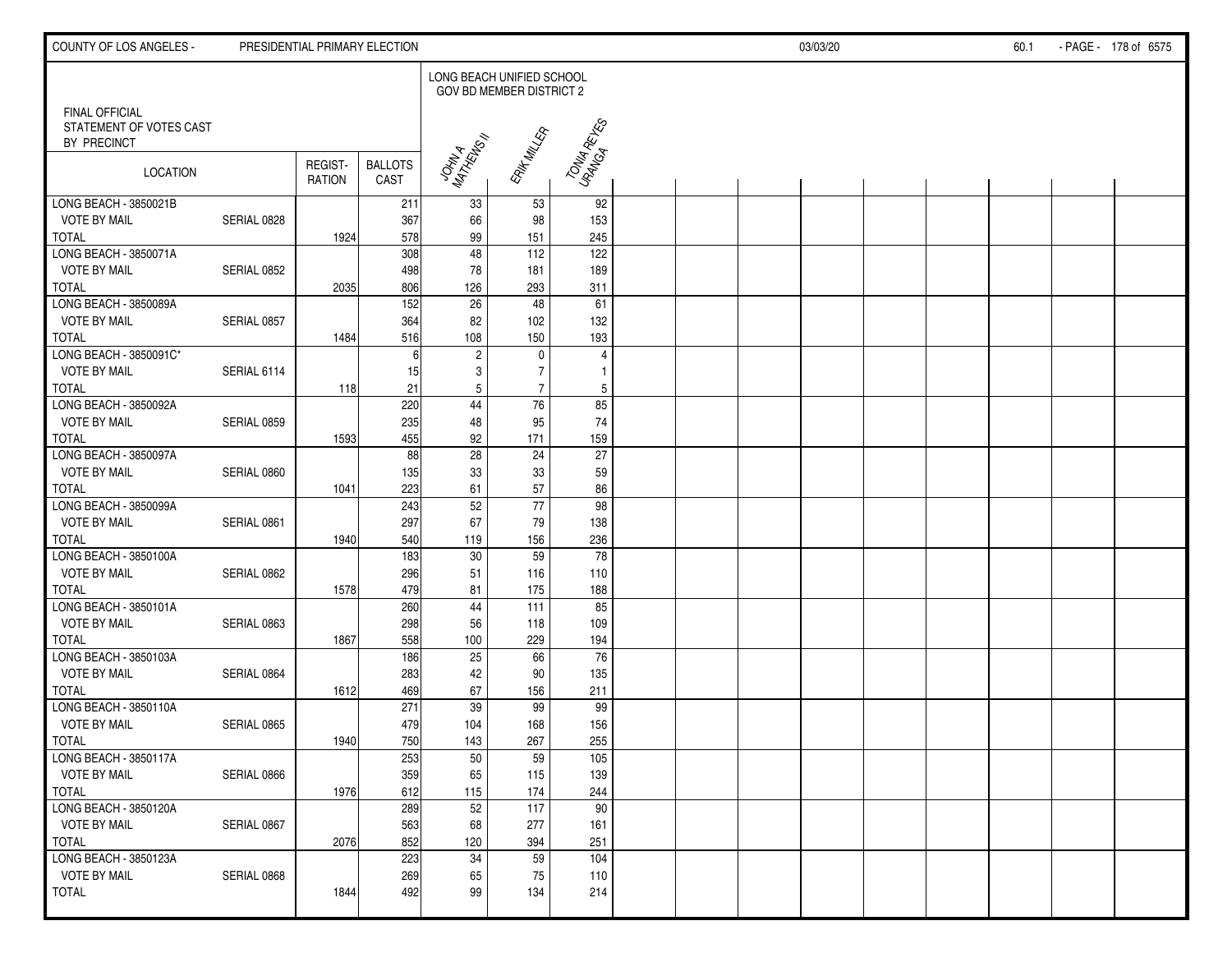| COUNTY OF LOS ANGELES -                                         |             | PRESIDENTIAL PRIMARY ELECTION |                        |                           |                          |              |  | 03/03/20 |  | 60.2 | - PAGE - 179 of 6575 |
|-----------------------------------------------------------------|-------------|-------------------------------|------------------------|---------------------------|--------------------------|--------------|--|----------|--|------|----------------------|
|                                                                 |             |                               |                        | LONG BEACH UNIFIED SCHOOL | GOV BD MEMBER DISTRICT 2 |              |  |          |  |      |                      |
| <b>FINAL OFFICIAL</b><br>STATEMENT OF VOTES CAST<br>BY PRECINCT |             |                               |                        |                           | <b>RAYT MALLER</b>       | TONIA RETIES |  |          |  |      |                      |
| LOCATION                                                        |             | REGIST-<br><b>RATION</b>      | <b>BALLOTS</b><br>CAST | JOHN A<br>MATHEWS !!      |                          |              |  |          |  |      |                      |
| LONG BEACH - 3850133A                                           |             |                               | 296                    | 46                        | 84                       | 129          |  |          |  |      |                      |
| <b>VOTE BY MAIL</b>                                             | SERIAL 0869 |                               | 442                    | 86                        | 144                      | 170          |  |          |  |      |                      |
| <b>TOTAL</b><br>LONG BEACH - 3850134A                           |             | 2087                          | 738<br>241             | 132<br>44                 | 228<br>51                | 299<br>116   |  |          |  |      |                      |
| <b>VOTE BY MAIL</b>                                             | SERIAL 0870 |                               | 303                    | 62                        | 95                       | 118          |  |          |  |      |                      |
| <b>TOTAL</b>                                                    |             | 1971                          | 544                    | 106                       | 146                      | 234          |  |          |  |      |                      |
| LONG BEACH - 3850137A                                           |             |                               | $\overline{141}$       | 31                        | $\overline{30}$          | 63           |  |          |  |      |                      |
| <b>VOTE BY MAIL</b>                                             | SERIAL 0872 |                               | 210                    | 40                        | 57                       | 96           |  |          |  |      |                      |
| <b>TOTAL</b>                                                    |             | 1548                          | 351                    | 71                        | 87                       | 159          |  |          |  |      |                      |
| LONG BEACH - 3850138A                                           |             |                               | 223                    | 43                        | 67                       | 83           |  |          |  |      |                      |
| <b>VOTE BY MAIL</b>                                             | SERIAL 0873 |                               | 279                    | 44                        | 84                       | 116          |  |          |  |      |                      |
| <b>TOTAL</b>                                                    |             | 1755                          | 502                    | 87                        | 151                      | 199          |  |          |  |      |                      |
| LONG BEACH - 3850146A                                           |             |                               | 215                    | 33                        | 58                       | 83           |  |          |  |      |                      |
| <b>VOTE BY MAIL</b>                                             | SERIAL 0875 |                               | 290                    | 47                        | 87                       | 116          |  |          |  |      |                      |
| <b>TOTAL</b>                                                    |             | 1895                          | 505                    | 80                        | 145                      | 199          |  |          |  |      |                      |
| LONG BEACH - 3850156A                                           |             |                               | 180                    | $\overline{34}$           | 44                       | 69           |  |          |  |      |                      |
| <b>VOTE BY MAIL</b>                                             | SERIAL 0878 |                               | 272                    | 59                        | 81                       | 91           |  |          |  |      |                      |
| <b>TOTAL</b>                                                    |             | 1654                          | 452                    | 93                        | 125                      | 160          |  |          |  |      |                      |
| LONG BEACH - 3850164A                                           |             |                               | 225                    | 48                        | 52                       | 91           |  |          |  |      |                      |
| <b>VOTE BY MAIL</b><br><b>TOTAL</b>                             | SERIAL 0881 | 1861                          | 304<br>529             | 52<br>100                 | 116<br>168               | 110          |  |          |  |      |                      |
| LONG BEACH - 3850166B                                           |             |                               | 178                    | $\overline{26}$           | 48                       | 201<br>86    |  |          |  |      |                      |
| <b>VOTE BY MAIL</b>                                             | SERIAL 0882 |                               | 214                    | 32                        | 68                       | 98           |  |          |  |      |                      |
| <b>TOTAL</b>                                                    |             | 1751                          | 392                    | 58                        | 116                      | 184          |  |          |  |      |                      |
| LONG BEACH - 3850170A                                           |             |                               | 215                    | 39                        | 70                       | 81           |  |          |  |      |                      |
| <b>VOTE BY MAIL</b>                                             | SERIAL 0883 |                               | 362                    | 86                        | 114                      | 120          |  |          |  |      |                      |
| <b>TOTAL</b>                                                    |             | 1895                          | 577                    | 125                       | 184                      | 201          |  |          |  |      |                      |
| LONG BEACH - 3850333A                                           |             |                               | 293                    | 67                        | 68                       | 125          |  |          |  |      |                      |
| <b>VOTE BY MAIL</b>                                             | SERIAL 0911 |                               | 333                    | 76                        | 71                       | 154          |  |          |  |      |                      |
| <b>TOTAL</b>                                                    |             | 1983                          | 626                    | 143                       | 139                      | 279          |  |          |  |      |                      |
| LONG BEACH - 3850530A                                           |             |                               | 299                    | 52                        | 117                      | 95           |  |          |  |      |                      |
| <b>VOTE BY MAIL</b>                                             | SERIAL 0928 |                               | 570                    | 111                       | 205                      | 173          |  |          |  |      |                      |
| <b>TOTAL</b>                                                    |             | 2065                          | 869                    | 163                       | 322                      | 268          |  |          |  |      |                      |
| LONG BEACH - 3850572A                                           |             |                               | 343                    | $72\,$                    | 127                      | 109          |  |          |  |      |                      |
| <b>VOTE BY MAIL</b>                                             | SERIAL 0935 |                               | 499                    | 103                       | 200                      | 136          |  |          |  |      |                      |
| <b>TOTAL</b><br>LONG BEACH - 3850671B                           |             | 2083                          | 842<br>229             | 175<br>42                 | 327<br>82                | 245<br>88    |  |          |  |      |                      |
| <b>VOTE BY MAIL</b>                                             | SERIAL 0951 |                               | 395                    | 74                        | 130                      | 159          |  |          |  |      |                      |
| <b>TOTAL</b>                                                    |             | 2040                          | 624                    | 116                       | 212                      | 247          |  |          |  |      |                      |
| LONG BEACH - 3850702A                                           |             |                               | 158                    | 26                        | 48                       | 60           |  |          |  |      |                      |
| <b>VOTE BY MAIL</b>                                             | SERIAL 0953 |                               | 201                    | 43                        | 62                       | 83           |  |          |  |      |                      |
| <b>TOTAL</b>                                                    |             | 1758                          | 359                    | 69                        | 110                      | 143          |  |          |  |      |                      |
|                                                                 |             |                               |                        |                           |                          |              |  |          |  |      |                      |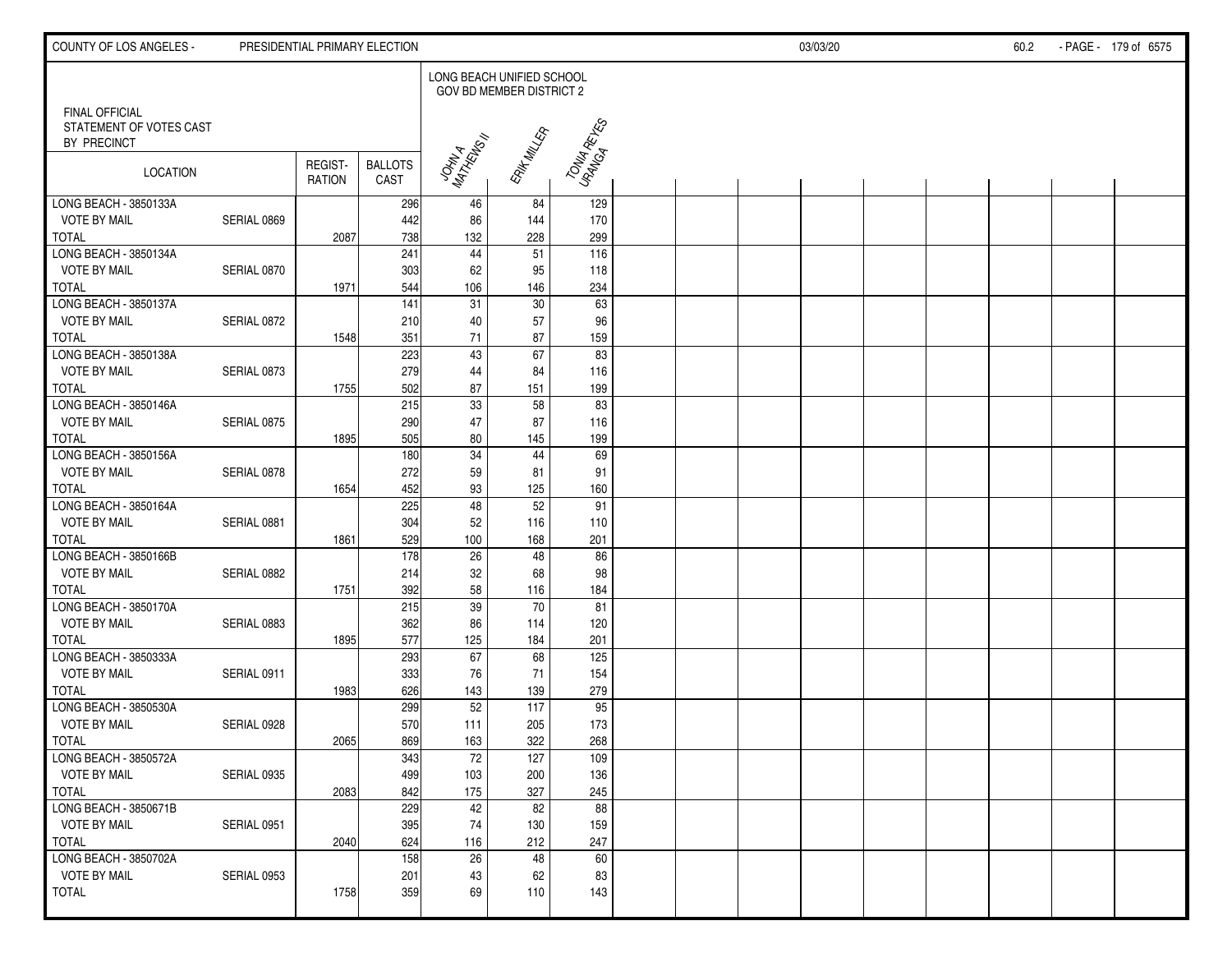| COUNTY OF LOS ANGELES -                                             |             |                          | PRESIDENTIAL PRIMARY ELECTION |                  |                                                              |                               |  | 03/03/20 |  | 60.3 | - PAGE - 180 of 6575 |
|---------------------------------------------------------------------|-------------|--------------------------|-------------------------------|------------------|--------------------------------------------------------------|-------------------------------|--|----------|--|------|----------------------|
|                                                                     |             |                          |                               |                  | LONG BEACH UNIFIED SCHOOL<br><b>GOV BD MEMBER DISTRICT 2</b> |                               |  |          |  |      |                      |
| FINAL OFFICIAL<br>STATEMENT OF VOTES CAST<br>BY PRECINCT            |             |                          |                               | JOHN A<br>MATHUA | <b>ERIT MILLER</b>                                           | TONIA RETES                   |  |          |  |      |                      |
| <b>LOCATION</b>                                                     |             | REGIST-<br><b>RATION</b> | <b>BALLOTS</b><br>CAST        |                  |                                                              |                               |  |          |  |      |                      |
| BALLOT GROUP 497 - 9990497A^<br><b>VOTE BY MAIL</b><br><b>TOTAL</b> | SERIAL 8497 | 0                        |                               | 0<br>0<br>0      | -1<br>0                                                      | 0<br>$\mathbf 0$<br>0         |  |          |  |      |                      |
| BALLOT GROUP 500 - 9990500A^<br><b>VOTE BY MAIL</b><br><b>TOTAL</b> | SERIAL 8500 | $\Omega$                 |                               | 0<br>0<br>0      | $\pmb{0}$<br>$\mathbf{0}$<br>$\mathbf{0}$                    | $\overline{1}$<br>$\mathbf 0$ |  |          |  |      |                      |
|                                                                     |             |                          |                               |                  |                                                              |                               |  |          |  |      |                      |
|                                                                     |             |                          |                               |                  |                                                              |                               |  |          |  |      |                      |
|                                                                     |             |                          |                               |                  |                                                              |                               |  |          |  |      |                      |
|                                                                     |             |                          |                               |                  |                                                              |                               |  |          |  |      |                      |
|                                                                     |             |                          |                               |                  |                                                              |                               |  |          |  |      |                      |
|                                                                     |             |                          |                               |                  |                                                              |                               |  |          |  |      |                      |
|                                                                     |             |                          |                               |                  |                                                              |                               |  |          |  |      |                      |
|                                                                     |             |                          |                               |                  |                                                              |                               |  |          |  |      |                      |
|                                                                     |             |                          |                               |                  |                                                              |                               |  |          |  |      |                      |
|                                                                     |             |                          |                               |                  |                                                              |                               |  |          |  |      |                      |
|                                                                     |             |                          |                               |                  |                                                              |                               |  |          |  |      |                      |
|                                                                     |             |                          |                               |                  |                                                              |                               |  |          |  |      |                      |
|                                                                     |             |                          |                               |                  |                                                              |                               |  |          |  |      |                      |
|                                                                     |             |                          |                               |                  |                                                              |                               |  |          |  |      |                      |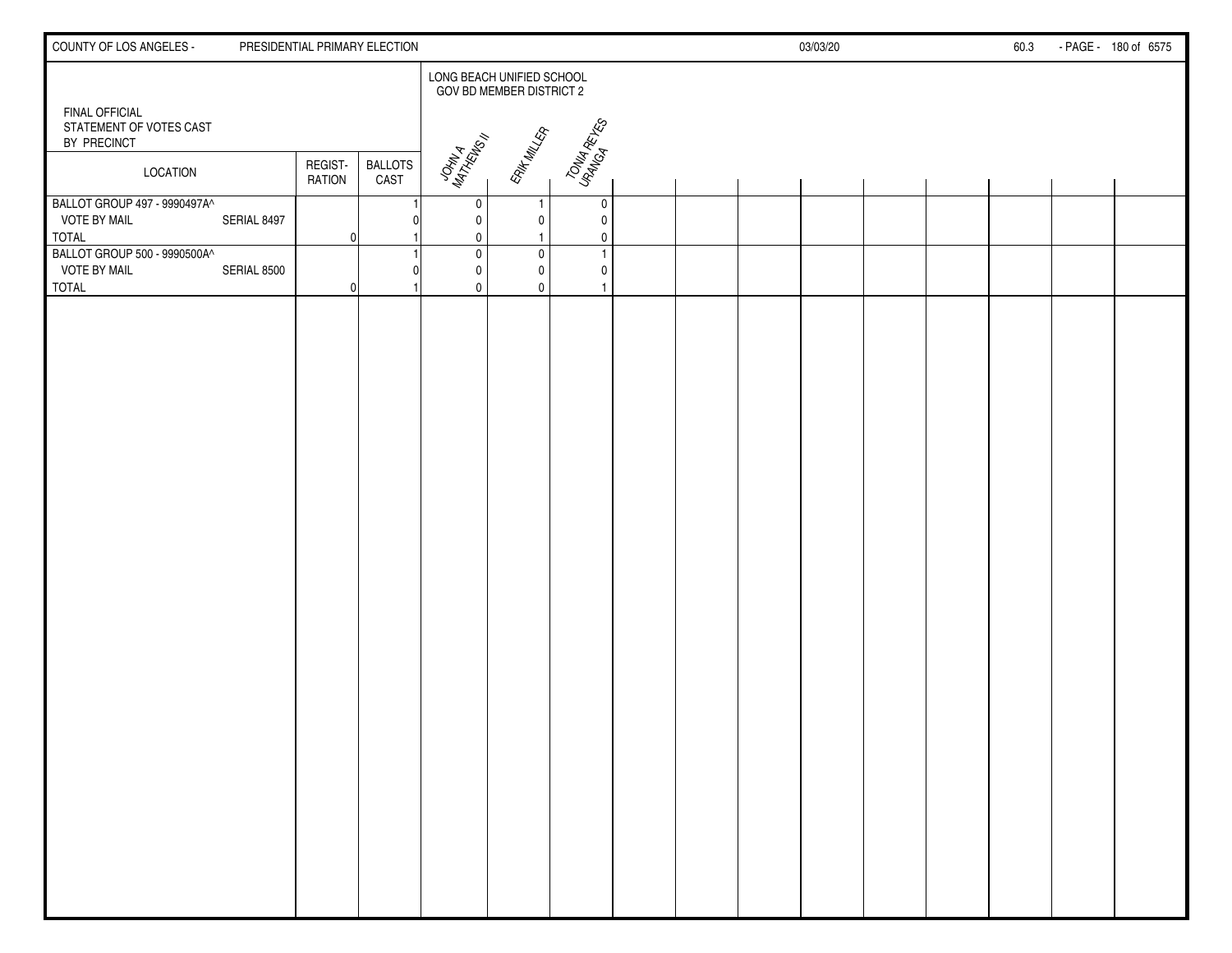| COUNTY OF LOS ANGELES -                                  | PRESIDENTIAL PRIMARY ELECTION |                        |                           |                          |                      |  | 03/03/20 |  | 60.4 | - PAGE - 181 of 6575 |
|----------------------------------------------------------|-------------------------------|------------------------|---------------------------|--------------------------|----------------------|--|----------|--|------|----------------------|
|                                                          |                               |                        | LONG BEACH UNIFIED SCHOOL | GOV BD MEMBER DISTRICT 2 |                      |  |          |  |      |                      |
| FINAL OFFICIAL<br>STATEMENT OF VOTES CAST<br>BY PRECINCT |                               |                        |                           |                          |                      |  |          |  |      |                      |
| <b>LOCATION</b>                                          | REGIST-<br><b>RATION</b>      | <b>BALLOTS</b><br>CAST | JOHN A<br>MATHEWS!        | <b>RAYF MALLER</b>       | TONU RETES           |  |          |  |      |                      |
| PRECINCT TOTAL<br><b>VBM TOTAL</b><br><b>GRAND TOTAL</b> | 49374                         | 6131<br>9132<br>15263  | 1110<br>1743<br>2853      | 1907<br>3068<br>4975     | 2405<br>3406<br>5811 |  |          |  |      |                      |
|                                                          |                               |                        |                           |                          |                      |  |          |  |      |                      |
|                                                          |                               |                        |                           |                          |                      |  |          |  |      |                      |
|                                                          |                               |                        |                           |                          |                      |  |          |  |      |                      |
|                                                          |                               |                        |                           |                          |                      |  |          |  |      |                      |
|                                                          |                               |                        |                           |                          |                      |  |          |  |      |                      |
|                                                          |                               |                        |                           |                          |                      |  |          |  |      |                      |
|                                                          |                               |                        |                           |                          |                      |  |          |  |      |                      |
|                                                          |                               |                        |                           |                          |                      |  |          |  |      |                      |
|                                                          |                               |                        |                           |                          |                      |  |          |  |      |                      |
|                                                          |                               |                        |                           |                          |                      |  |          |  |      |                      |
|                                                          |                               |                        |                           |                          |                      |  |          |  |      |                      |
|                                                          |                               |                        |                           |                          |                      |  |          |  |      |                      |
|                                                          |                               |                        |                           |                          |                      |  |          |  |      |                      |
|                                                          |                               |                        |                           |                          |                      |  |          |  |      |                      |
|                                                          |                               |                        |                           |                          |                      |  |          |  |      |                      |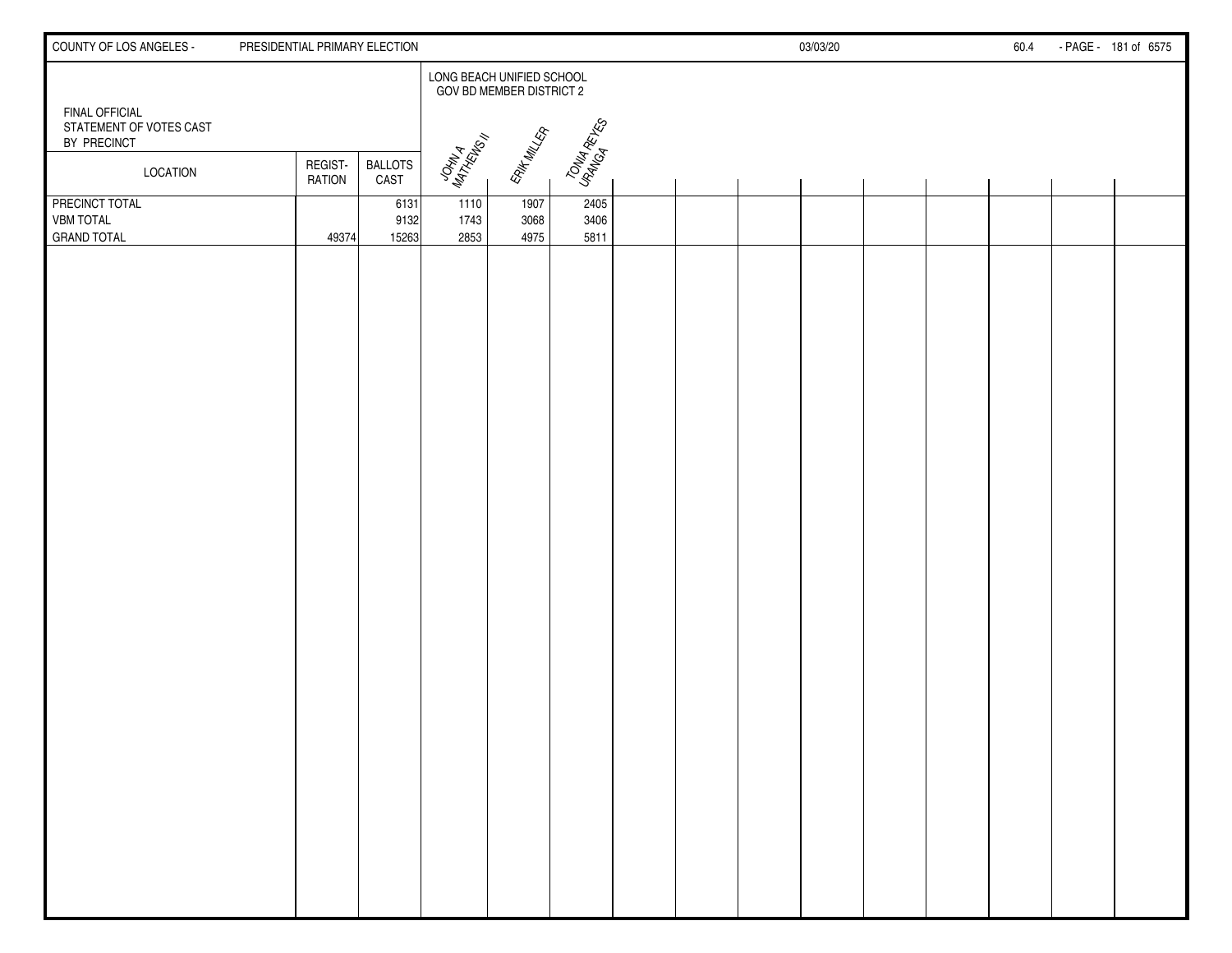| COUNTY OF LOS ANGELES -                                         |             | PRESIDENTIAL PRIMARY ELECTION |                        |                           |                           |                       |  | 03/03/20 |  | 61.1 | - PAGE - 182 of 6575 |
|-----------------------------------------------------------------|-------------|-------------------------------|------------------------|---------------------------|---------------------------|-----------------------|--|----------|--|------|----------------------|
|                                                                 |             |                               |                        | LONG BEACH UNIFIED SCHOOL | GOV BD MEMBER, DISTRICT 4 |                       |  |          |  |      |                      |
| <b>FINAL OFFICIAL</b><br>STATEMENT OF VOTES CAST<br>BY PRECINCT |             |                               |                        |                           |                           |                       |  |          |  |      |                      |
| LOCATION                                                        |             | REGIST-<br><b>RATION</b>      | <b>BALLOTS</b><br>CAST | DOUGDTO                   | DAVINAN<br>KEISEPAN       | NANCH<br>YANGIA       |  |          |  |      |                      |
| AVALON - 0500001A                                               |             |                               | 474                    | 137                       | 88                        | 164                   |  |          |  |      |                      |
| <b>VOTE BY MAIL</b>                                             | SERIAL 0074 |                               | 611                    | 204                       | 80                        | 166                   |  |          |  |      |                      |
| <b>TOTAL</b>                                                    |             | 1899                          | 1085                   | 341                       | 168                       | 330                   |  |          |  |      |                      |
| LONG BEACH - 3850045A                                           |             |                               | 90                     | 29                        | $\overline{27}$           | 14                    |  |          |  |      |                      |
| <b>VOTE BY MAIL</b><br><b>TOTAL</b>                             | SERIAL 0841 |                               | 200<br>290             | 62                        | 47<br>74                  | 41                    |  |          |  |      |                      |
| LONG BEACH - 3850048A                                           |             | 692                           | 318                    | 91<br>$\frac{117}{117}$   | $\overline{76}$           | 55<br>$\overline{71}$ |  |          |  |      |                      |
| <b>VOTE BY MAIL</b>                                             | SERIAL 0843 |                               | 665                    | 271                       | 133                       | 148                   |  |          |  |      |                      |
| <b>TOTAL</b>                                                    |             | 1841                          | 983                    | 388                       | 209                       | 219                   |  |          |  |      |                      |
| LONG BEACH - 3850110B*                                          |             |                               |                        | $\mathbf 0$               | $\mathbf 0$               | $\overline{1}$        |  |          |  |      |                      |
| <b>VOTE BY MAIL</b>                                             | SERIAL 6115 |                               |                        | $\mathbf{1}$              | 0                         | $\overline{1}$        |  |          |  |      |                      |
| <b>TOTAL</b>                                                    |             | 10                            | 3                      | $\mathbf{1}$              | $\pmb{0}$                 | $\overline{c}$        |  |          |  |      |                      |
| LONG BEACH - 3850135A                                           |             |                               | 383                    | 130                       | $80\,$                    | 100                   |  |          |  |      |                      |
| <b>VOTE BY MAIL</b>                                             | SERIAL 0871 |                               | 906                    | 336                       | 183                       | 221                   |  |          |  |      |                      |
| <b>TOTAL</b>                                                    |             | 2657                          | 1289                   | 466                       | 263                       | 321                   |  |          |  |      |                      |
| LONG BEACH - 3850183A                                           |             |                               | 387                    | 144                       | 94                        | 90                    |  |          |  |      |                      |
| <b>VOTE BY MAIL</b>                                             | SERIAL 0885 |                               | 938                    | 386                       | 160                       | 234                   |  |          |  |      |                      |
| <b>TOTAL</b>                                                    |             | 2461                          | 1325                   | 530                       | 254                       | 324                   |  |          |  |      |                      |
| LONG BEACH - 3850184A                                           |             |                               | 341                    | 133                       | 70                        | 82                    |  |          |  |      |                      |
| <b>VOTE BY MAIL</b>                                             | SERIAL 0886 |                               | 778                    | 305                       | 160                       | 160                   |  |          |  |      |                      |
| <b>TOTAL</b>                                                    |             | 2291                          | 1119                   | 438                       | 230                       | 242                   |  |          |  |      |                      |
| LONG BEACH - 3850215A                                           |             |                               | 438                    | 191                       | $\overline{78}$           | 95                    |  |          |  |      |                      |
| <b>VOTE BY MAIL</b>                                             | SERIAL 0889 |                               | 1110                   | 555                       | 217                       | 183                   |  |          |  |      |                      |
| <b>TOTAL</b>                                                    |             | 2850                          | 1548                   | 746                       | 295                       | 278                   |  |          |  |      |                      |
| LONG BEACH - 3850227A<br><b>VOTE BY MAIL</b>                    |             |                               | 284                    | 76                        | 73                        | 75                    |  |          |  |      |                      |
| <b>TOTAL</b>                                                    | SERIAL 0890 | 2111                          | 602<br>886             | 223<br>299                | 127<br>200                | 132<br>207            |  |          |  |      |                      |
| LONG BEACH - 3850229A                                           |             |                               | 451                    | 170                       | 95                        | 102                   |  |          |  |      |                      |
| <b>VOTE BY MAIL</b>                                             | SERIAL 0891 |                               | 1010                   | 395                       | 217                       | 230                   |  |          |  |      |                      |
| <b>TOTAL</b>                                                    |             | 2712                          | 1461                   | 565                       | 312                       | 332                   |  |          |  |      |                      |
| LONG BEACH - 3850248A                                           |             |                               | 368                    | 114                       | 94                        | 86                    |  |          |  |      |                      |
| <b>VOTE BY MAIL</b>                                             | SERIAL 0894 |                               | 738                    | 278                       | 183                       | 151                   |  |          |  |      |                      |
| TOTAL                                                           |             | 2418                          | 1106                   | 392                       | 277                       | 237                   |  |          |  |      |                      |
| LONG BEACH - 3850251A                                           |             |                               | 410                    | 138                       | 93                        | 109                   |  |          |  |      |                      |
| <b>VOTE BY MAIL</b>                                             | SERIAL 0895 |                               | 909                    | 364                       | 196                       | 201                   |  |          |  |      |                      |
| TOTAL                                                           |             | 2409                          | 1319                   | 502                       | 289                       | 310                   |  |          |  |      |                      |
| LONG BEACH - 3850255A                                           |             |                               | 313                    | $\overline{153}$          | 61                        | 55                    |  |          |  |      |                      |
| <b>VOTE BY MAIL</b>                                             | SERIAL 0896 |                               | 1339                   | 698                       | 243                       | 201                   |  |          |  |      |                      |
| <b>TOTAL</b>                                                    |             | 2668                          | 1652                   | 851                       | 304                       | 256                   |  |          |  |      |                      |
| LONG BEACH - 3850259A                                           |             |                               | 393                    | 185                       | $80\,$                    | 56                    |  |          |  |      |                      |
| <b>VOTE BY MAIL</b>                                             | SERIAL 0897 |                               | 1268                   | 666                       | 253                       | 143                   |  |          |  |      |                      |
| <b>TOTAL</b>                                                    |             | 2870                          | 1661                   | 851                       | 333                       | 199                   |  |          |  |      |                      |
|                                                                 |             |                               |                        |                           |                           |                       |  |          |  |      |                      |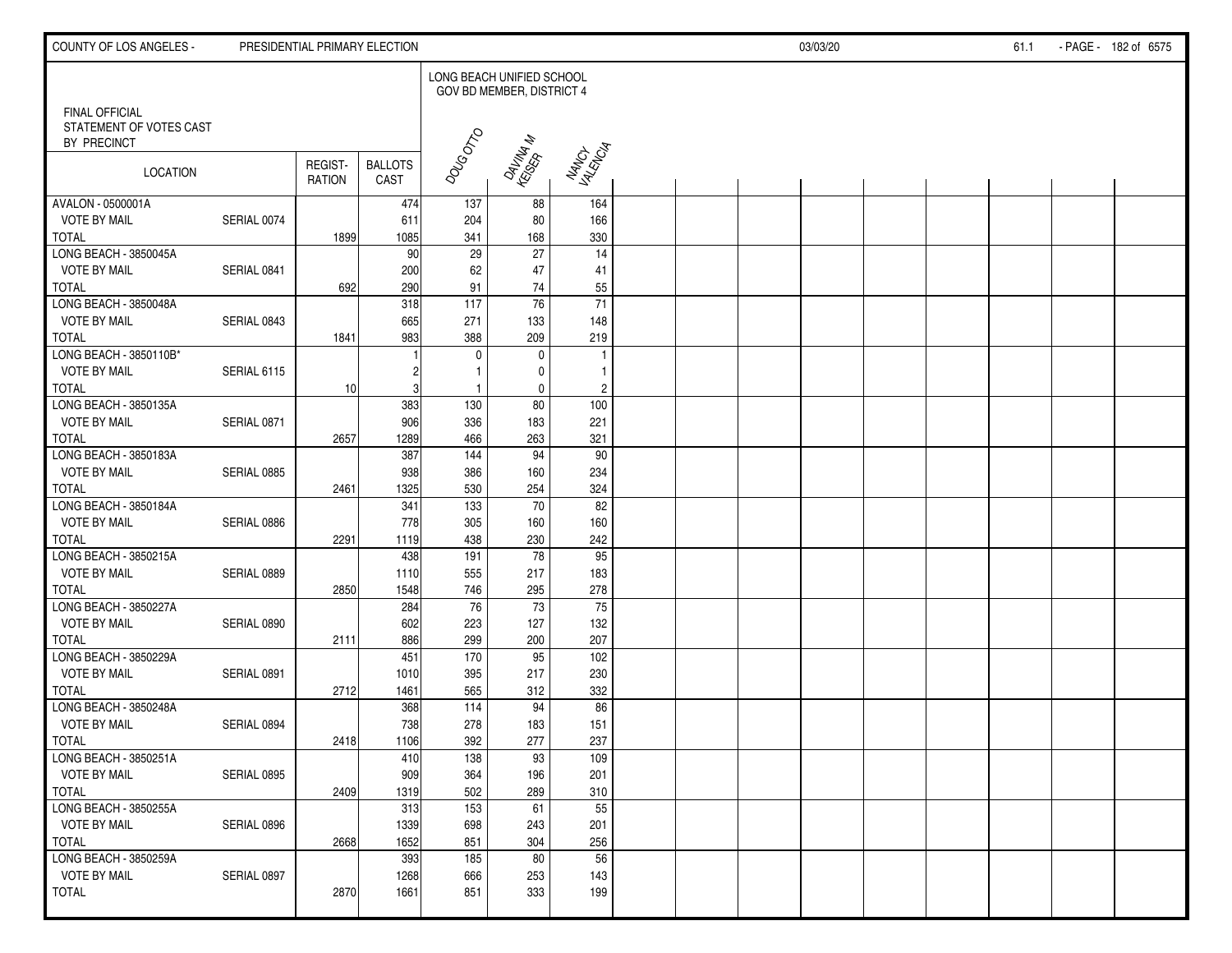| COUNTY OF LOS ANGELES -                                         |             | PRESIDENTIAL PRIMARY ELECTION |                        |                           |                           |                        |  | 03/03/20 |  | 61.2 | - PAGE - 183 of 6575 |
|-----------------------------------------------------------------|-------------|-------------------------------|------------------------|---------------------------|---------------------------|------------------------|--|----------|--|------|----------------------|
|                                                                 |             |                               |                        | LONG BEACH UNIFIED SCHOOL | GOV BD MEMBER, DISTRICT 4 |                        |  |          |  |      |                      |
| <b>FINAL OFFICIAL</b><br>STATEMENT OF VOTES CAST<br>BY PRECINCT |             |                               |                        |                           |                           |                        |  |          |  |      |                      |
| LOCATION                                                        |             | REGIST-<br>RATION             | <b>BALLOTS</b><br>CAST | DOUGOTO                   | DAVINA N<br>KESEPA N      | NANCH<br>YANGIA        |  |          |  |      |                      |
| LONG BEACH - 3850262A                                           |             |                               | 314                    | 147                       | 65                        | 63                     |  |          |  |      |                      |
| <b>VOTE BY MAIL</b>                                             | SERIAL 0898 |                               | 719                    | 355                       | 102                       | 156                    |  |          |  |      |                      |
| <b>TOTAL</b><br>LONG BEACH - 3850270A                           |             | 1659                          | 1033                   | 502                       | 167                       | 219                    |  |          |  |      |                      |
| <b>VOTE BY MAIL</b>                                             | SERIAL 0899 |                               | 340<br>763             | 133<br>323                | 80<br>142                 | 64<br>140              |  |          |  |      |                      |
| <b>TOTAL</b>                                                    |             | 2473                          | 1103                   | 456                       | 222                       | 204                    |  |          |  |      |                      |
| LONG BEACH - 3850271A                                           |             |                               | 447                    | 213                       | $\overline{92}$           | 83                     |  |          |  |      |                      |
| <b>VOTE BY MAIL</b>                                             | SERIAL 0900 |                               | 1074                   | 473                       | 216                       | 208                    |  |          |  |      |                      |
| <b>TOTAL</b>                                                    |             | 2676                          | 1521                   | 686                       | 308                       | 291                    |  |          |  |      |                      |
| LONG BEACH - 3850283A                                           |             |                               | 383                    | 197                       | 73                        | 60                     |  |          |  |      |                      |
| <b>VOTE BY MAIL</b>                                             | SERIAL 0901 |                               | 1090                   | 631                       | 173                       | 146                    |  |          |  |      |                      |
| <b>TOTAL</b>                                                    |             | 2757                          | 1473                   | 828                       | 246                       | 206                    |  |          |  |      |                      |
| LONG BEACH - 3850294A                                           |             |                               | 395                    | 196                       | 98                        | 51                     |  |          |  |      |                      |
| <b>VOTE BY MAIL</b>                                             | SERIAL 0902 |                               | 832                    | 415                       | 178                       | 106                    |  |          |  |      |                      |
| <b>TOTAL</b>                                                    |             | 2217                          | 1227                   | 611                       | 276                       | 157                    |  |          |  |      |                      |
| LONG BEACH - 3850305A                                           |             |                               | 295                    | 111                       | 74                        | 61                     |  |          |  |      |                      |
| <b>VOTE BY MAIL</b>                                             | SERIAL 0904 |                               | 784                    | 337                       | 200                       | 124                    |  |          |  |      |                      |
| <b>TOTAL</b>                                                    |             | 2021                          | 1079                   | 448                       | 274                       | 185                    |  |          |  |      |                      |
| LONG BEACH - 3850309A                                           |             |                               | 198                    | 83                        | $40\,$                    | 41                     |  |          |  |      |                      |
| <b>VOTE BY MAIL</b>                                             | SERIAL 0905 |                               | 670                    | 316                       | 121                       | 116                    |  |          |  |      |                      |
| <b>TOTAL</b>                                                    |             | 1533                          | 868                    | 399                       | 161                       | 157                    |  |          |  |      |                      |
| LONG BEACH - 3850324A                                           |             |                               | 381                    | 184                       | 63                        | 88                     |  |          |  |      |                      |
| <b>VOTE BY MAIL</b>                                             | SERIAL 0909 |                               | 881                    | 438                       | 155                       | 155                    |  |          |  |      |                      |
| <b>TOTAL</b>                                                    |             | 2272                          | 1262                   | 622                       | 218                       | 243<br>$\overline{71}$ |  |          |  |      |                      |
| LONG BEACH - 3850445A<br><b>VOTE BY MAIL</b>                    | SERIAL 0926 |                               | 422                    | 207<br>736                | 81                        |                        |  |          |  |      |                      |
| <b>TOTAL</b>                                                    |             | 2904                          | 1334<br>1756           | 943                       | 238<br>319                | 162<br>233             |  |          |  |      |                      |
| LONG BEACH - 3850617A                                           |             |                               | 344                    | 111                       | 98                        | 84                     |  |          |  |      |                      |
| <b>VOTE BY MAIL</b>                                             | SERIAL 0941 |                               | 722                    | 261                       | 159                       | 172                    |  |          |  |      |                      |
| <b>TOTAL</b>                                                    |             | 2666                          | 1066                   | 372                       | 257                       | 256                    |  |          |  |      |                      |
| LONG BEACH - 3850620A                                           |             |                               | 331                    | 94                        | 70                        | 92                     |  |          |  |      |                      |
| <b>VOTE BY MAIL</b>                                             | SERIAL 0942 |                               | 732                    | 265                       | 170                       | 156                    |  |          |  |      |                      |
| <b>TOTAL</b>                                                    |             | 2316                          | 1063                   | 359                       | 240                       | 248                    |  |          |  |      |                      |
| LONG BEACH - 3850621A                                           |             |                               | 315                    | 111                       | 86                        | 69                     |  |          |  |      |                      |
| <b>VOTE BY MAIL</b>                                             | SERIAL 0943 |                               | 594                    | 226                       | 140                       | 126                    |  |          |  |      |                      |
| <b>TOTAL</b>                                                    |             | 2366                          | 909                    | 337                       | 226                       | 195                    |  |          |  |      |                      |
| LONG BEACH - 3850624A                                           |             |                               | 384                    | 100                       | 107                       | 106                    |  |          |  |      |                      |
| <b>VOTE BY MAIL</b>                                             | SERIAL 0944 |                               | 533                    | 221                       | 125                       | 98                     |  |          |  |      |                      |
| <b>TOTAL</b>                                                    |             | 2304                          | 917                    | 321                       | 232                       | 204                    |  |          |  |      |                      |
| SANTA CATALINA ISLAND - 6210002A*                               |             |                               | 6                      | $\mathbf 0$               | $\overline{c}$            | $\mathbf{1}$           |  |          |  |      |                      |
| <b>VOTE BY MAIL</b>                                             | SERIAL 6167 |                               | 31                     | 8                         | 9                         | $\mathbf{1}$           |  |          |  |      |                      |
| <b>TOTAL</b>                                                    |             | 130                           | 37                     | 8                         | 11                        | $\overline{c}$         |  |          |  |      |                      |
|                                                                 |             |                               |                        |                           |                           |                        |  |          |  |      |                      |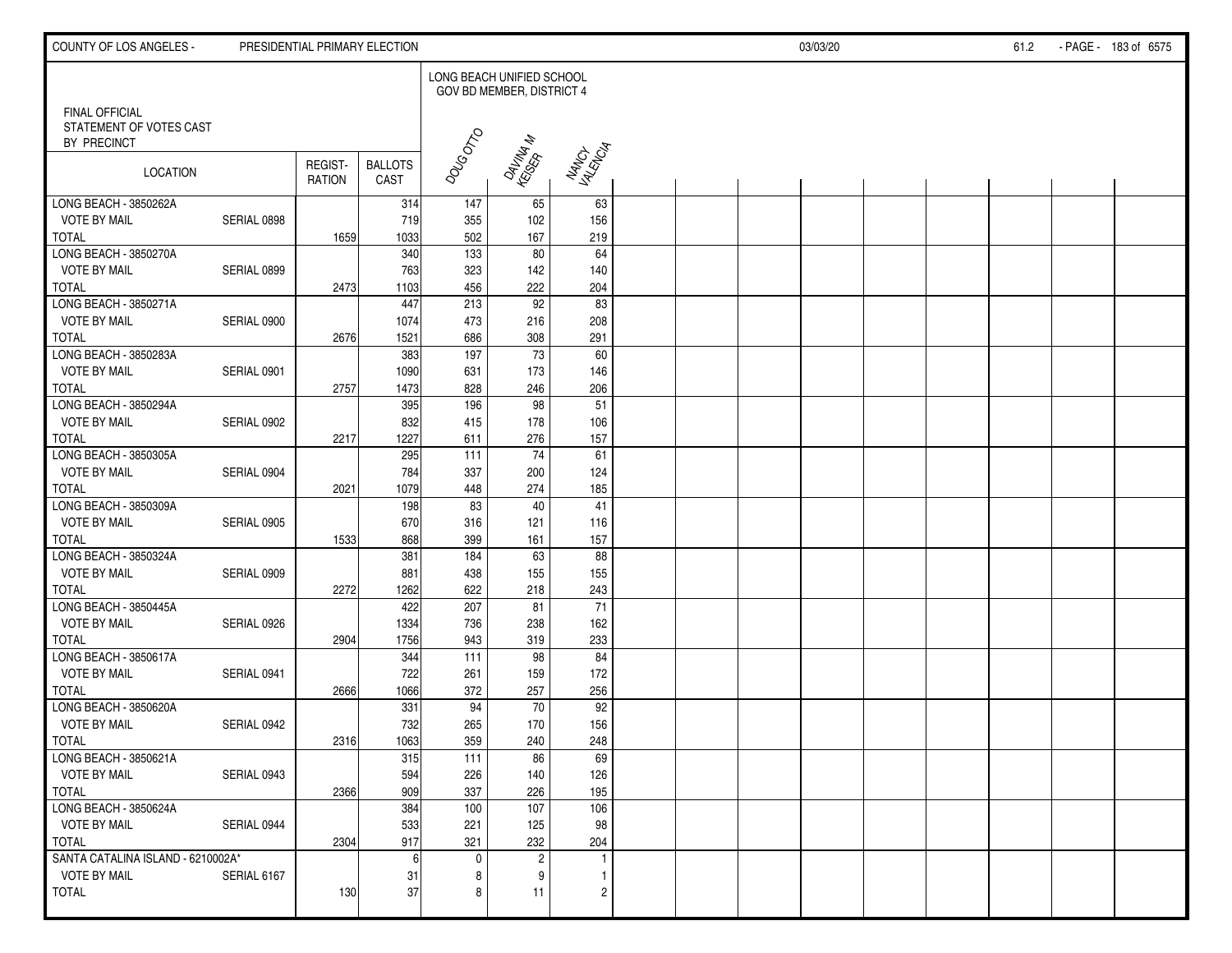| COUNTY OF LOS ANGELES -                                                       |             | PRESIDENTIAL PRIMARY ELECTION |                        |                       |                                                        |                                             |  | 03/03/20 |  | 61.3 | - PAGE - 184 of 6575 |
|-------------------------------------------------------------------------------|-------------|-------------------------------|------------------------|-----------------------|--------------------------------------------------------|---------------------------------------------|--|----------|--|------|----------------------|
|                                                                               |             |                               |                        |                       | LONG BEACH UNIFIED SCHOOL<br>GOV BD MEMBER, DISTRICT 4 |                                             |  |          |  |      |                      |
| FINAL OFFICIAL<br>STATEMENT OF VOTES CAST<br>BY PRECINCT                      |             |                               |                        |                       |                                                        |                                             |  |          |  |      |                      |
| <b>LOCATION</b>                                                               |             | REGIST-<br>RATION             | <b>BALLOTS</b><br>CAST | DOUGOTO               | DAVINAN<br>KSOSA NA                                    | NANCH<br>YANGIA                             |  |          |  |      |                      |
| SIGNAL HILL - 6450002A<br><b>VOTE BY MAIL</b><br><b>TOTAL</b>                 | SERIAL 1432 | 2192                          | 293<br>494<br>787      | 96<br>181<br>277      | 82<br>112<br>194                                       | 65<br>107<br>172                            |  |          |  |      |                      |
| SIGNAL HILL - 6450003A<br><b>VOTE BY MAIL</b><br><b>TOTAL</b>                 | SERIAL 1433 | 2455                          | 293<br>792<br>1085     | 104<br>297<br>401     | 81<br>177<br>258                                       | 57<br>157<br>214                            |  |          |  |      |                      |
| SIGNAL HILL - 6450006B*<br><b>VOTE BY MAIL</b>                                | SERIAL 6174 |                               |                        | $\mathbf 0$<br>0      | $\mathbf 0$                                            | $\mathbf 0$<br>$\mathbf 0$                  |  |          |  |      |                      |
| <b>TOTAL</b><br>SIGNAL HILL - 6450009A<br><b>VOTE BY MAIL</b><br><b>TOTAL</b> | SERIAL 1434 | 16 <sup>1</sup><br>2383       | 277<br>667<br>944      | 0<br>94<br>275<br>369 | $\mathbf{1}$<br>70<br>158<br>228                       | $\mathbf 0$<br>51<br>126<br>177             |  |          |  |      |                      |
| BALLOT GROUP 489 - 9990489A^<br><b>VOTE BY MAIL</b><br><b>TOTAL</b>           | SERIAL 8489 | 0I                            |                        | 0<br>0<br>$\mathbf 0$ | 0<br>$\Omega$<br>$\mathbf{0}$                          | $\mathbf 0$<br>$\mathbf{0}$<br>$\mathbf{0}$ |  |          |  |      |                      |
|                                                                               |             |                               |                        |                       |                                                        |                                             |  |          |  |      |                      |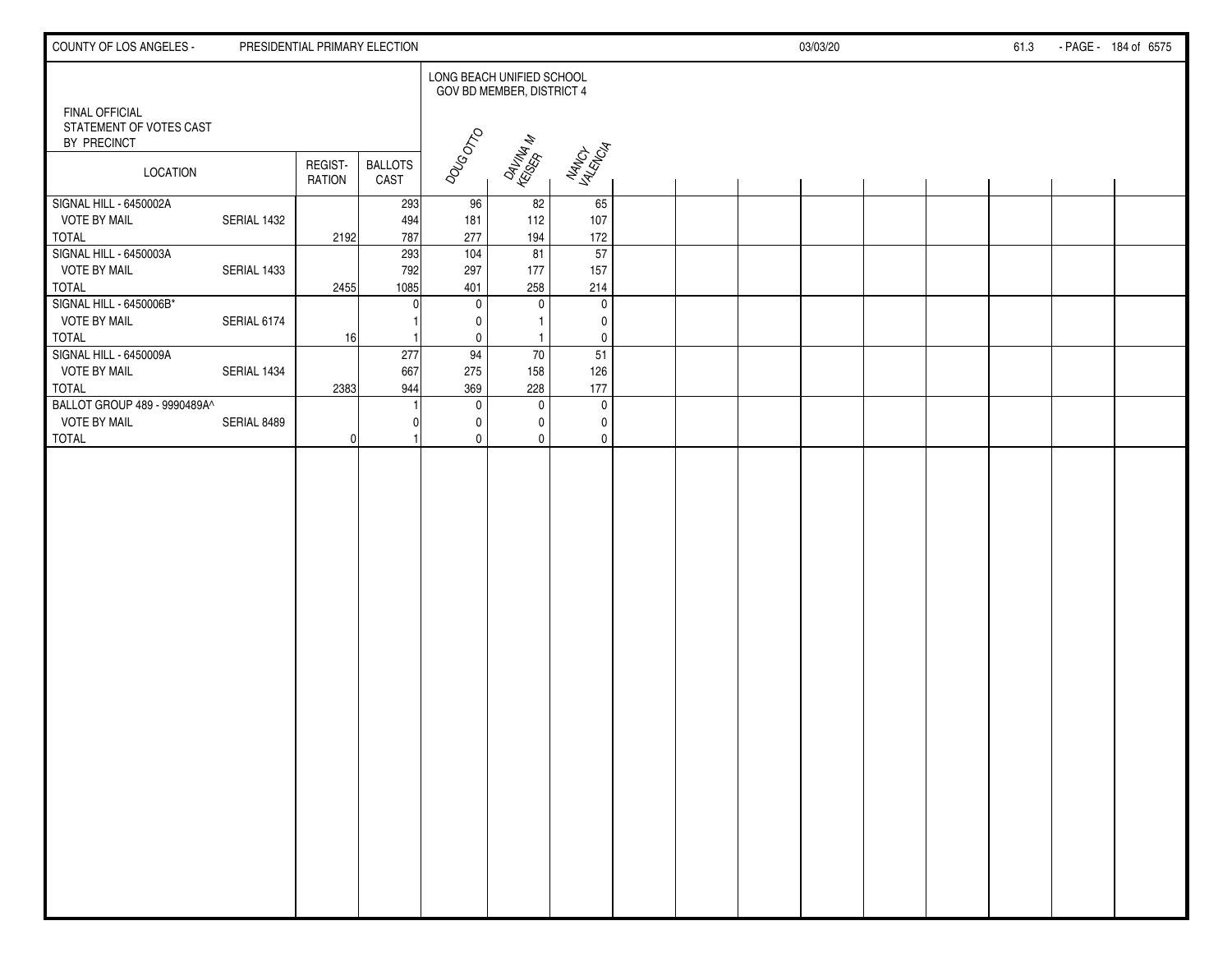| COUNTY OF LOS ANGELES -                                         | PRESIDENTIAL PRIMARY ELECTION |                         |                        |                                                        |                      |  | 03/03/20 |  | 61.4 | - PAGE - 185 of 6575 |
|-----------------------------------------------------------------|-------------------------------|-------------------------|------------------------|--------------------------------------------------------|----------------------|--|----------|--|------|----------------------|
|                                                                 |                               |                         |                        | LONG BEACH UNIFIED SCHOOL<br>GOV BD MEMBER, DISTRICT 4 |                      |  |          |  |      |                      |
| <b>FINAL OFFICIAL</b><br>STATEMENT OF VOTES CAST<br>BY PRECINCT |                               |                         | DOUGOTO                |                                                        |                      |  |          |  |      |                      |
| LOCATION                                                        | REGIST-<br><b>RATION</b>      | <b>BALLOTS</b><br>CAST  |                        | DAVINAN<br>KSER <sup>AN</sup> AN                       | NANCH<br>YANGIA      |  |          |  |      |                      |
| PRECINCT TOTAL<br><b>VBM TOTAL</b><br><b>GRAND TOTAL</b>        | 67229                         | 10070<br>23789<br>33859 | 3898<br>10502<br>14400 | 2271<br>4775<br>7046                                   | 2207<br>4468<br>6675 |  |          |  |      |                      |
|                                                                 |                               |                         |                        |                                                        |                      |  |          |  |      |                      |
|                                                                 |                               |                         |                        |                                                        |                      |  |          |  |      |                      |
|                                                                 |                               |                         |                        |                                                        |                      |  |          |  |      |                      |
|                                                                 |                               |                         |                        |                                                        |                      |  |          |  |      |                      |
|                                                                 |                               |                         |                        |                                                        |                      |  |          |  |      |                      |
|                                                                 |                               |                         |                        |                                                        |                      |  |          |  |      |                      |
|                                                                 |                               |                         |                        |                                                        |                      |  |          |  |      |                      |
|                                                                 |                               |                         |                        |                                                        |                      |  |          |  |      |                      |
|                                                                 |                               |                         |                        |                                                        |                      |  |          |  |      |                      |
|                                                                 |                               |                         |                        |                                                        |                      |  |          |  |      |                      |
|                                                                 |                               |                         |                        |                                                        |                      |  |          |  |      |                      |
|                                                                 |                               |                         |                        |                                                        |                      |  |          |  |      |                      |
|                                                                 |                               |                         |                        |                                                        |                      |  |          |  |      |                      |
|                                                                 |                               |                         |                        |                                                        |                      |  |          |  |      |                      |
|                                                                 |                               |                         |                        |                                                        |                      |  |          |  |      |                      |
|                                                                 |                               |                         |                        |                                                        |                      |  |          |  |      |                      |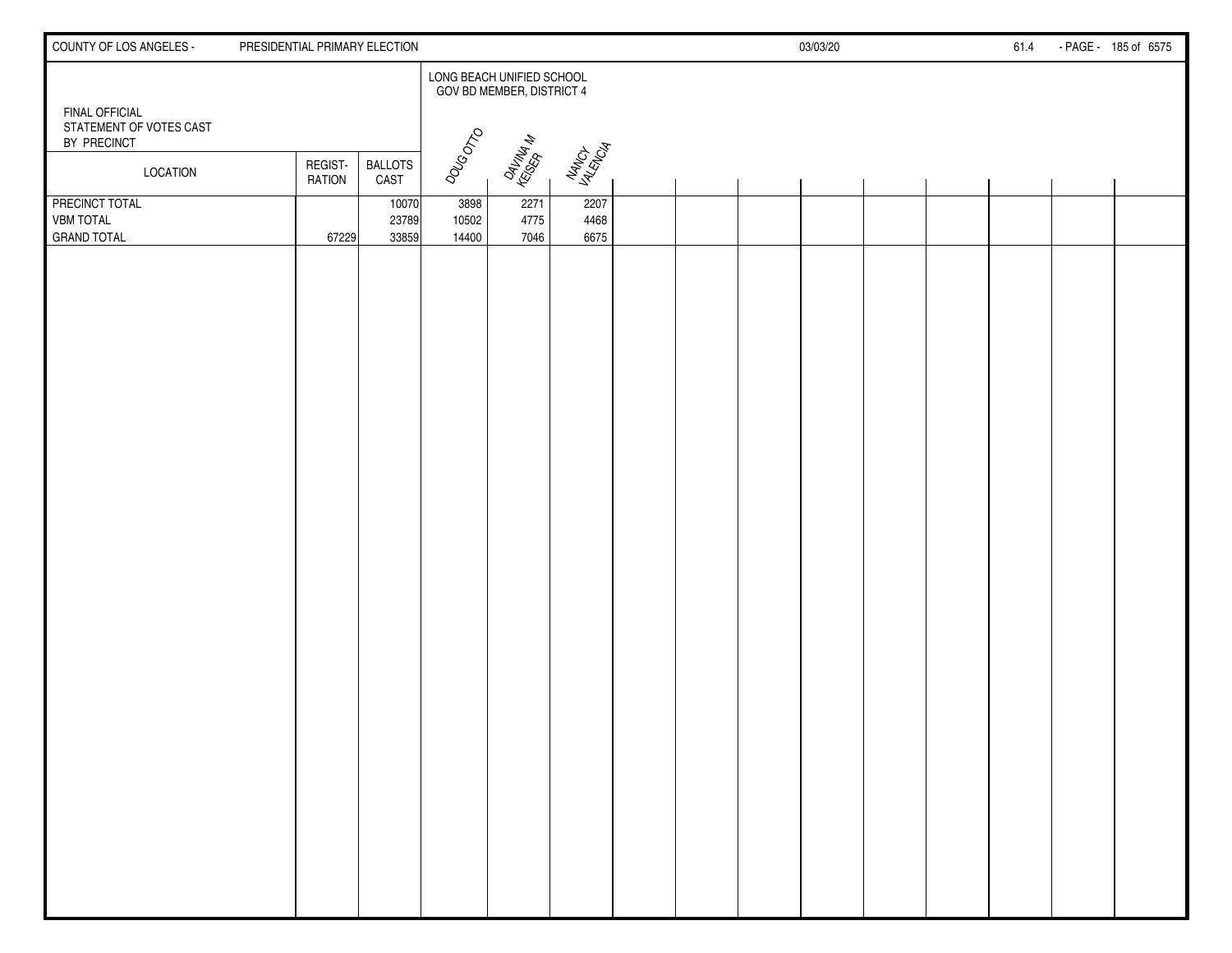| COUNTY OF LOS ANGELES -                |             | PRESIDENTIAL PRIMARY ELECTION |                        |                                               |                       |  |  | 03/03/20 |  | 142.1 | - PAGE - 945 of 6575 |
|----------------------------------------|-------------|-------------------------------|------------------------|-----------------------------------------------|-----------------------|--|--|----------|--|-------|----------------------|
| FINAL OFFICIAL                         |             |                               |                        | LONG BEACH CITY SPEC MUNI<br><b>MEASURE A</b> |                       |  |  |          |  |       |                      |
| STATEMENT OF VOTES CAST<br>BY PRECINCT |             |                               |                        |                                               |                       |  |  |          |  |       |                      |
| LOCATION                               |             | REGIST-<br>RATION             | <b>BALLOTS</b><br>CAST | $\hat{\mathcal{K}}$                           | $\hat{\mathcal{E}}$   |  |  |          |  |       |                      |
| LONG BEACH - 3850001A                  |             |                               | 209                    | 129                                           | 65                    |  |  |          |  |       |                      |
| <b>VOTE BY MAIL</b>                    | SERIAL 0819 |                               | 174                    | 118                                           | 46                    |  |  |          |  |       |                      |
| <b>TOTAL</b><br>LONG BEACH - 3850001C* |             | 1721                          | 383<br>3               | 247<br>$\sqrt{2}$                             | 111<br>$\overline{1}$ |  |  |          |  |       |                      |
| <b>VOTE BY MAIL</b>                    | SERIAL 6108 |                               |                        | 0                                             | 0                     |  |  |          |  |       |                      |
| <b>TOTAL</b>                           |             |                               |                        | $\overline{c}$                                | $\mathbf{1}$          |  |  |          |  |       |                      |
| LONG BEACH - 3850002E*                 |             |                               | $\Omega$               | $\mathsf{O}\xspace$                           | $\pmb{0}$             |  |  |          |  |       |                      |
| <b>VOTE BY MAIL</b>                    | SERIAL 6110 |                               |                        | $\mathbf 0$                                   | $\mathbf{1}$          |  |  |          |  |       |                      |
| <b>TOTAL</b>                           |             | $\overline{c}$                |                        | $\mathbf 0$                                   | $\overline{1}$        |  |  |          |  |       |                      |
| LONG BEACH - 3850004A                  |             |                               | 217                    | 107                                           | 99                    |  |  |          |  |       |                      |
| <b>VOTE BY MAIL</b>                    | SERIAL 0820 |                               | 186                    | 113                                           | 68                    |  |  |          |  |       |                      |
| <b>TOTAL</b>                           |             | 1769                          | 403                    | 220                                           | 167                   |  |  |          |  |       |                      |
| LONG BEACH - 3850007A                  |             |                               | 327                    | 206                                           | 99                    |  |  |          |  |       |                      |
| <b>VOTE BY MAIL</b><br><b>TOTAL</b>    | SERIAL 0821 |                               | 561<br>888             | 359<br>565                                    | 160<br>259            |  |  |          |  |       |                      |
| LONG BEACH - 3850008A                  |             | 2290                          | 234                    | 129                                           | 91                    |  |  |          |  |       |                      |
| <b>VOTE BY MAIL</b>                    | SERIAL 0822 |                               | 134                    | 65                                            | 60                    |  |  |          |  |       |                      |
| <b>TOTAL</b>                           |             | 1391                          | 368                    | 194                                           | 151                   |  |  |          |  |       |                      |
| LONG BEACH - 3850010A                  |             |                               | 307                    | 185                                           | 99                    |  |  |          |  |       |                      |
| <b>VOTE BY MAIL</b>                    | SERIAL 0823 |                               | 254                    | 138                                           | 91                    |  |  |          |  |       |                      |
| <b>TOTAL</b>                           |             | 1846                          | 561                    | 323                                           | 190                   |  |  |          |  |       |                      |
| LONG BEACH - 3850013B                  |             |                               | 219                    | 123                                           | 90                    |  |  |          |  |       |                      |
| <b>VOTE BY MAIL</b>                    | SERIAL 0824 |                               | 248                    | 140                                           | 93                    |  |  |          |  |       |                      |
| <b>TOTAL</b>                           |             | 2003                          | 467                    | 263                                           | 183                   |  |  |          |  |       |                      |
| LONG BEACH - 3850016A                  |             |                               | 225                    | 132                                           | $\overline{78}$       |  |  |          |  |       |                      |
| <b>VOTE BY MAIL</b><br><b>TOTAL</b>    | SERIAL 0825 |                               | 185                    | 111                                           | 65<br>143             |  |  |          |  |       |                      |
| LONG BEACH - 3850017B                  |             | 1720                          | 410<br>214             | 243<br>109                                    | 85                    |  |  |          |  |       |                      |
| <b>VOTE BY MAIL</b>                    | SERIAL 0826 |                               | 200                    | 120                                           | 71                    |  |  |          |  |       |                      |
| <b>TOTAL</b>                           |             | 1743                          | 414                    | 229                                           | 156                   |  |  |          |  |       |                      |
| LONG BEACH - 3850020A                  |             |                               | 208                    | 119                                           | $\overline{72}$       |  |  |          |  |       |                      |
| <b>VOTE BY MAIL</b>                    | SERIAL 0827 |                               | 271                    | 143                                           | 116                   |  |  |          |  |       |                      |
| <b>TOTAL</b>                           |             | 1967                          | 479                    | 262                                           | 188                   |  |  |          |  |       |                      |
| LONG BEACH - 3850021B                  |             |                               | 211                    | 138                                           | 50                    |  |  |          |  |       |                      |
| <b>VOTE BY MAIL</b>                    | SERIAL 0828 |                               | 367                    | 217                                           | 90                    |  |  |          |  |       |                      |
| TOTAL                                  |             | 1924                          | 578                    | 355                                           | 140                   |  |  |          |  |       |                      |
| LONG BEACH - 3850024A                  |             |                               | 260                    | $\overline{138}$                              | 101                   |  |  |          |  |       |                      |
| <b>VOTE BY MAIL</b><br>TOTAL           | SERIAL 0829 |                               | 306<br>566             | 156<br>294                                    | 130<br>231            |  |  |          |  |       |                      |
| LONG BEACH - 3850026A                  |             | 2064                          | 154                    | 78                                            | 60                    |  |  |          |  |       |                      |
| <b>VOTE BY MAIL</b>                    | SERIAL 0830 |                               | 182                    | 108                                           | 63                    |  |  |          |  |       |                      |
| TOTAL                                  |             | 1337                          | 336                    | 186                                           | 123                   |  |  |          |  |       |                      |
|                                        |             |                               |                        |                                               |                       |  |  |          |  |       |                      |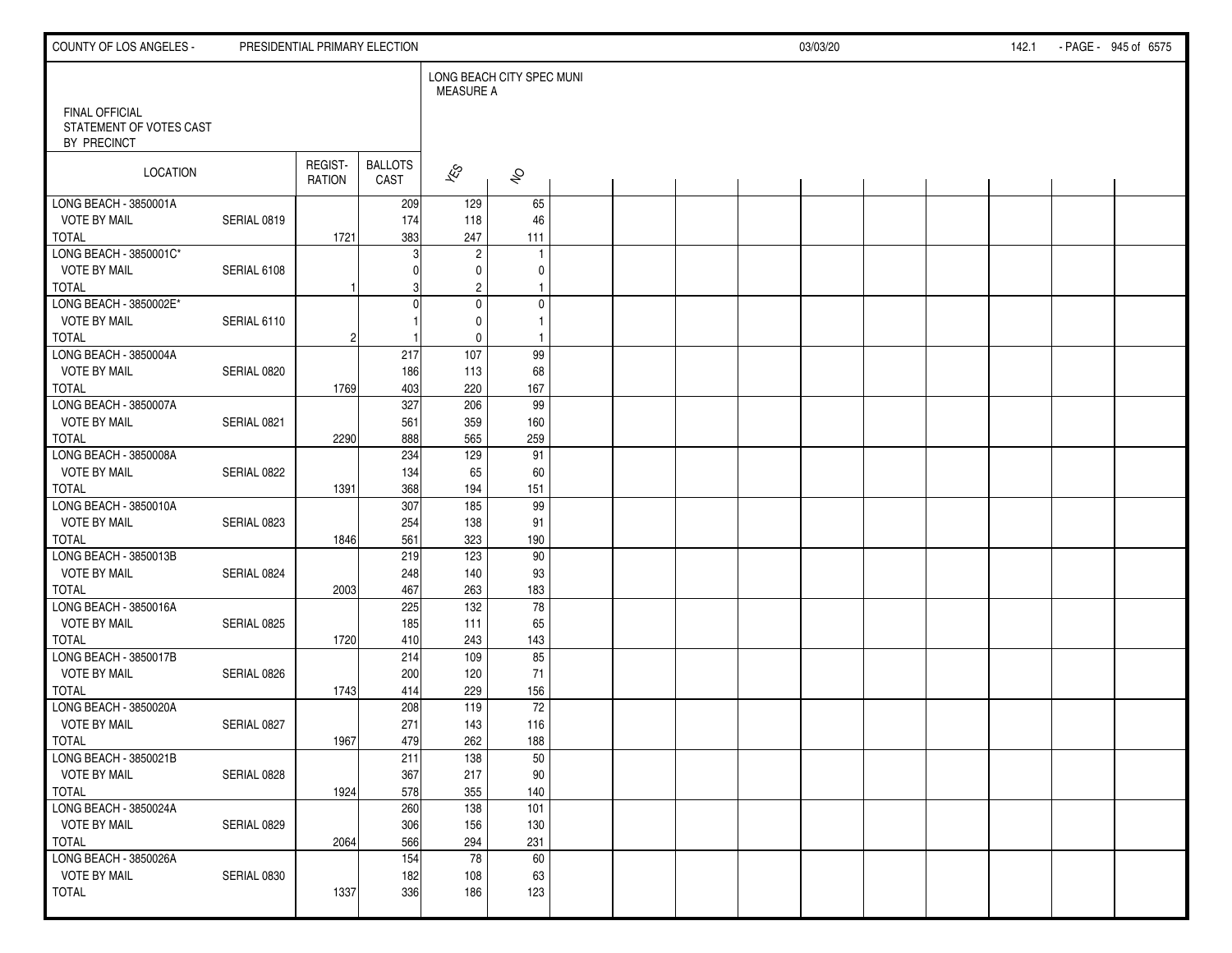| COUNTY OF LOS ANGELES -                                         |             | PRESIDENTIAL PRIMARY ELECTION |                        |                                               |                     |  |  | 03/03/20 |  | 142.2 | - PAGE - 946 of 6575 |
|-----------------------------------------------------------------|-------------|-------------------------------|------------------------|-----------------------------------------------|---------------------|--|--|----------|--|-------|----------------------|
|                                                                 |             |                               |                        | LONG BEACH CITY SPEC MUNI<br><b>MEASURE A</b> |                     |  |  |          |  |       |                      |
| <b>FINAL OFFICIAL</b><br>STATEMENT OF VOTES CAST<br>BY PRECINCT |             |                               |                        |                                               |                     |  |  |          |  |       |                      |
| LOCATION                                                        |             | REGIST-<br>RATION             | <b>BALLOTS</b><br>CAST | $\sqrt{\hat{S}}$                              | $\hat{\mathcal{S}}$ |  |  |          |  |       |                      |
| LONG BEACH - 3850026D                                           |             |                               | 201                    | 118                                           | 74                  |  |  |          |  |       |                      |
| <b>VOTE BY MAIL</b>                                             | SERIAL 0831 |                               | 224                    | 137                                           | 74                  |  |  |          |  |       |                      |
| <b>TOTAL</b>                                                    |             | 1810                          | 425                    | 255<br>$\frac{142}{ }$                        | 148<br>50           |  |  |          |  |       |                      |
| LONG BEACH - 3850032A<br><b>VOTE BY MAIL</b>                    |             |                               | 207<br>206             | 144                                           | 53                  |  |  |          |  |       |                      |
| TOTAL                                                           | SERIAL 0832 | 1930                          | 413                    | 286                                           | 103                 |  |  |          |  |       |                      |
| LONG BEACH - 3850033A                                           |             |                               | 233                    | 126                                           | $\overline{96}$     |  |  |          |  |       |                      |
| <b>VOTE BY MAIL</b>                                             | SERIAL 0833 |                               | 199                    | 96                                            | 85                  |  |  |          |  |       |                      |
| <b>TOTAL</b>                                                    |             | 1878                          | 432                    | 222                                           | 181                 |  |  |          |  |       |                      |
| LONG BEACH - 3850034D                                           |             |                               | 181                    | 111                                           | 50                  |  |  |          |  |       |                      |
| <b>VOTE BY MAIL</b>                                             | SERIAL 0834 |                               | 199                    | 128                                           | 38                  |  |  |          |  |       |                      |
| <b>TOTAL</b>                                                    |             | 1480                          | 380                    | 239                                           | 88                  |  |  |          |  |       |                      |
| LONG BEACH - 3850035A                                           |             |                               | 213                    | 95                                            | 107                 |  |  |          |  |       |                      |
| <b>VOTE BY MAIL</b>                                             | SERIAL 0835 |                               | 262                    | 140                                           | 111                 |  |  |          |  |       |                      |
| <b>TOTAL</b>                                                    |             | 1389                          | 475                    | 235                                           | 218                 |  |  |          |  |       |                      |
| LONG BEACH - 3850037A                                           |             |                               | 231                    | 146                                           | $\overline{70}$     |  |  |          |  |       |                      |
| <b>VOTE BY MAIL</b>                                             | SERIAL 0836 |                               | 185                    | 117                                           | 54                  |  |  |          |  |       |                      |
| <b>TOTAL</b>                                                    |             | 1662                          | 416                    | 263                                           | 124                 |  |  |          |  |       |                      |
| LONG BEACH - 3850037F*                                          |             |                               |                        | $\mathbf 0$                                   | $\overline{1}$      |  |  |          |  |       |                      |
| <b>VOTE BY MAIL</b>                                             | SERIAL 6111 |                               |                        | 0                                             | 0                   |  |  |          |  |       |                      |
| TOTAL                                                           |             | $\overline{0}$                |                        | $\mathbf 0$                                   | $\overline{1}$      |  |  |          |  |       |                      |
| LONG BEACH - 3850039A                                           |             |                               | 235                    | $\frac{145}{ }$                               | $\overline{72}$     |  |  |          |  |       |                      |
| <b>VOTE BY MAIL</b><br><b>TOTAL</b>                             | SERIAL 0837 |                               | 197<br>432             | 123<br>268                                    | 68<br>140           |  |  |          |  |       |                      |
| LONG BEACH - 3850040A                                           |             | 1872                          | 207                    | 128                                           | 60                  |  |  |          |  |       |                      |
| <b>VOTE BY MAIL</b>                                             | SERIAL 0838 |                               | 368                    | 202                                           | 139                 |  |  |          |  |       |                      |
| <b>TOTAL</b>                                                    |             | 1859                          | 575                    | 330                                           | 199                 |  |  |          |  |       |                      |
| LONG BEACH - 3850042A                                           |             |                               | 195                    | 108                                           | 69                  |  |  |          |  |       |                      |
| <b>VOTE BY MAIL</b>                                             | SERIAL 0839 |                               | 369                    | 183                                           | 159                 |  |  |          |  |       |                      |
| <b>TOTAL</b>                                                    |             | 1748                          | 564                    | 291                                           | 228                 |  |  |          |  |       |                      |
| LONG BEACH - 3850043A                                           |             |                               | 178                    | 111                                           | 59                  |  |  |          |  |       |                      |
| <b>VOTE BY MAIL</b>                                             | SERIAL 0840 |                               | 368                    | 181                                           | 161                 |  |  |          |  |       |                      |
| TOTAL                                                           |             | 1476                          | 546                    | 292                                           | 220                 |  |  |          |  |       |                      |
| LONG BEACH - 3850045A                                           |             |                               | 90                     | $\overline{37}$                               | 45                  |  |  |          |  |       |                      |
| <b>VOTE BY MAIL</b>                                             | SERIAL 0841 |                               | 200                    | 78                                            | 103                 |  |  |          |  |       |                      |
| TOTAL                                                           |             | 692                           | 290                    | 115                                           | 148                 |  |  |          |  |       |                      |
| LONG BEACH - 3850047A                                           |             |                               | 188                    | 120                                           | $\overline{51}$     |  |  |          |  |       |                      |
| <b>VOTE BY MAIL</b>                                             | SERIAL 0842 |                               | 286                    | 196                                           | 69                  |  |  |          |  |       |                      |
| TOTAL                                                           |             | 2045                          | 474                    | 316                                           | 120                 |  |  |          |  |       |                      |
| LONG BEACH - 3850048A                                           |             |                               | 318                    | 137                                           | 157                 |  |  |          |  |       |                      |
| <b>VOTE BY MAIL</b>                                             | SERIAL 0843 |                               | 665                    | 269                                           | 345                 |  |  |          |  |       |                      |
| <b>TOTAL</b>                                                    |             | 1841                          | 983                    | 406                                           | 502                 |  |  |          |  |       |                      |
|                                                                 |             |                               |                        |                                               |                     |  |  |          |  |       |                      |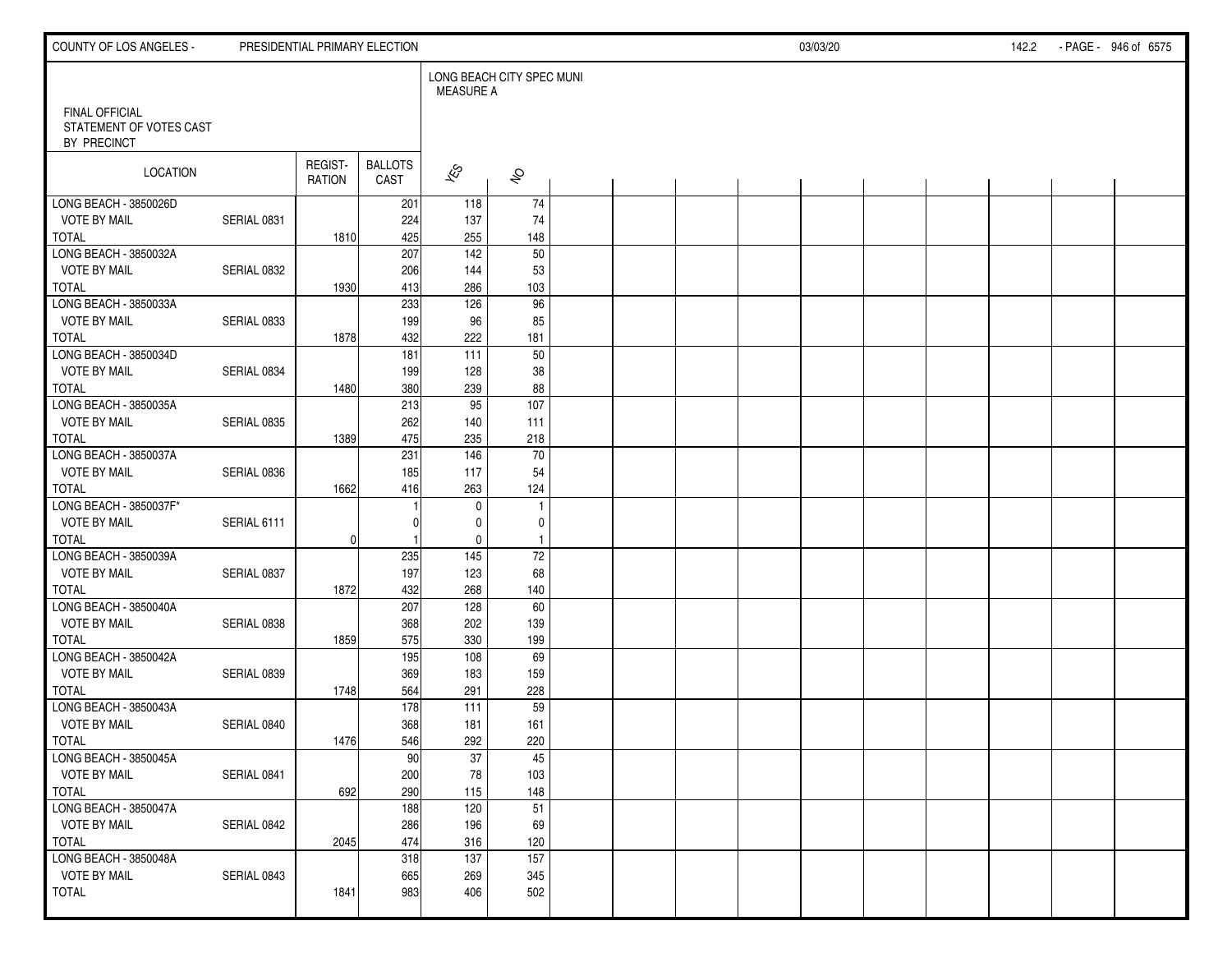| COUNTY OF LOS ANGELES -                                         |             |                          | PRESIDENTIAL PRIMARY ELECTION |                                               |                         |  |  | 03/03/20 |  | 142.3 | - PAGE - 947 of 6575 |  |
|-----------------------------------------------------------------|-------------|--------------------------|-------------------------------|-----------------------------------------------|-------------------------|--|--|----------|--|-------|----------------------|--|
|                                                                 |             |                          |                               | LONG BEACH CITY SPEC MUNI<br><b>MEASURE A</b> |                         |  |  |          |  |       |                      |  |
| <b>FINAL OFFICIAL</b><br>STATEMENT OF VOTES CAST<br>BY PRECINCT |             |                          |                               |                                               |                         |  |  |          |  |       |                      |  |
| LOCATION                                                        |             | REGIST-<br><b>RATION</b> | <b>BALLOTS</b><br>CAST        | $\overline{\mathscr{E}}$                      | $\hat{\mathcal{S}}$     |  |  |          |  |       |                      |  |
| LONG BEACH - 3850052A                                           |             |                          | 288                           | 126                                           | 154                     |  |  |          |  |       |                      |  |
| <b>VOTE BY MAIL</b>                                             | SERIAL 0844 |                          | 716                           | 244                                           | 422                     |  |  |          |  |       |                      |  |
| <b>TOTAL</b>                                                    |             | 1791                     | 1004                          | 370<br>134                                    | 576<br>$\overline{117}$ |  |  |          |  |       |                      |  |
| LONG BEACH - 3850055A                                           |             |                          | 267                           |                                               |                         |  |  |          |  |       |                      |  |
| <b>VOTE BY MAIL</b><br><b>TOTAL</b>                             | SERIAL 0845 | 2320                     | 644<br>911                    | 293<br>427                                    | 319<br>436              |  |  |          |  |       |                      |  |
| LONG BEACH - 3850058A                                           |             |                          | 187                           | 112                                           | 60                      |  |  |          |  |       |                      |  |
| <b>VOTE BY MAIL</b>                                             | SERIAL 0846 |                          | 206                           | 115                                           | 76                      |  |  |          |  |       |                      |  |
| <b>TOTAL</b>                                                    |             | 1450                     | 393                           | 227                                           | 136                     |  |  |          |  |       |                      |  |
| LONG BEACH - 3850059A                                           |             |                          | 169                           | 105                                           | 55                      |  |  |          |  |       |                      |  |
| <b>VOTE BY MAIL</b>                                             | SERIAL 0847 |                          | 365                           | 207                                           | 128                     |  |  |          |  |       |                      |  |
| <b>TOTAL</b>                                                    |             | 1917                     | 534                           | 312                                           | 183                     |  |  |          |  |       |                      |  |
| LONG BEACH - 3850060A                                           |             |                          | 263                           | 146                                           | 102                     |  |  |          |  |       |                      |  |
| <b>VOTE BY MAIL</b>                                             | SERIAL 0848 |                          | 272                           | 159                                           | 93                      |  |  |          |  |       |                      |  |
| <b>TOTAL</b>                                                    |             | 1963                     | 535                           | 305                                           | 195                     |  |  |          |  |       |                      |  |
| LONG BEACH - 3850065A                                           |             |                          | 243                           | $\overline{82}$                               | 150                     |  |  |          |  |       |                      |  |
| <b>VOTE BY MAIL</b>                                             | SERIAL 0849 |                          | 738                           | 234                                           | 461                     |  |  |          |  |       |                      |  |
| <b>TOTAL</b>                                                    |             | 1866                     | 981                           | 316                                           | 611                     |  |  |          |  |       |                      |  |
| LONG BEACH - 3850067A                                           |             |                          | 128                           | 42                                            | 79                      |  |  |          |  |       |                      |  |
| <b>VOTE BY MAIL</b>                                             | SERIAL 0850 |                          | 457                           | 138                                           | 296                     |  |  |          |  |       |                      |  |
| <b>TOTAL</b>                                                    |             | 1130                     | 585                           | 180                                           | 375                     |  |  |          |  |       |                      |  |
| LONG BEACH - 3850070A                                           |             |                          | 359                           | $\frac{167}{ }$                               | 181                     |  |  |          |  |       |                      |  |
| <b>VOTE BY MAIL</b>                                             | SERIAL 0851 |                          | 792                           | 362                                           | 365                     |  |  |          |  |       |                      |  |
| <b>TOTAL</b>                                                    |             | 2293                     | 1151                          | 529                                           | 546                     |  |  |          |  |       |                      |  |
| LONG BEACH - 3850071A                                           |             |                          | 308                           | 162                                           | 121                     |  |  |          |  |       |                      |  |
| <b>VOTE BY MAIL</b>                                             | SERIAL 0852 |                          | 498                           | 232                                           | 229                     |  |  |          |  |       |                      |  |
| <b>TOTAL</b>                                                    |             | 2035                     | 806                           | 394                                           | 350                     |  |  |          |  |       |                      |  |
| LONG BEACH - 3850072A                                           |             |                          | 290                           | 170                                           | 96                      |  |  |          |  |       |                      |  |
| <b>VOTE BY MAIL</b>                                             | SERIAL 0853 |                          | 614                           | 340                                           | 221                     |  |  |          |  |       |                      |  |
| <b>TOTAL</b>                                                    |             | 2275                     | 904                           | 510                                           | 317                     |  |  |          |  |       |                      |  |
| LONG BEACH - 3850075A                                           |             |                          | 411                           | 162                                           | 230                     |  |  |          |  |       |                      |  |
| <b>VOTE BY MAIL</b>                                             | SERIAL 0854 |                          | 804                           | 316                                           | 435                     |  |  |          |  |       |                      |  |
| <b>TOTAL</b>                                                    |             | 2216                     | 1215                          | 478                                           | 665                     |  |  |          |  |       |                      |  |
| LONG BEACH - 3850081A                                           |             |                          | 404                           | $\overline{165}$                              | 221                     |  |  |          |  |       |                      |  |
| <b>VOTE BY MAIL</b>                                             | SERIAL 0855 |                          | 888                           | 302                                           | 535                     |  |  |          |  |       |                      |  |
| TOTAL                                                           |             | 2254                     | 1292                          | 467                                           | 756                     |  |  |          |  |       |                      |  |
| LONG BEACH - 3850082D                                           |             |                          | 419                           | 163                                           | 230                     |  |  |          |  |       |                      |  |
| <b>VOTE BY MAIL</b>                                             | SERIAL 0856 |                          | 823                           | 336                                           | 446                     |  |  |          |  |       |                      |  |
| TOTAL                                                           |             | 2268                     | 1242                          | 499                                           | 676                     |  |  |          |  |       |                      |  |
| LONG BEACH - 3850089A                                           |             |                          | 152                           | 97                                            | 47                      |  |  |          |  |       |                      |  |
| <b>VOTE BY MAIL</b>                                             | SERIAL 0857 |                          | 364                           | 235                                           | 85                      |  |  |          |  |       |                      |  |
| TOTAL                                                           |             | 1484                     | 516                           | 332                                           | 132                     |  |  |          |  |       |                      |  |
|                                                                 |             |                          |                               |                                               |                         |  |  |          |  |       |                      |  |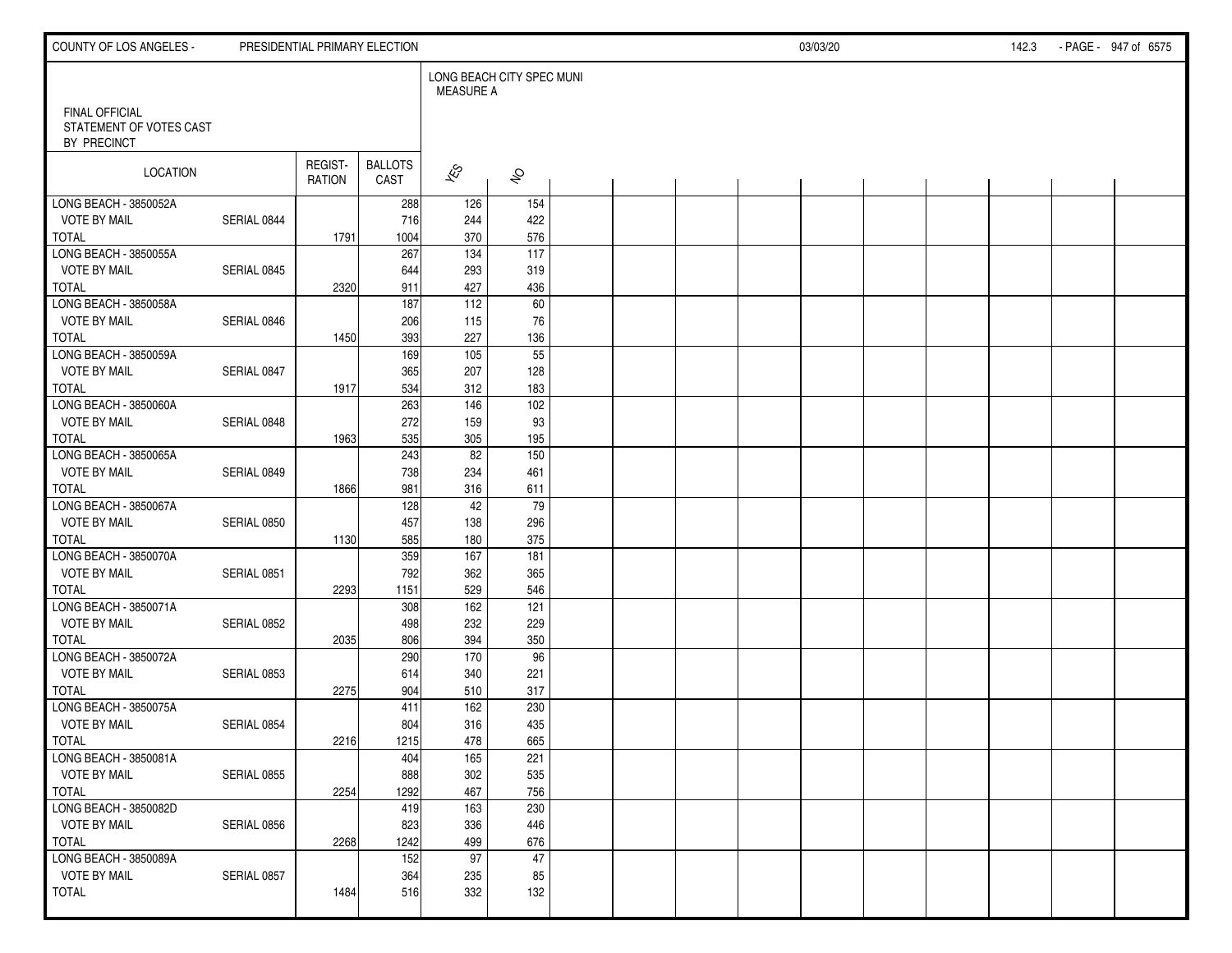| COUNTY OF LOS ANGELES -                                         |             |                   | PRESIDENTIAL PRIMARY ELECTION |                                               |                         |  |  | 03/03/20 |  | 142.4 | - PAGE - 948 of 6575 |
|-----------------------------------------------------------------|-------------|-------------------|-------------------------------|-----------------------------------------------|-------------------------|--|--|----------|--|-------|----------------------|
|                                                                 |             |                   |                               | LONG BEACH CITY SPEC MUNI<br><b>MEASURE A</b> |                         |  |  |          |  |       |                      |
| <b>FINAL OFFICIAL</b><br>STATEMENT OF VOTES CAST<br>BY PRECINCT |             |                   |                               |                                               |                         |  |  |          |  |       |                      |
| LOCATION                                                        |             | REGIST-<br>RATION | <b>BALLOTS</b><br>CAST        | $\overline{\mathscr{E}}$                      | $\hat{\mathcal{S}}$     |  |  |          |  |       |                      |
| LONG BEACH - 3850091A                                           |             |                   | 164                           | 115                                           | 39                      |  |  |          |  |       |                      |
| <b>VOTE BY MAIL</b>                                             | SERIAL 0858 |                   | 250                           | 146                                           | 82                      |  |  |          |  |       |                      |
| <b>TOTAL</b>                                                    |             | 1781              | 414                           | 261                                           | 121                     |  |  |          |  |       |                      |
| LONG BEACH - 3850091C*                                          |             |                   | 6                             | $5\,$                                         | $\mathbf 0$             |  |  |          |  |       |                      |
| <b>VOTE BY MAIL</b>                                             | SERIAL 6114 |                   | 15                            | 4                                             | 5                       |  |  |          |  |       |                      |
| TOTAL<br>LONG BEACH - 3850092A                                  |             | 118               | 21                            | 9<br>$\frac{130}{ }$                          | 5<br>$\overline{78}$    |  |  |          |  |       |                      |
|                                                                 |             |                   | 220                           |                                               |                         |  |  |          |  |       |                      |
| <b>VOTE BY MAIL</b>                                             | SERIAL 0859 |                   | 235                           | 141                                           | 77                      |  |  |          |  |       |                      |
| <b>TOTAL</b>                                                    |             | 1593              | 455                           | 271                                           | 155                     |  |  |          |  |       |                      |
| LONG BEACH - 3850097A<br><b>VOTE BY MAIL</b>                    |             |                   | 88                            | 60                                            | 21                      |  |  |          |  |       |                      |
|                                                                 | SERIAL 0860 |                   | 135                           | 88                                            | 32                      |  |  |          |  |       |                      |
| <b>TOTAL</b>                                                    |             | 1041              | 223                           | 148                                           | 53                      |  |  |          |  |       |                      |
| LONG BEACH - 3850099A                                           |             |                   | 243                           | 156                                           | 69                      |  |  |          |  |       |                      |
| <b>VOTE BY MAIL</b>                                             | SERIAL 0861 |                   | 297                           | 174                                           | 101                     |  |  |          |  |       |                      |
| <b>TOTAL</b><br>LONG BEACH - 3850100A                           |             | 1940              | 540<br>183                    | 330<br>105                                    | 170<br>$\overline{70}$  |  |  |          |  |       |                      |
| <b>VOTE BY MAIL</b>                                             | SERIAL 0862 |                   | 296                           | 164                                           | 112                     |  |  |          |  |       |                      |
| <b>TOTAL</b>                                                    |             | 1578              | 479                           | 269                                           | 182                     |  |  |          |  |       |                      |
| LONG BEACH - 3850101A                                           |             |                   | 260                           | $\frac{165}{ }$                               | $\overline{78}$         |  |  |          |  |       |                      |
| <b>VOTE BY MAIL</b>                                             | SERIAL 0863 |                   | 298                           | 180                                           | 102                     |  |  |          |  |       |                      |
| TOTAL                                                           |             | 1867              | 558                           | 345                                           | 180                     |  |  |          |  |       |                      |
| LONG BEACH - 3850103A                                           |             |                   | 186                           | 101                                           | $\overline{71}$         |  |  |          |  |       |                      |
| <b>VOTE BY MAIL</b>                                             | SERIAL 0864 |                   | 283                           | 149                                           | 106                     |  |  |          |  |       |                      |
| <b>TOTAL</b>                                                    |             | 1612              | 469                           | 250                                           | 177                     |  |  |          |  |       |                      |
| LONG BEACH - 3850110A                                           |             |                   | 271                           | 140                                           | 108                     |  |  |          |  |       |                      |
| <b>VOTE BY MAIL</b>                                             | SERIAL 0865 |                   | 479                           | 237                                           | 211                     |  |  |          |  |       |                      |
| <b>TOTAL</b>                                                    |             | 1940              | 750                           | 377                                           | 319                     |  |  |          |  |       |                      |
| LONG BEACH - 3850110B*                                          |             |                   |                               | $\mathbf 0$                                   | $\overline{1}$          |  |  |          |  |       |                      |
| <b>VOTE BY MAIL</b>                                             | SERIAL 6115 |                   | 2                             | 0                                             | $\overline{\mathbf{c}}$ |  |  |          |  |       |                      |
| <b>TOTAL</b>                                                    |             | 10                | 3                             | $\mathbf 0$                                   | 3                       |  |  |          |  |       |                      |
| LONG BEACH - 3850117A                                           |             |                   | 253                           | 144                                           | 90                      |  |  |          |  |       |                      |
| <b>VOTE BY MAIL</b>                                             | SERIAL 0866 |                   | 359                           | 191                                           | 134                     |  |  |          |  |       |                      |
| TOTAL                                                           |             | 1976              | 612                           | 335                                           | 224                     |  |  |          |  |       |                      |
| LONG BEACH - 3850120A                                           |             |                   | 289                           | $\overline{144}$                              | 128                     |  |  |          |  |       |                      |
| <b>VOTE BY MAIL</b>                                             | SERIAL 0867 |                   | 563                           | 284                                           | 238                     |  |  |          |  |       |                      |
| TOTAL                                                           |             | 2076              | 852                           | 428                                           | 366                     |  |  |          |  |       |                      |
| LONG BEACH - 3850123A                                           |             |                   | 223                           | $\frac{145}{ }$                               | 61                      |  |  |          |  |       |                      |
| <b>VOTE BY MAIL</b>                                             | SERIAL 0868 |                   | 269                           | 162                                           | 95                      |  |  |          |  |       |                      |
| TOTAL                                                           |             | 1844              | 492                           | 307                                           | 156                     |  |  |          |  |       |                      |
| LONG BEACH - 3850133A                                           |             |                   | 296                           | 162                                           | 109                     |  |  |          |  |       |                      |
| <b>VOTE BY MAIL</b>                                             | SERIAL 0869 |                   | 442                           | 242                                           | 163                     |  |  |          |  |       |                      |
| <b>TOTAL</b>                                                    |             | 2087              | 738                           | 404                                           | 272                     |  |  |          |  |       |                      |
|                                                                 |             |                   |                               |                                               |                         |  |  |          |  |       |                      |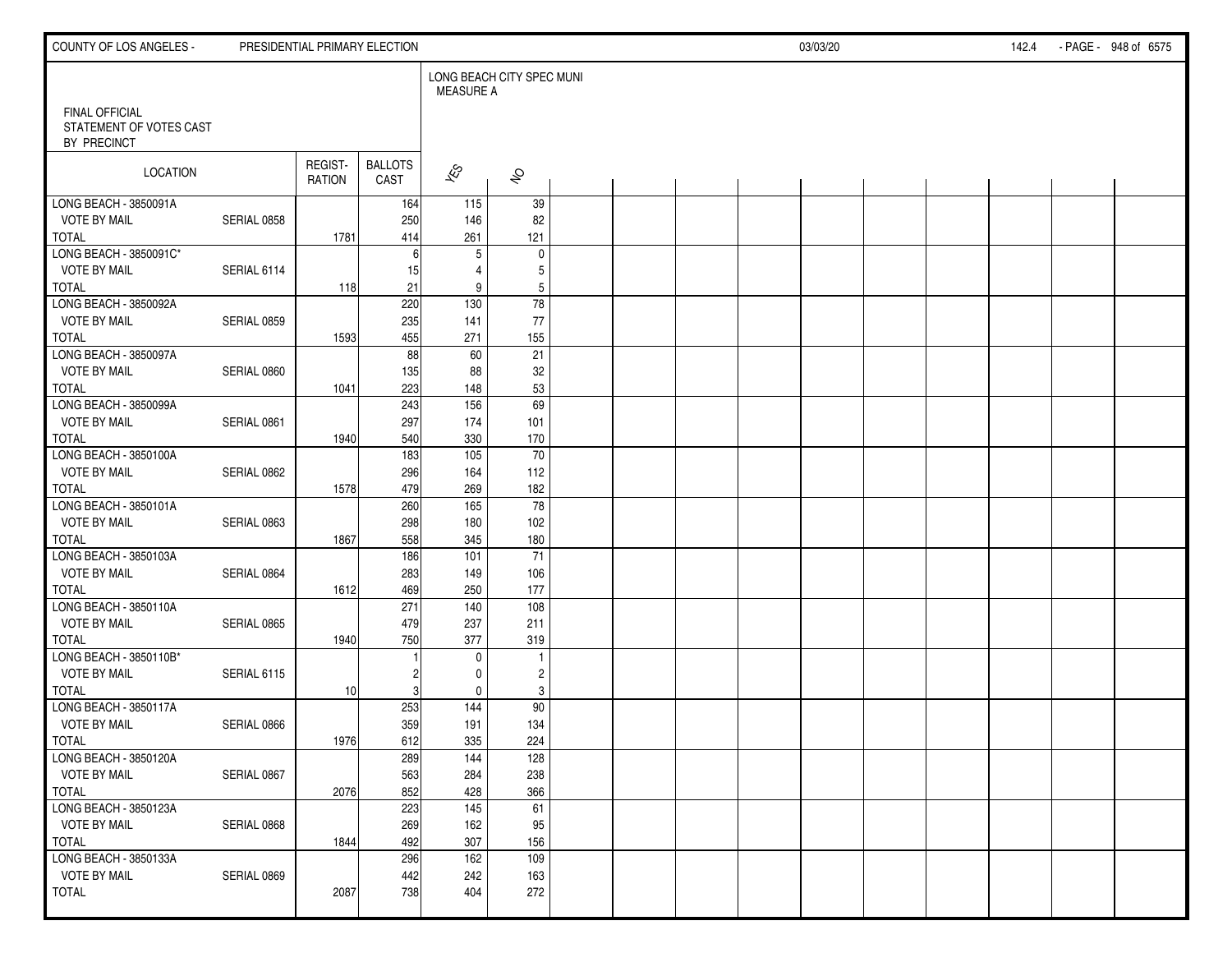| COUNTY OF LOS ANGELES -                                         |             |                          | PRESIDENTIAL PRIMARY ELECTION |                                               |                     |  |  | 03/03/20 |  | 142.5 | - PAGE - 949 of 6575 |
|-----------------------------------------------------------------|-------------|--------------------------|-------------------------------|-----------------------------------------------|---------------------|--|--|----------|--|-------|----------------------|
|                                                                 |             |                          |                               | LONG BEACH CITY SPEC MUNI<br><b>MEASURE A</b> |                     |  |  |          |  |       |                      |
| <b>FINAL OFFICIAL</b><br>STATEMENT OF VOTES CAST<br>BY PRECINCT |             |                          |                               |                                               |                     |  |  |          |  |       |                      |
| LOCATION                                                        |             | REGIST-<br><b>RATION</b> | <b>BALLOTS</b><br>CAST        | $\overline{\mathscr{E}}$                      | $\hat{\mathcal{S}}$ |  |  |          |  |       |                      |
| LONG BEACH - 3850134A                                           |             |                          | 241                           | 155                                           | 62                  |  |  |          |  |       |                      |
| <b>VOTE BY MAIL</b>                                             | SERIAL 0870 |                          | 303                           | 180                                           | 89                  |  |  |          |  |       |                      |
| <b>TOTAL</b><br>LONG BEACH - 3850135A                           |             | 1971                     | 544<br>383                    | 335<br>202                                    | 151<br>150          |  |  |          |  |       |                      |
| <b>VOTE BY MAIL</b>                                             | SERIAL 0871 |                          | 906                           | 467                                           | 363                 |  |  |          |  |       |                      |
| <b>TOTAL</b>                                                    |             | 2657                     | 1289                          | 669                                           | 513                 |  |  |          |  |       |                      |
| LONG BEACH - 3850137A                                           |             |                          | 141                           | 95                                            | $\overline{29}$     |  |  |          |  |       |                      |
| <b>VOTE BY MAIL</b>                                             | SERIAL 0872 |                          | 210                           | 123                                           | 70                  |  |  |          |  |       |                      |
| <b>TOTAL</b>                                                    |             | 1548                     | 351                           | 218                                           | 99                  |  |  |          |  |       |                      |
| LONG BEACH - 3850138A                                           |             |                          | 223                           | 148                                           | $\overline{58}$     |  |  |          |  |       |                      |
| <b>VOTE BY MAIL</b>                                             | SERIAL 0873 |                          | 279                           | 183                                           | 71                  |  |  |          |  |       |                      |
| <b>TOTAL</b>                                                    |             | 1755                     | 502                           | 331                                           | 129                 |  |  |          |  |       |                      |
| LONG BEACH - 3850141A                                           |             |                          | 204                           | 135                                           | 57                  |  |  |          |  |       |                      |
| <b>VOTE BY MAIL</b>                                             | SERIAL 0874 |                          | 231                           | 159                                           | 65                  |  |  |          |  |       |                      |
| <b>TOTAL</b>                                                    |             | 1837                     | 435                           | 294                                           | 122                 |  |  |          |  |       |                      |
| LONG BEACH - 3850146A                                           |             |                          | 215                           | 140                                           | 46                  |  |  |          |  |       |                      |
| <b>VOTE BY MAIL</b>                                             | SERIAL 0875 |                          | 290                           | 195                                           | 58                  |  |  |          |  |       |                      |
| <b>TOTAL</b>                                                    |             | 1895                     | 505                           | 335                                           | 104                 |  |  |          |  |       |                      |
| LONG BEACH - 3850151A                                           |             |                          | 250                           | $\frac{137}{1}$                               | 88                  |  |  |          |  |       |                      |
| <b>VOTE BY MAIL</b>                                             | SERIAL 0876 |                          | 337                           | 211                                           | 86                  |  |  |          |  |       |                      |
| <b>TOTAL</b>                                                    |             | 1871                     | 587                           | 348                                           | 174                 |  |  |          |  |       |                      |
| LONG BEACH - 3850153A                                           |             |                          | 248                           | 102                                           | 121                 |  |  |          |  |       |                      |
| <b>VOTE BY MAIL</b>                                             | SERIAL 0877 |                          | 742                           | 232                                           | 461                 |  |  |          |  |       |                      |
| <b>TOTAL</b>                                                    |             | 1868                     | 990                           | 334                                           | 582                 |  |  |          |  |       |                      |
| LONG BEACH - 3850156A                                           |             |                          | 180                           | 125                                           | $\overline{37}$     |  |  |          |  |       |                      |
| <b>VOTE BY MAIL</b>                                             | SERIAL 0878 |                          | 272                           | 185                                           | 39                  |  |  |          |  |       |                      |
| <b>TOTAL</b>                                                    |             | 1654                     | 452                           | 310                                           | 76                  |  |  |          |  |       |                      |
| LONG BEACH - 3850158A                                           |             |                          | 151                           | 85                                            | 53                  |  |  |          |  |       |                      |
| <b>VOTE BY MAIL</b>                                             | SERIAL 0879 |                          | 278                           | 162                                           | 99                  |  |  |          |  |       |                      |
| <b>TOTAL</b>                                                    |             | 1461                     | 429                           | 247                                           | 152                 |  |  |          |  |       |                      |
| LONG BEACH - 3850159A                                           |             |                          | 200                           | 127                                           | 57                  |  |  |          |  |       |                      |
| <b>VOTE BY MAIL</b>                                             | SERIAL 0880 |                          | 290                           | 174                                           | 85                  |  |  |          |  |       |                      |
| TOTAL                                                           |             | 1737                     | 490                           | 301                                           | 142                 |  |  |          |  |       |                      |
| LONG BEACH - 3850164A                                           |             |                          | 225                           | $\overline{143}$                              | $\overline{58}$     |  |  |          |  |       |                      |
| <b>VOTE BY MAIL</b>                                             | SERIAL 0881 |                          | 304                           | 179                                           | 86                  |  |  |          |  |       |                      |
| TOTAL                                                           |             | 1861                     | 529                           | 322                                           | 144                 |  |  |          |  |       |                      |
| LONG BEACH - 3850166B                                           |             |                          | 178                           | 103                                           | 65                  |  |  |          |  |       |                      |
| <b>VOTE BY MAIL</b>                                             | SERIAL 0882 |                          | 214                           | 136                                           | 64                  |  |  |          |  |       |                      |
| TOTAL                                                           |             | 1751                     | 392                           | 239                                           | 129                 |  |  |          |  |       |                      |
| LONG BEACH - 3850170A                                           |             |                          | 215                           | 155                                           | 41                  |  |  |          |  |       |                      |
| <b>VOTE BY MAIL</b><br><b>TOTAL</b>                             | SERIAL 0883 |                          | 362<br>577                    | 225                                           | $97\,$              |  |  |          |  |       |                      |
|                                                                 |             | 1895                     |                               | 380                                           | 138                 |  |  |          |  |       |                      |
|                                                                 |             |                          |                               |                                               |                     |  |  |          |  |       |                      |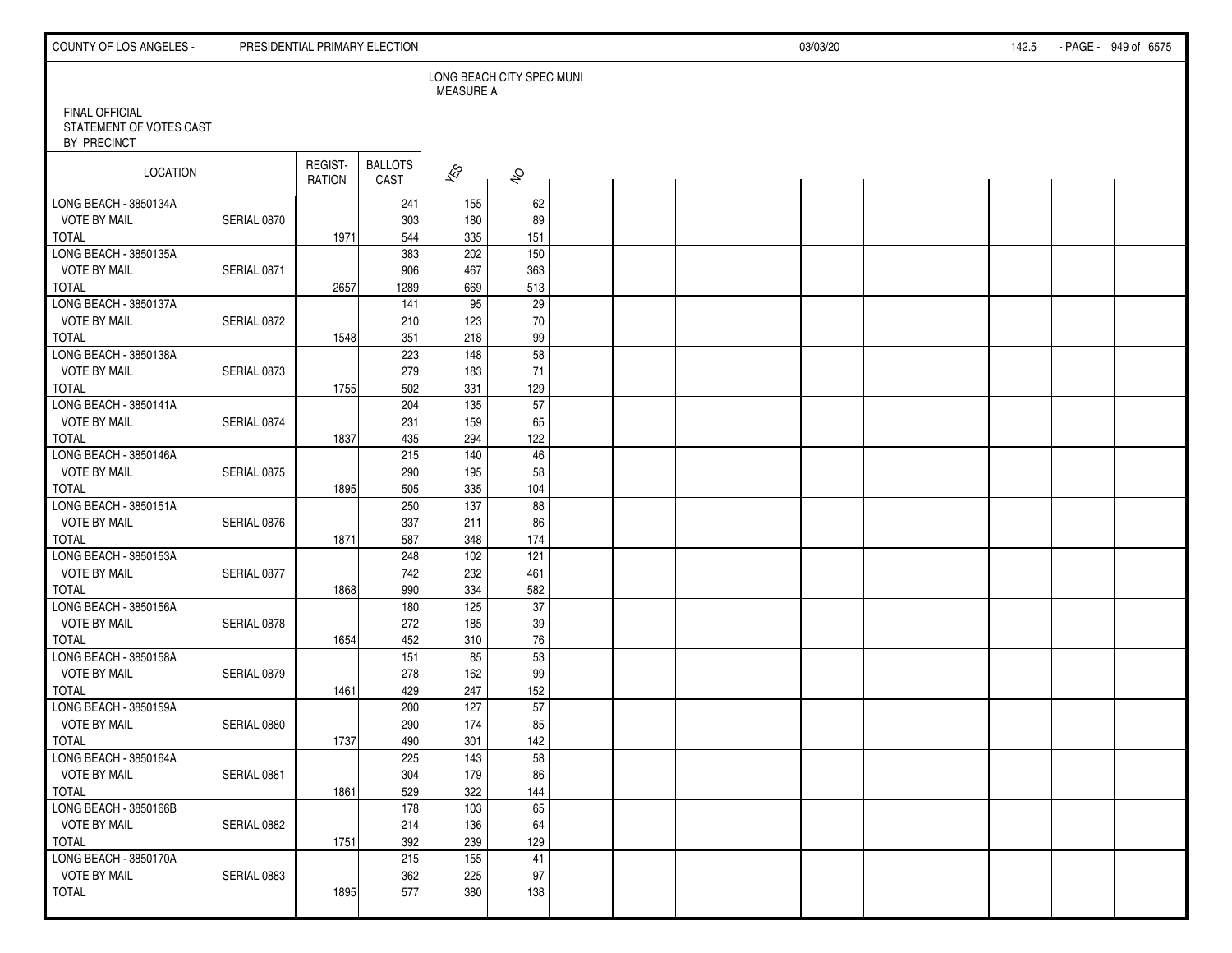| COUNTY OF LOS ANGELES -                                         |             | PRESIDENTIAL PRIMARY ELECTION |                        |                                               |                     |  |  | 03/03/20 |  | 142.6 | - PAGE - 950 of 6575 |
|-----------------------------------------------------------------|-------------|-------------------------------|------------------------|-----------------------------------------------|---------------------|--|--|----------|--|-------|----------------------|
|                                                                 |             |                               |                        | LONG BEACH CITY SPEC MUNI<br><b>MEASURE A</b> |                     |  |  |          |  |       |                      |
| <b>FINAL OFFICIAL</b><br>STATEMENT OF VOTES CAST<br>BY PRECINCT |             |                               |                        |                                               |                     |  |  |          |  |       |                      |
| LOCATION                                                        |             | REGIST-<br>RATION             | <b>BALLOTS</b><br>CAST | $\hat{\mathcal{K}}$                           | $\hat{\mathcal{S}}$ |  |  |          |  |       |                      |
| LONG BEACH - 3850179A                                           |             |                               | 371                    | 211                                           | 134                 |  |  |          |  |       |                      |
| <b>VOTE BY MAIL</b>                                             | SERIAL 0884 |                               | 793                    | 343                                           | 379                 |  |  |          |  |       |                      |
| <b>TOTAL</b>                                                    |             | 2550                          | 1164                   | 554                                           | 513                 |  |  |          |  |       |                      |
| LONG BEACH - 3850183A                                           |             |                               | 387                    | 168                                           | 186                 |  |  |          |  |       |                      |
| <b>VOTE BY MAIL</b>                                             | SERIAL 0885 |                               | 938                    | 449                                           | 413                 |  |  |          |  |       |                      |
| TOTAL                                                           |             | 2461                          | 1325                   | 617                                           | 599                 |  |  |          |  |       |                      |
| LONG BEACH - 3850184A                                           |             |                               | 341                    | $\overline{155}$                              | 159                 |  |  |          |  |       |                      |
| <b>VOTE BY MAIL</b>                                             | SERIAL 0886 |                               | 778                    | 357                                           | 368                 |  |  |          |  |       |                      |
| <b>TOTAL</b>                                                    |             | 2291                          | 1119                   | 512                                           | 527                 |  |  |          |  |       |                      |
| LONG BEACH - 3850185A                                           |             |                               | 167                    | 110                                           | 45                  |  |  |          |  |       |                      |
| VOTE BY MAIL                                                    | SERIAL 0887 |                               | 237                    | 146                                           | 69                  |  |  |          |  |       |                      |
| <b>TOTAL</b>                                                    |             | 1775                          | 404                    | 256                                           | 114                 |  |  |          |  |       |                      |
| LONG BEACH - 3850201A                                           |             |                               | 421                    | 229                                           | 161                 |  |  |          |  |       |                      |
| <b>VOTE BY MAIL</b>                                             | SERIAL 0888 |                               | 863                    | 458                                           | 336                 |  |  |          |  |       |                      |
| <b>TOTAL</b>                                                    |             | 2565                          | 1284                   | 687                                           | 497                 |  |  |          |  |       |                      |
| LONG BEACH - 3850215A                                           |             |                               | 438                    | 168                                           | 232                 |  |  |          |  |       |                      |
| <b>VOTE BY MAIL</b>                                             | SERIAL 0889 |                               | 1110                   | 392                                           | 646                 |  |  |          |  |       |                      |
| <b>TOTAL</b>                                                    |             | 2850                          | 1548                   | 560                                           | 878                 |  |  |          |  |       |                      |
| LONG BEACH - 3850226B*                                          |             |                               |                        | $\mathbf 0$                                   | $\overline{1}$      |  |  |          |  |       |                      |
| <b>VOTE BY MAIL</b>                                             | SERIAL 6116 |                               |                        | 0                                             | 0                   |  |  |          |  |       |                      |
| TOTAL                                                           |             | 7                             |                        | $\mathbf 0$                                   | $\overline{1}$      |  |  |          |  |       |                      |
| LONG BEACH - 3850227A                                           |             |                               | 284                    | 169                                           | 98                  |  |  |          |  |       |                      |
| <b>VOTE BY MAIL</b>                                             | SERIAL 0890 |                               | 602                    | 307                                           | 241                 |  |  |          |  |       |                      |
| <b>TOTAL</b>                                                    |             | 2111                          | 886                    | 476                                           | 339                 |  |  |          |  |       |                      |
| LONG BEACH - 3850229A                                           |             |                               | 451                    | 233                                           | 177                 |  |  |          |  |       |                      |
| <b>VOTE BY MAIL</b>                                             | SERIAL 0891 |                               | 1010                   | 462                                           | 473                 |  |  |          |  |       |                      |
| <b>TOTAL</b>                                                    |             | 2712                          | 1461                   | 695                                           | 650                 |  |  |          |  |       |                      |
| LONG BEACH - 3850237A                                           |             |                               | 199                    | 112                                           | 67                  |  |  |          |  |       |                      |
| <b>VOTE BY MAIL</b>                                             | SERIAL 0892 |                               | 449                    | 253                                           | 167                 |  |  |          |  |       |                      |
| <b>TOTAL</b>                                                    |             | 1970                          | 648                    | 365                                           | 234                 |  |  |          |  |       |                      |
| LONG BEACH - 3850239B                                           |             |                               | 189                    | 126                                           | 49                  |  |  |          |  |       |                      |
| <b>VOTE BY MAIL</b>                                             | SERIAL 0893 |                               | 487                    | 276                                           | 173                 |  |  |          |  |       |                      |
| TOTAL                                                           |             | 1893                          | 676                    | 402                                           | 222                 |  |  |          |  |       |                      |
| LONG BEACH - 3850248A                                           |             |                               | 368                    | 197                                           | $\frac{148}{ }$     |  |  |          |  |       |                      |
| <b>VOTE BY MAIL</b>                                             | SERIAL 0894 |                               | 738                    | 363                                           | 324                 |  |  |          |  |       |                      |
| TOTAL                                                           |             | 2418                          | 1106                   | 560                                           | 472                 |  |  |          |  |       |                      |
| LONG BEACH - 3850251A                                           |             |                               | 410                    | 196                                           | 187                 |  |  |          |  |       |                      |
| <b>VOTE BY MAIL</b>                                             | SERIAL 0895 |                               | 909                    | 405                                           | 430                 |  |  |          |  |       |                      |
| TOTAL                                                           |             | 2409                          | 1319                   | 601                                           | 617                 |  |  |          |  |       |                      |
| LONG BEACH - 3850255A                                           |             |                               | 313                    | 101                                           | 196                 |  |  |          |  |       |                      |
| <b>VOTE BY MAIL</b>                                             | SERIAL 0896 |                               | 1339                   | 423                                           | 855                 |  |  |          |  |       |                      |
| <b>TOTAL</b>                                                    |             | 2668                          | 1652                   | 524                                           | 1051                |  |  |          |  |       |                      |
|                                                                 |             |                               |                        |                                               |                     |  |  |          |  |       |                      |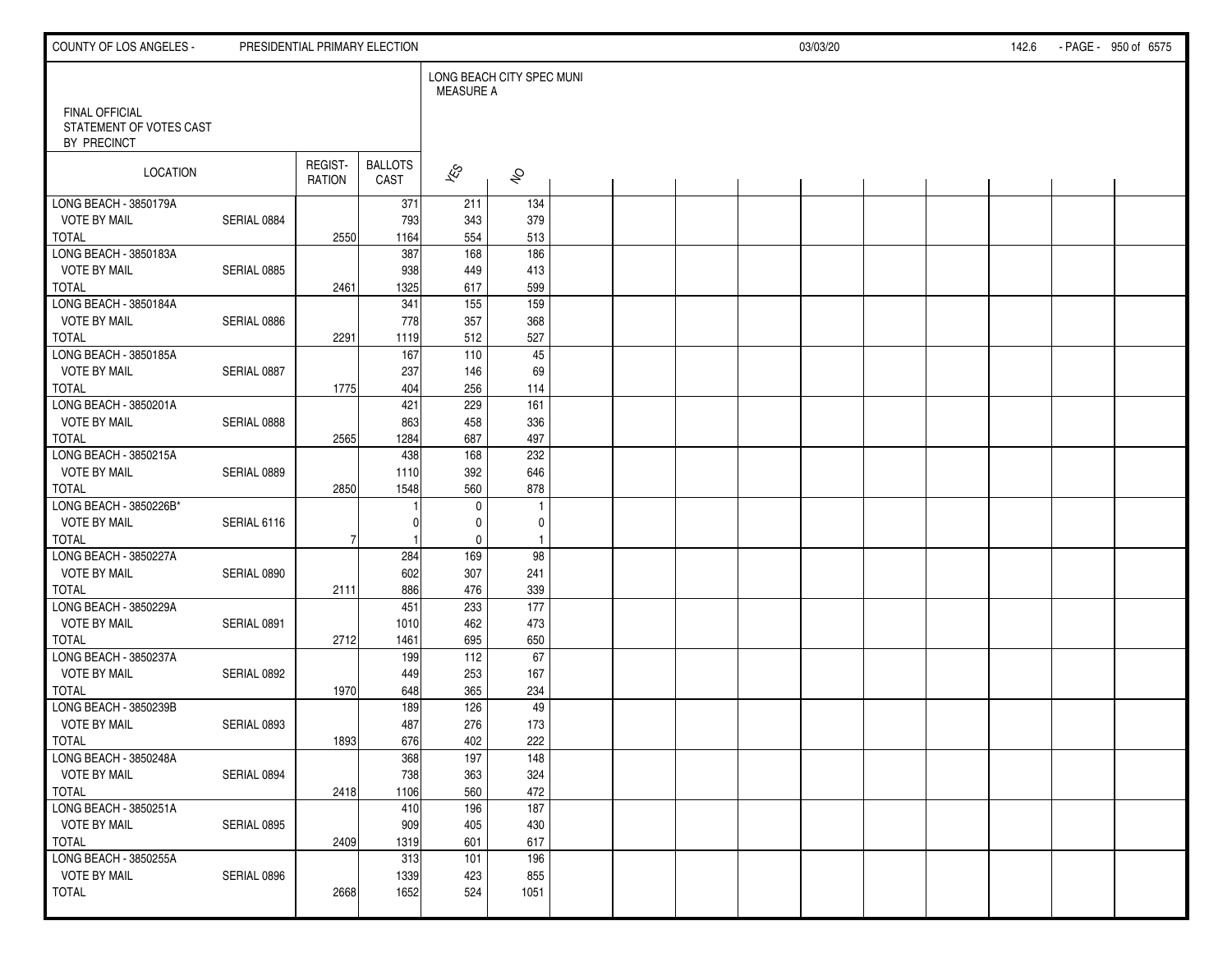| COUNTY OF LOS ANGELES -                                         |             |                          | PRESIDENTIAL PRIMARY ELECTION |                                               |                     |  |  | 03/03/20 |  | 142.7 | - PAGE - 951 of 6575 |
|-----------------------------------------------------------------|-------------|--------------------------|-------------------------------|-----------------------------------------------|---------------------|--|--|----------|--|-------|----------------------|
|                                                                 |             |                          |                               | LONG BEACH CITY SPEC MUNI<br><b>MEASURE A</b> |                     |  |  |          |  |       |                      |
| <b>FINAL OFFICIAL</b><br>STATEMENT OF VOTES CAST<br>BY PRECINCT |             |                          |                               |                                               |                     |  |  |          |  |       |                      |
| LOCATION                                                        |             | REGIST-<br><b>RATION</b> | <b>BALLOTS</b><br>CAST        | $\overline{\mathscr{E}}$                      | $\hat{\mathcal{S}}$ |  |  |          |  |       |                      |
| LONG BEACH - 3850259A                                           |             |                          | 393                           | 162                                           | 204                 |  |  |          |  |       |                      |
| <b>VOTE BY MAIL</b>                                             | SERIAL 0897 |                          | 1268                          | 501                                           | 701                 |  |  |          |  |       |                      |
| <b>TOTAL</b>                                                    |             | 2870                     | 1661                          | 663                                           | 905                 |  |  |          |  |       |                      |
| LONG BEACH - 3850262A                                           |             |                          | 314                           | $\overline{113}$                              | 179                 |  |  |          |  |       |                      |
| <b>VOTE BY MAIL</b>                                             | SERIAL 0898 |                          | 719                           | 258                                           | 416                 |  |  |          |  |       |                      |
| <b>TOTAL</b>                                                    |             | 1659                     | 1033                          | 371                                           | 595                 |  |  |          |  |       |                      |
| LONG BEACH - 3850270A<br><b>VOTE BY MAIL</b>                    |             |                          | 340                           | 156                                           | $\frac{158}{ }$     |  |  |          |  |       |                      |
| <b>TOTAL</b>                                                    | SERIAL 0899 |                          | 763<br>1103                   | 365<br>521                                    | 332<br>490          |  |  |          |  |       |                      |
| LONG BEACH - 3850271A                                           |             | 2473                     | 447                           | 167                                           | 259                 |  |  |          |  |       |                      |
| <b>VOTE BY MAIL</b>                                             | SERIAL 0900 |                          | 1074                          | 363                                           | 648                 |  |  |          |  |       |                      |
| <b>TOTAL</b>                                                    |             | 2676                     | 1521                          | 530                                           | 907                 |  |  |          |  |       |                      |
| LONG BEACH - 3850283A                                           |             |                          | 383                           | 143                                           | 222                 |  |  |          |  |       |                      |
| <b>VOTE BY MAIL</b>                                             | SERIAL 0901 |                          | 1090                          | 350                                           | 669                 |  |  |          |  |       |                      |
| <b>TOTAL</b>                                                    |             | 2757                     | 1473                          | 493                                           | 891                 |  |  |          |  |       |                      |
| LONG BEACH - 3850294A                                           |             |                          | 395                           | 169                                           | 208                 |  |  |          |  |       |                      |
| <b>VOTE BY MAIL</b>                                             | SERIAL 0902 |                          | 832                           | 330                                           | 462                 |  |  |          |  |       |                      |
| <b>TOTAL</b>                                                    |             | 2217                     | 1227                          | 499                                           | 670                 |  |  |          |  |       |                      |
| LONG BEACH - 3850295A                                           |             |                          | 337                           | 126                                           | 197                 |  |  |          |  |       |                      |
| <b>VOTE BY MAIL</b>                                             | SERIAL 0903 |                          | 942                           | 299                                           | 591                 |  |  |          |  |       |                      |
| <b>TOTAL</b>                                                    |             | 2400                     | 1279                          | 425                                           | 788                 |  |  |          |  |       |                      |
| LONG BEACH - 3850305A                                           |             |                          | 295                           | 124                                           | 160                 |  |  |          |  |       |                      |
| <b>VOTE BY MAIL</b>                                             | SERIAL 0904 |                          | 784                           | 280                                           | 468                 |  |  |          |  |       |                      |
| <b>TOTAL</b>                                                    |             | 2021                     | 1079                          | 404                                           | 628                 |  |  |          |  |       |                      |
| LONG BEACH - 3850309A                                           |             |                          | 198                           | 93                                            | 94                  |  |  |          |  |       |                      |
| <b>VOTE BY MAIL</b>                                             | SERIAL 0905 |                          | 670                           | 289                                           | 343                 |  |  |          |  |       |                      |
| <b>TOTAL</b>                                                    |             | 1533                     | 868                           | 382                                           | 437                 |  |  |          |  |       |                      |
| LONG BEACH - 3850316A                                           |             |                          | 209                           | 89                                            | 112                 |  |  |          |  |       |                      |
| <b>VOTE BY MAIL</b>                                             | SERIAL 0906 |                          | 660                           | 213                                           | 413                 |  |  |          |  |       |                      |
| <b>TOTAL</b>                                                    |             | 1851                     | 869                           | 302                                           | 525                 |  |  |          |  |       |                      |
| LONG BEACH - 3850319A                                           |             |                          | 233                           | 88                                            | 129                 |  |  |          |  |       |                      |
| <b>VOTE BY MAIL</b>                                             | SERIAL 0907 |                          | 568                           | 186                                           | 348                 |  |  |          |  |       |                      |
| <b>TOTAL</b>                                                    |             | 1783                     | 801                           | 274                                           | 477                 |  |  |          |  |       |                      |
| LONG BEACH - 3850321A                                           |             |                          | 199                           | $\overline{55}$                               | 135                 |  |  |          |  |       |                      |
| <b>VOTE BY MAIL</b>                                             | SERIAL 0908 |                          | 622                           | 209                                           | 367                 |  |  |          |  |       |                      |
| TOTAL                                                           |             | 1663                     | 821                           | 264                                           | 502                 |  |  |          |  |       |                      |
| LONG BEACH - 3850324A                                           |             |                          | 381                           | 154                                           | 213                 |  |  |          |  |       |                      |
| <b>VOTE BY MAIL</b>                                             | SERIAL 0909 |                          | 881                           | 318                                           | 517                 |  |  |          |  |       |                      |
| TOTAL                                                           |             | 2272                     | 1262                          | 472                                           | 730                 |  |  |          |  |       |                      |
| LONG BEACH - 3850328A                                           |             |                          | 346                           | 125                                           | 206                 |  |  |          |  |       |                      |
| <b>VOTE BY MAIL</b>                                             | SERIAL 0910 |                          | 962                           | 287                                           | 615                 |  |  |          |  |       |                      |
| <b>TOTAL</b>                                                    |             | 2452                     | 1308                          | 412                                           | 821                 |  |  |          |  |       |                      |
|                                                                 |             |                          |                               |                                               |                     |  |  |          |  |       |                      |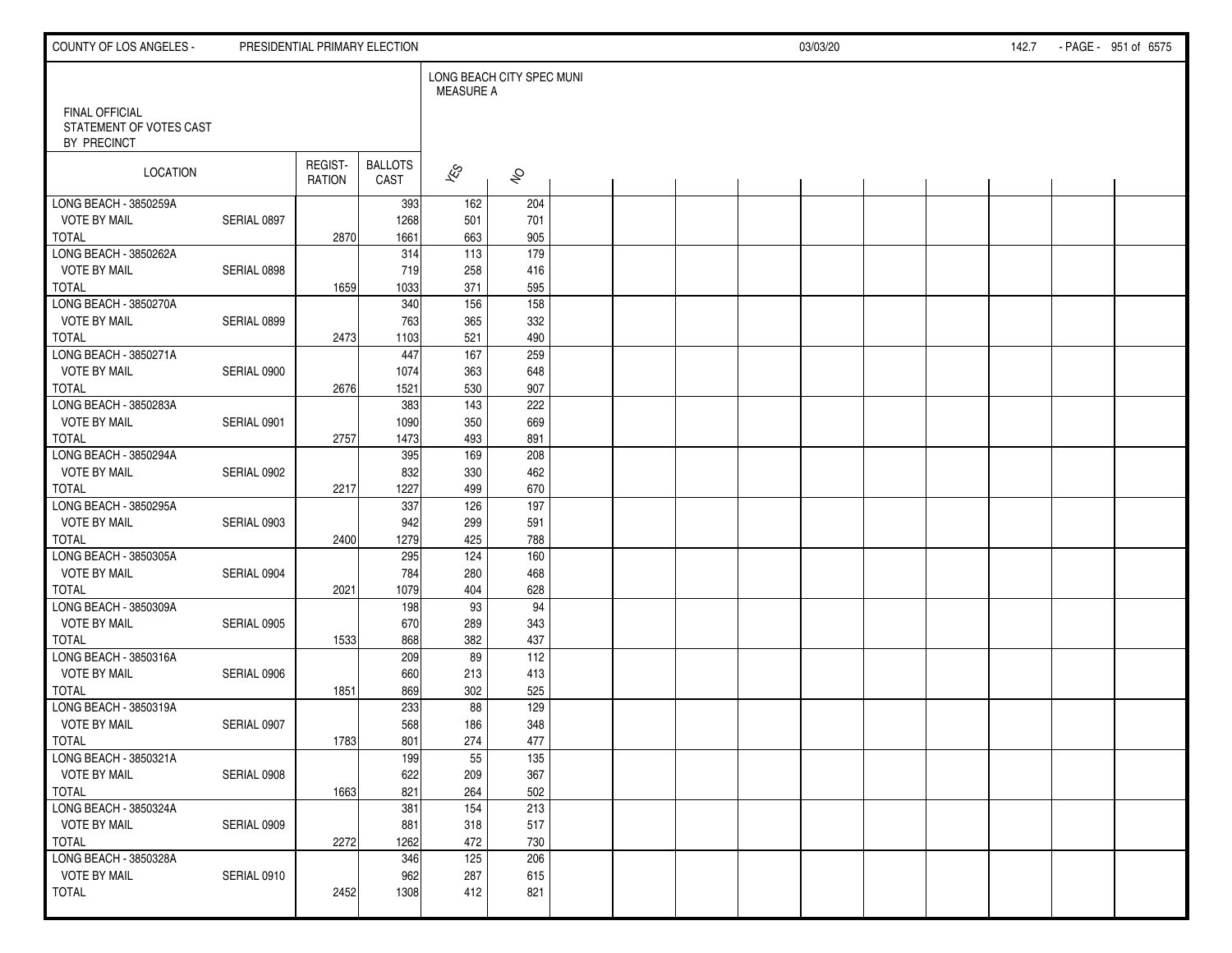| COUNTY OF LOS ANGELES -                                         |             | PRESIDENTIAL PRIMARY ELECTION |                        |                     |                           |  |  | 03/03/20 |  | 142.8 | - PAGE - 952 of 6575 |
|-----------------------------------------------------------------|-------------|-------------------------------|------------------------|---------------------|---------------------------|--|--|----------|--|-------|----------------------|
|                                                                 |             |                               |                        | <b>MEASURE A</b>    | LONG BEACH CITY SPEC MUNI |  |  |          |  |       |                      |
| <b>FINAL OFFICIAL</b><br>STATEMENT OF VOTES CAST<br>BY PRECINCT |             |                               |                        |                     |                           |  |  |          |  |       |                      |
| LOCATION                                                        |             | REGIST-<br>RATION             | <b>BALLOTS</b><br>CAST | $\hat{\mathcal{K}}$ | $\hat{\mathcal{S}}$       |  |  |          |  |       |                      |
| LONG BEACH - 3850333A                                           |             |                               | 293                    | 189                 | 80                        |  |  |          |  |       |                      |
| <b>VOTE BY MAIL</b>                                             | SERIAL 0911 |                               | 333                    | 214                 | 90                        |  |  |          |  |       |                      |
| <b>TOTAL</b>                                                    |             | 1983                          | 626                    | 403                 | 170                       |  |  |          |  |       |                      |
| LONG BEACH - 3850337A                                           |             |                               | 374                    | $\overline{125}$    | 235                       |  |  |          |  |       |                      |
| <b>VOTE BY MAIL</b>                                             | SERIAL 0912 |                               | 979                    | 316                 | 608                       |  |  |          |  |       |                      |
| <b>TOTAL</b>                                                    |             | 2321                          | 1353                   | 441                 | 843                       |  |  |          |  |       |                      |
| LONG BEACH - 3850345B                                           |             |                               | 179                    | 87                  | 85                        |  |  |          |  |       |                      |
| <b>VOTE BY MAIL</b>                                             | SERIAL 0913 |                               | 214                    | 107                 | 93                        |  |  |          |  |       |                      |
| <b>TOTAL</b>                                                    |             | 1793                          | 393                    | 194                 | 178                       |  |  |          |  |       |                      |
| LONG BEACH - 3850346A                                           |             |                               | 359                    | 113                 | 233                       |  |  |          |  |       |                      |
| VOTE BY MAIL                                                    | SERIAL 0914 |                               | 868                    | 303                 | 528                       |  |  |          |  |       |                      |
| <b>TOTAL</b>                                                    |             | 2347                          | 1227                   | 416                 | 761                       |  |  |          |  |       |                      |
| LONG BEACH - 3850355C                                           |             |                               | 343                    | 124                 | 206                       |  |  |          |  |       |                      |
| <b>VOTE BY MAIL</b>                                             | SERIAL 0915 |                               | 895                    | 305                 | 542                       |  |  |          |  |       |                      |
| <b>TOTAL</b>                                                    |             | 2257                          | 1238                   | 429                 | 748                       |  |  |          |  |       |                      |
| LONG BEACH - 3850362A                                           |             |                               | 299                    | $\frac{175}{ }$     | 93                        |  |  |          |  |       |                      |
| <b>VOTE BY MAIL</b>                                             | SERIAL 0916 |                               | 595                    | 343                 | 216                       |  |  |          |  |       |                      |
| <b>TOTAL</b>                                                    |             | 2229                          | 894                    | 518                 | 309                       |  |  |          |  |       |                      |
| LONG BEACH - 3850367A                                           |             |                               | 335                    | $\overline{97}$     | 224                       |  |  |          |  |       |                      |
| <b>VOTE BY MAIL</b>                                             | SERIAL 0917 |                               | 837                    | 236                 | 550                       |  |  |          |  |       |                      |
| TOTAL                                                           |             | 2332                          | 1172                   | 333                 | 774                       |  |  |          |  |       |                      |
| LONG BEACH - 3850368A                                           |             |                               | 257                    | 170                 | 69                        |  |  |          |  |       |                      |
| <b>VOTE BY MAIL</b>                                             | SERIAL 0918 |                               | 414                    | 245                 | 145                       |  |  |          |  |       |                      |
| <b>TOTAL</b>                                                    |             | 1741                          | 671                    | 415                 | 214                       |  |  |          |  |       |                      |
| LONG BEACH - 3850372A                                           |             |                               | 262                    | 75                  | 178                       |  |  |          |  |       |                      |
| <b>VOTE BY MAIL</b>                                             | SERIAL 0919 |                               | 499                    | 148                 | 332                       |  |  |          |  |       |                      |
| <b>TOTAL</b>                                                    |             | 1550                          | 761                    | 223                 | 510                       |  |  |          |  |       |                      |
| LONG BEACH - 3850373A                                           |             |                               | 288                    | 113                 | 163                       |  |  |          |  |       |                      |
| <b>VOTE BY MAIL</b>                                             | SERIAL 0920 |                               | 608                    | 170                 | 403                       |  |  |          |  |       |                      |
| <b>TOTAL</b>                                                    |             | 1913                          | 896                    | 283                 | 566                       |  |  |          |  |       |                      |
| LONG BEACH - 3850378A                                           |             |                               | 346                    | 152                 | 177                       |  |  |          |  |       |                      |
| <b>VOTE BY MAIL</b>                                             | SERIAL 0921 |                               | 700                    | 240                 | 415                       |  |  |          |  |       |                      |
| TOTAL                                                           |             | 2206                          | 1046                   | 392                 | 592                       |  |  |          |  |       |                      |
| LONG BEACH - 3850379A                                           |             |                               | 170                    | 100                 | 59                        |  |  |          |  |       |                      |
| <b>VOTE BY MAIL</b>                                             | SERIAL 0922 |                               | 241                    | 141                 | 83                        |  |  |          |  |       |                      |
| TOTAL                                                           |             | 1770                          | 411                    | 241                 | 142                       |  |  |          |  |       |                      |
| LONG BEACH - 3850386C                                           |             |                               | 315                    | 192                 | 100                       |  |  |          |  |       |                      |
| <b>VOTE BY MAIL</b>                                             | SERIAL 0923 |                               | 168                    | 98                  | 67                        |  |  |          |  |       |                      |
| TOTAL                                                           |             | 1387                          | 483                    | 290                 | 167                       |  |  |          |  |       |                      |
| LONG BEACH - 3850399B                                           |             |                               | 294                    | 106                 | 175                       |  |  |          |  |       |                      |
| <b>VOTE BY MAIL</b>                                             | SERIAL 0924 |                               | 943                    | 287                 | 596                       |  |  |          |  |       |                      |
| TOTAL                                                           |             | 2323                          | 1237                   | 393                 | 771                       |  |  |          |  |       |                      |
|                                                                 |             |                               |                        |                     |                           |  |  |          |  |       |                      |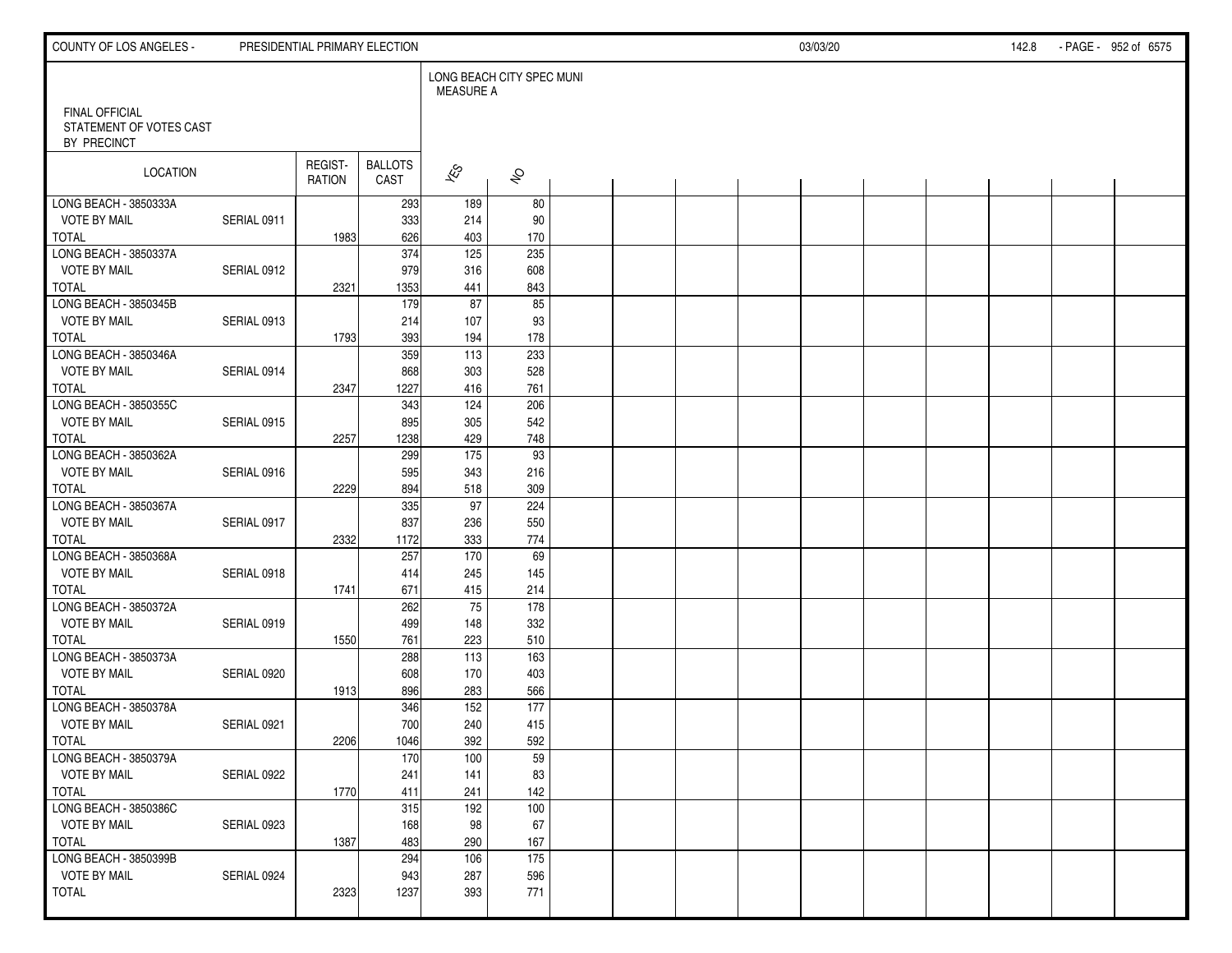| COUNTY OF LOS ANGELES -                                         |             | PRESIDENTIAL PRIMARY ELECTION |                        |                                               |                     |  |  | 03/03/20 |  | 142.9 | - PAGE - 953 of 6575 |
|-----------------------------------------------------------------|-------------|-------------------------------|------------------------|-----------------------------------------------|---------------------|--|--|----------|--|-------|----------------------|
|                                                                 |             |                               |                        | LONG BEACH CITY SPEC MUNI<br><b>MEASURE A</b> |                     |  |  |          |  |       |                      |
| <b>FINAL OFFICIAL</b><br>STATEMENT OF VOTES CAST<br>BY PRECINCT |             |                               |                        |                                               |                     |  |  |          |  |       |                      |
| LOCATION                                                        |             | REGIST-<br>RATION             | <b>BALLOTS</b><br>CAST | $\hat{\mathcal{K}}$                           | $\hat{\mathcal{S}}$ |  |  |          |  |       |                      |
| LONG BEACH - 3850415A                                           |             |                               | 200                    | 130                                           | 52                  |  |  |          |  |       |                      |
| <b>VOTE BY MAIL</b>                                             | SERIAL 0925 |                               | 215                    | 138                                           | 60                  |  |  |          |  |       |                      |
| <b>TOTAL</b>                                                    |             | 1489                          | 415                    | 268                                           | 112                 |  |  |          |  |       |                      |
| LONG BEACH - 3850445A                                           |             |                               | 422                    | $\overline{155}$                              | 245                 |  |  |          |  |       |                      |
| <b>VOTE BY MAIL</b>                                             | SERIAL 0926 |                               | 1334                   | 439                                           | 811                 |  |  |          |  |       |                      |
| TOTAL<br>LONG BEACH - 3850447A                                  |             | 2904                          | 1756<br>321            | 594                                           | 1056                |  |  |          |  |       |                      |
| <b>VOTE BY MAIL</b>                                             | SERIAL 0927 |                               |                        | 108                                           | 198                 |  |  |          |  |       |                      |
| <b>TOTAL</b>                                                    |             | 1691                          | 688<br>1009            | 224<br>332                                    | 407<br>605          |  |  |          |  |       |                      |
| LONG BEACH - 3850530A                                           |             |                               | 299                    | 145                                           | 137                 |  |  |          |  |       |                      |
| <b>VOTE BY MAIL</b>                                             | SERIAL 0928 |                               | 570                    | 278                                           | 255                 |  |  |          |  |       |                      |
| <b>TOTAL</b>                                                    |             | 2065                          | 869                    | 423                                           | 392                 |  |  |          |  |       |                      |
| LONG BEACH - 3850545A                                           |             |                               | 365                    | 212                                           | 125                 |  |  |          |  |       |                      |
| <b>VOTE BY MAIL</b>                                             | SERIAL 0929 |                               | 1088                   | 541                                           | 459                 |  |  |          |  |       |                      |
| <b>TOTAL</b>                                                    |             | 3069                          | 1453                   | 753                                           | 584                 |  |  |          |  |       |                      |
| LONG BEACH - 3850553A                                           |             |                               | 219                    | 112                                           | 91                  |  |  |          |  |       |                      |
| <b>VOTE BY MAIL</b>                                             | SERIAL 0930 |                               | 257                    | 142                                           | 97                  |  |  |          |  |       |                      |
| <b>TOTAL</b>                                                    |             | 1980                          | 476                    | 254                                           | 188                 |  |  |          |  |       |                      |
| LONG BEACH - 3850555A                                           |             |                               | 259                    | 133                                           | $\frac{112}{112}$   |  |  |          |  |       |                      |
| <b>VOTE BY MAIL</b>                                             | SERIAL 0931 |                               | 275                    | 147                                           | 103                 |  |  |          |  |       |                      |
| TOTAL                                                           |             | 2005                          | 534                    | 280                                           | 215                 |  |  |          |  |       |                      |
| LONG BEACH - 3850559B                                           |             |                               | 235                    | 80                                            | 136                 |  |  |          |  |       |                      |
| <b>VOTE BY MAIL</b>                                             | SERIAL 0932 |                               | 438                    | 143                                           | 271                 |  |  |          |  |       |                      |
| <b>TOTAL</b>                                                    |             | 1522                          | 673                    | 223                                           | 407                 |  |  |          |  |       |                      |
| LONG BEACH - 3850562A                                           |             |                               | 432                    | 187                                           | 225                 |  |  |          |  |       |                      |
| <b>VOTE BY MAIL</b>                                             | SERIAL 0933 |                               | 1079                   | 346                                           | 674                 |  |  |          |  |       |                      |
| <b>TOTAL</b>                                                    |             | 2490                          | 1511                   | 533                                           | 899                 |  |  |          |  |       |                      |
| LONG BEACH - 3850563A                                           | SERIAL 0934 |                               | 385                    | 178                                           | 195                 |  |  |          |  |       |                      |
| <b>VOTE BY MAIL</b><br><b>TOTAL</b>                             |             |                               | 753                    | 344<br>522                                    | 358<br>553          |  |  |          |  |       |                      |
| LONG BEACH - 3850572A                                           |             | 2115                          | 1138<br>343            | 190                                           | 132                 |  |  |          |  |       |                      |
| <b>VOTE BY MAIL</b>                                             | SERIAL 0935 |                               | 499                    | 277                                           | 190                 |  |  |          |  |       |                      |
| TOTAL                                                           |             | 2083                          | 842                    | 467                                           | 322                 |  |  |          |  |       |                      |
| LONG BEACH - 3850577A                                           |             |                               | 208                    | 129                                           | 68                  |  |  |          |  |       |                      |
| <b>VOTE BY MAIL</b>                                             | SERIAL 0936 |                               | 432                    | 256                                           | 141                 |  |  |          |  |       |                      |
| TOTAL                                                           |             | 1949                          | 640                    | 385                                           | 209                 |  |  |          |  |       |                      |
| LONG BEACH - 3850591A                                           |             |                               | 217                    | $\frac{147}{147}$                             | $\overline{53}$     |  |  |          |  |       |                      |
| <b>VOTE BY MAIL</b>                                             | SERIAL 0937 |                               | 398                    | 242                                           | 129                 |  |  |          |  |       |                      |
| TOTAL                                                           |             | 1911                          | 615                    | 389                                           | 182                 |  |  |          |  |       |                      |
| LONG BEACH - 3850593A                                           |             |                               | 294                    | 148                                           | 115                 |  |  |          |  |       |                      |
| <b>VOTE BY MAIL</b>                                             | SERIAL 0938 |                               | 490                    | 262                                           | 192                 |  |  |          |  |       |                      |
| TOTAL                                                           |             | 2062                          | 784                    | 410                                           | 307                 |  |  |          |  |       |                      |
|                                                                 |             |                               |                        |                                               |                     |  |  |          |  |       |                      |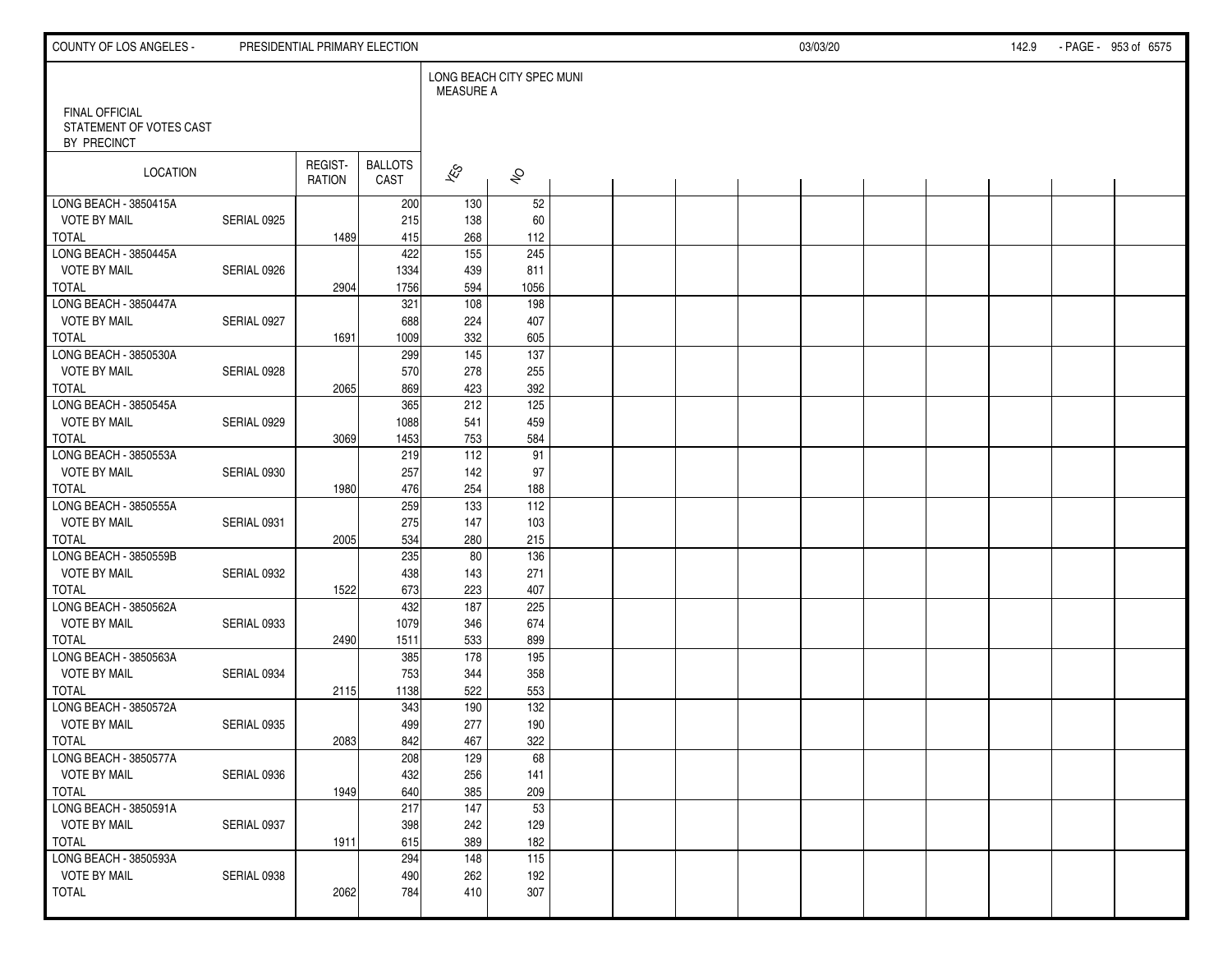| COUNTY OF LOS ANGELES -                |             |                          | PRESIDENTIAL PRIMARY ELECTION |                          |                           |  |  | 03/03/20 |  | 142.10 - PAGE - 954 of 6575 |  |
|----------------------------------------|-------------|--------------------------|-------------------------------|--------------------------|---------------------------|--|--|----------|--|-----------------------------|--|
| <b>FINAL OFFICIAL</b>                  |             |                          |                               | <b>MEASURE A</b>         | LONG BEACH CITY SPEC MUNI |  |  |          |  |                             |  |
| STATEMENT OF VOTES CAST<br>BY PRECINCT |             |                          |                               |                          |                           |  |  |          |  |                             |  |
| LOCATION                               |             | REGIST-<br><b>RATION</b> | <b>BALLOTS</b><br>CAST        | $\overline{\mathscr{E}}$ | $\hat{\mathcal{S}}$       |  |  |          |  |                             |  |
| LONG BEACH - 3850594A                  |             |                          | 227                           | 133                      | 77                        |  |  |          |  |                             |  |
| <b>VOTE BY MAIL</b>                    | SERIAL 0939 |                          | 410                           | 210                      | 165                       |  |  |          |  |                             |  |
| <b>TOTAL</b>                           |             | 1999                     | 637                           | 343<br>101               | 242<br>$\overline{47}$    |  |  |          |  |                             |  |
| LONG BEACH - 3850611C                  |             |                          | 163                           |                          |                           |  |  |          |  |                             |  |
| <b>VOTE BY MAIL</b><br><b>TOTAL</b>    | SERIAL 0940 | 1860                     | 291<br>454                    | 178<br>279               | 94<br>141                 |  |  |          |  |                             |  |
| LONG BEACH - 3850617A                  |             |                          | 344                           | $\frac{1}{77}$           | 145                       |  |  |          |  |                             |  |
| <b>VOTE BY MAIL</b>                    | SERIAL 0941 |                          | 722                           | 389                      | 284                       |  |  |          |  |                             |  |
| <b>TOTAL</b>                           |             | 2666                     | 1066                          | 566                      | 429                       |  |  |          |  |                             |  |
| LONG BEACH - 3850620A                  |             |                          | 331                           | 163                      | 135                       |  |  |          |  |                             |  |
| <b>VOTE BY MAIL</b>                    | SERIAL 0942 |                          | 732                           | 349                      | 324                       |  |  |          |  |                             |  |
| <b>TOTAL</b>                           |             | 2316                     | 1063                          | 512                      | 459                       |  |  |          |  |                             |  |
| LONG BEACH - 3850621A                  |             |                          | 315                           | 188                      | 100                       |  |  |          |  |                             |  |
| <b>VOTE BY MAIL</b>                    | SERIAL 0943 |                          | 594                           | 315                      | 237                       |  |  |          |  |                             |  |
| <b>TOTAL</b>                           |             | 2366                     | 909                           | 503                      | 337                       |  |  |          |  |                             |  |
| LONG BEACH - 3850624A                  |             |                          | 384                           | 218                      | 131                       |  |  |          |  |                             |  |
| <b>VOTE BY MAIL</b>                    | SERIAL 0944 |                          | 533                           | 256                      | 226                       |  |  |          |  |                             |  |
| <b>TOTAL</b>                           |             | 2304                     | 917                           | 474                      | 357                       |  |  |          |  |                             |  |
| LONG BEACH - 3850630A                  |             |                          | 314                           | $\overline{107}$         | 197                       |  |  |          |  |                             |  |
| <b>VOTE BY MAIL</b>                    | SERIAL 0945 |                          | 876                           | 296                      | 533                       |  |  |          |  |                             |  |
| <b>TOTAL</b>                           |             | 2325                     | 1190                          | 403                      | 730                       |  |  |          |  |                             |  |
| LONG BEACH - 3850632A                  |             |                          | 199                           | 68                       | 121                       |  |  |          |  |                             |  |
| <b>VOTE BY MAIL</b>                    | SERIAL 0946 |                          | 522                           | 182                      | 310                       |  |  |          |  |                             |  |
| <b>TOTAL</b>                           |             | 1368                     | 721                           | 250                      | 431                       |  |  |          |  |                             |  |
| LONG BEACH - 3850639A                  |             |                          | 341                           | 124                      | 198                       |  |  |          |  |                             |  |
| <b>VOTE BY MAIL</b>                    | SERIAL 0947 |                          | 878                           | 250                      | 581                       |  |  |          |  |                             |  |
| <b>TOTAL</b>                           |             | 2148                     | 1219                          | 374                      | 779                       |  |  |          |  |                             |  |
| LONG BEACH - 3850648A                  |             |                          | 314                           | 133                      | 164                       |  |  |          |  |                             |  |
| <b>VOTE BY MAIL</b>                    | SERIAL 0948 |                          | 642                           | 205                      | 391                       |  |  |          |  |                             |  |
| <b>TOTAL</b>                           |             | 1573                     | 956                           | 338                      | 555                       |  |  |          |  |                             |  |
| LONG BEACH - 3850650A                  |             |                          | 128                           | 45                       | 75                        |  |  |          |  |                             |  |
| <b>VOTE BY MAIL</b>                    | SERIAL 0949 |                          | 293                           | 107                      | 173                       |  |  |          |  |                             |  |
| <b>TOTAL</b>                           |             | 921                      | 421                           | 152<br>$\overline{138}$  | 248<br>$\overline{93}$    |  |  |          |  |                             |  |
| LONG BEACH - 3850660A                  |             |                          | 246                           |                          |                           |  |  |          |  |                             |  |
| <b>VOTE BY MAIL</b><br>TOTAL           | SERIAL 0950 |                          | 245<br>491                    | 135<br>273               | 94<br>187                 |  |  |          |  |                             |  |
| LONG BEACH - 3850671B                  |             | 1773                     | 229                           | 127                      | 83                        |  |  |          |  |                             |  |
| <b>VOTE BY MAIL</b>                    | SERIAL 0951 |                          | 395                           | 236                      | 131                       |  |  |          |  |                             |  |
| TOTAL                                  |             | 2040                     | 624                           | 363                      | 214                       |  |  |          |  |                             |  |
| LONG BEACH - 3850671C*                 |             |                          | $\Omega$                      | $\mathbf 0$              | $\mathbf 0$               |  |  |          |  |                             |  |
| <b>VOTE BY MAIL</b>                    | SERIAL 6121 |                          |                               | 1                        | 1                         |  |  |          |  |                             |  |
| <b>TOTAL</b>                           |             | 32                       | 2                             | $\mathbf{1}$             | $\mathbf{1}$              |  |  |          |  |                             |  |
|                                        |             |                          |                               |                          |                           |  |  |          |  |                             |  |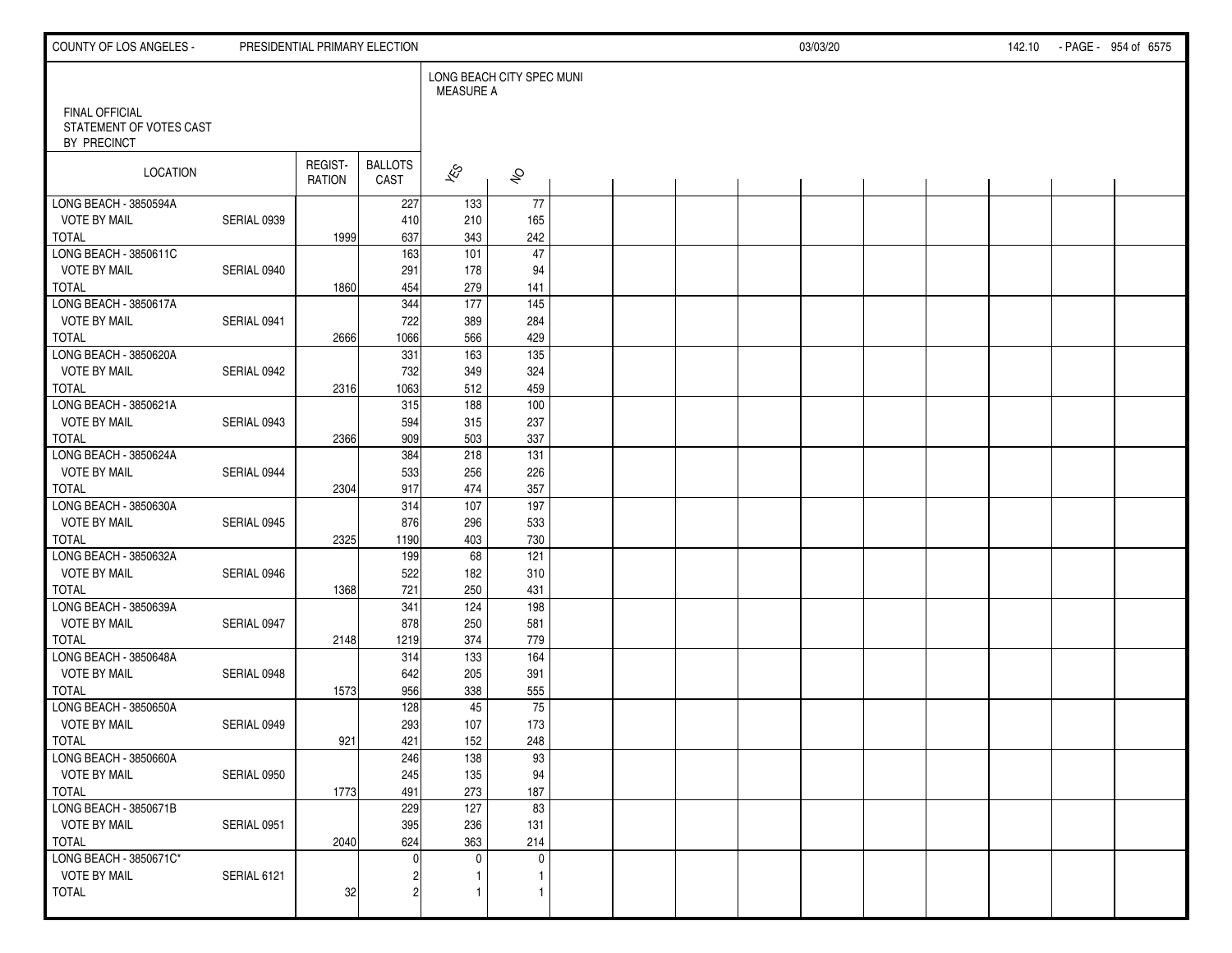| <b>COUNTY OF LOS ANGELES -</b>                                      |             | PRESIDENTIAL PRIMARY ELECTION |                        |                                        |                                         |  |  | 03/03/20 |  | 142.11 - PAGE - 955 of 6575 |  |
|---------------------------------------------------------------------|-------------|-------------------------------|------------------------|----------------------------------------|-----------------------------------------|--|--|----------|--|-----------------------------|--|
|                                                                     |             |                               |                        | LONG BEACH CITY SPEC MUNI<br>MEASURE A |                                         |  |  |          |  |                             |  |
| <b>FINAL OFFICIAL</b><br>STATEMENT OF VOTES CAST<br>BY PRECINCT     |             |                               |                        |                                        |                                         |  |  |          |  |                             |  |
| <b>LOCATION</b>                                                     |             | REGIST-<br><b>RATION</b>      | <b>BALLOTS</b><br>CAST | $\mathscr{E}_{\mathcal{S}}$            | $\hat{\mathcal{S}}$                     |  |  |          |  |                             |  |
| LONG BEACH - 3850687A<br><b>VOTE BY MAIL</b><br><b>TOTAL</b>        | SERIAL 0952 |                               | 274<br>245<br>519      | 197<br>164<br>361                      | 55<br>65<br>120                         |  |  |          |  |                             |  |
| LONG BEACH - 3850702A<br><b>VOTE BY MAIL</b>                        | SERIAL 0953 | 2127                          | 158<br>201             | 89<br>124                              | 56<br>60                                |  |  |          |  |                             |  |
| <b>TOTAL</b><br>BALLOT GROUP 426 - 9990426A^<br><b>VOTE BY MAIL</b> | SERIAL 8426 | 1758                          | 359                    | 213<br>$\mathbf 0$<br>0                | 116<br>$\mathbf 0$<br>0                 |  |  |          |  |                             |  |
| TOTAL<br>BALLOT GROUP 494 - 9990494A^                               |             | 0                             |                        | 0<br>$\sqrt{2}$                        | $\mathbf 0$<br>$\mathbf 0$              |  |  |          |  |                             |  |
| <b>VOTE BY MAIL</b><br>TOTAL<br>BALLOT GROUP 497 - 9990497A^        | SERIAL 8494 | O                             |                        | $\mathbf 0$<br>$\overline{c}$          | 0<br>0<br>$\mathbf{1}$                  |  |  |          |  |                             |  |
| <b>VOTE BY MAIL</b><br>TOTAL                                        | SERIAL 8497 | O                             |                        | 0<br>0<br>$\mathbf 0$                  | 0<br>$\overline{1}$                     |  |  |          |  |                             |  |
| BALLOT GROUP 499 - 9990499A^<br><b>VOTE BY MAIL</b><br><b>TOTAL</b> | SERIAL 8499 | O                             |                        | $\pmb{0}$<br>0<br>0                    | $\mathbf 0$<br>0<br>0                   |  |  |          |  |                             |  |
| BALLOT GROUP 500 - 9990500A^<br><b>VOTE BY MAIL</b><br><b>TOTAL</b> | SERIAL 8500 | $\Omega$                      |                        | $\mathbf 0$<br>0<br>0                  | $\pmb{0}$<br>$\mathbf 0$<br>$\mathbf 0$ |  |  |          |  |                             |  |
| BALLOT GROUP 524 - 9990524A^<br><b>VOTE BY MAIL</b><br><b>TOTAL</b> | SERIAL 8524 | 0                             |                        | $\mathbf 0$<br>0<br>0                  | $\mathbf{1}$<br>$\mathbf 0$<br>1        |  |  |          |  |                             |  |
|                                                                     |             |                               |                        |                                        |                                         |  |  |          |  |                             |  |
|                                                                     |             |                               |                        |                                        |                                         |  |  |          |  |                             |  |
|                                                                     |             |                               |                        |                                        |                                         |  |  |          |  |                             |  |
|                                                                     |             |                               |                        |                                        |                                         |  |  |          |  |                             |  |
|                                                                     |             |                               |                        |                                        |                                         |  |  |          |  |                             |  |
|                                                                     |             |                               |                        |                                        |                                         |  |  |          |  |                             |  |
|                                                                     |             |                               |                        |                                        |                                         |  |  |          |  |                             |  |
|                                                                     |             |                               |                        |                                        |                                         |  |  |          |  |                             |  |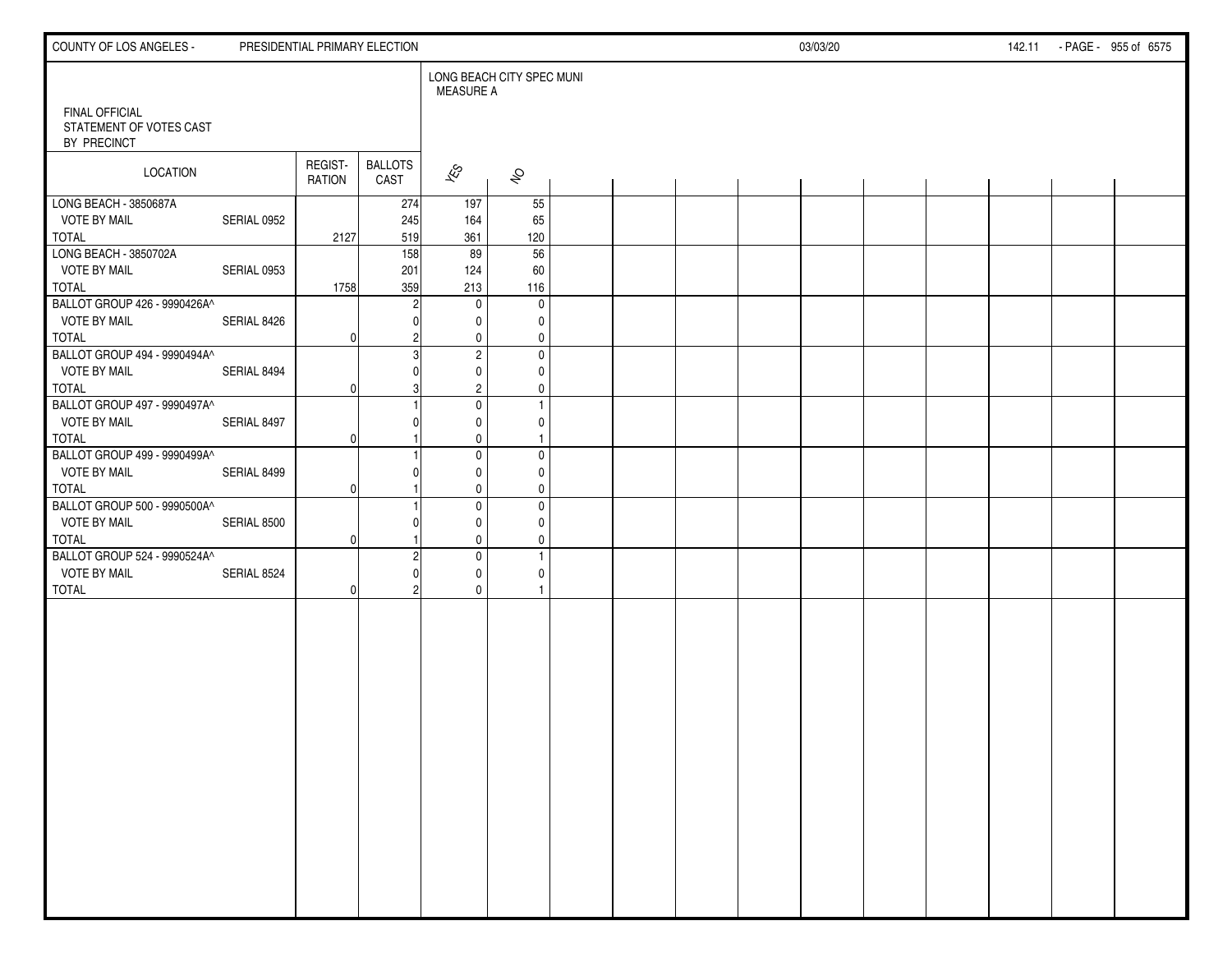| COUNTY OF LOS ANGELES -                | PRESIDENTIAL PRIMARY ELECTION |                        |                                               |                |  |  | 03/03/20 |  | 142.12 | - PAGE - 956 of 6575 |  |
|----------------------------------------|-------------------------------|------------------------|-----------------------------------------------|----------------|--|--|----------|--|--------|----------------------|--|
| <b>FINAL OFFICIAL</b>                  |                               |                        | LONG BEACH CITY SPEC MUNI<br><b>MEASURE A</b> |                |  |  |          |  |        |                      |  |
| STATEMENT OF VOTES CAST<br>BY PRECINCT |                               |                        |                                               |                |  |  |          |  |        |                      |  |
| LOCATION                               | REGIST-<br><b>RATION</b>      | <b>BALLOTS</b><br>CAST | $\hat{\mathcal{E}}$                           | $\mathfrak{S}$ |  |  |          |  |        |                      |  |
| PRECINCT TOTAL<br><b>VBM TOTAL</b>     |                               | 36191<br>70398         | 18197<br>31479                                | 15595<br>34065 |  |  |          |  |        |                      |  |
| <b>GRAND TOTAL</b>                     | 266318                        | 106589                 | 49676                                         | 49660          |  |  |          |  |        |                      |  |
|                                        |                               |                        |                                               |                |  |  |          |  |        |                      |  |
|                                        |                               |                        |                                               |                |  |  |          |  |        |                      |  |
|                                        |                               |                        |                                               |                |  |  |          |  |        |                      |  |
|                                        |                               |                        |                                               |                |  |  |          |  |        |                      |  |
|                                        |                               |                        |                                               |                |  |  |          |  |        |                      |  |
|                                        |                               |                        |                                               |                |  |  |          |  |        |                      |  |
|                                        |                               |                        |                                               |                |  |  |          |  |        |                      |  |
|                                        |                               |                        |                                               |                |  |  |          |  |        |                      |  |
|                                        |                               |                        |                                               |                |  |  |          |  |        |                      |  |
|                                        |                               |                        |                                               |                |  |  |          |  |        |                      |  |
|                                        |                               |                        |                                               |                |  |  |          |  |        |                      |  |
|                                        |                               |                        |                                               |                |  |  |          |  |        |                      |  |
|                                        |                               |                        |                                               |                |  |  |          |  |        |                      |  |
|                                        |                               |                        |                                               |                |  |  |          |  |        |                      |  |
|                                        |                               |                        |                                               |                |  |  |          |  |        |                      |  |
|                                        |                               |                        |                                               |                |  |  |          |  |        |                      |  |
|                                        |                               |                        |                                               |                |  |  |          |  |        |                      |  |
|                                        |                               |                        |                                               |                |  |  |          |  |        |                      |  |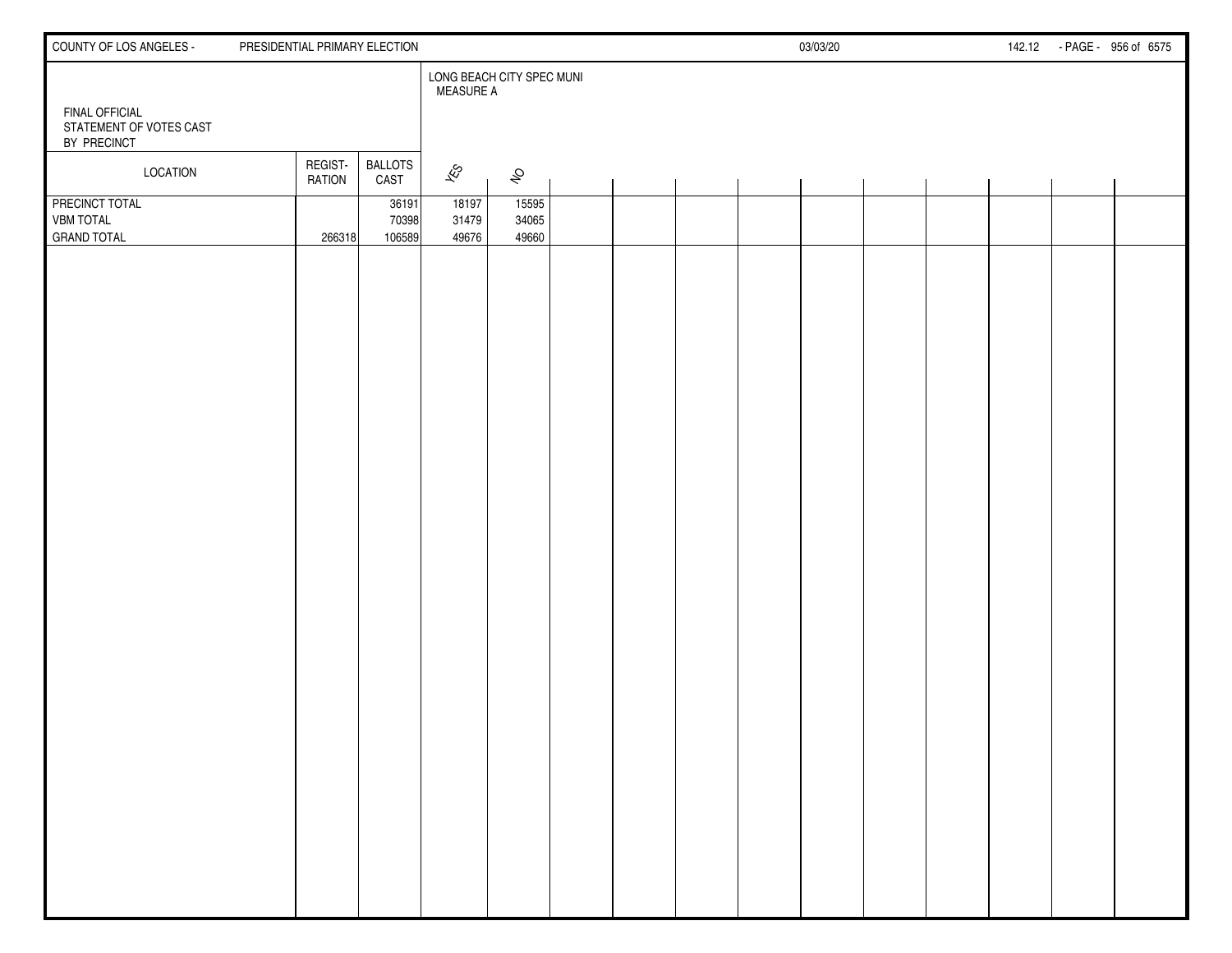| COUNTY OF LOS ANGELES -                      |             | PRESIDENTIAL PRIMARY ELECTION |                        |                                               |                     |  |  | 03/03/20 |  | 143.1 | - PAGE - 957 of 6575 |
|----------------------------------------------|-------------|-------------------------------|------------------------|-----------------------------------------------|---------------------|--|--|----------|--|-------|----------------------|
| FINAL OFFICIAL                               |             |                               |                        | LONG BEACH CITY SPEC MUNI<br><b>MEASURE B</b> |                     |  |  |          |  |       |                      |
| STATEMENT OF VOTES CAST<br>BY PRECINCT       |             |                               |                        |                                               |                     |  |  |          |  |       |                      |
| LOCATION                                     |             | REGIST-<br>RATION             | <b>BALLOTS</b><br>CAST | $\overline{\mathcal{K}}$ s                    | $\hat{\mathcal{P}}$ |  |  |          |  |       |                      |
| LONG BEACH - 3850001A                        |             |                               | 209                    | 142                                           | 54                  |  |  |          |  |       |                      |
| <b>VOTE BY MAIL</b>                          | SERIAL 0819 |                               | 174                    | 130                                           | 35                  |  |  |          |  |       |                      |
| <b>TOTAL</b><br>LONG BEACH - 3850001C*       |             | 1721                          | 383<br>3               | 272<br>$\mathbf{3}$                           | 89<br>$\pmb{0}$     |  |  |          |  |       |                      |
| <b>VOTE BY MAIL</b>                          | SERIAL 6108 |                               |                        | 0                                             | 0                   |  |  |          |  |       |                      |
| <b>TOTAL</b>                                 |             |                               |                        | 3                                             | 0                   |  |  |          |  |       |                      |
| LONG BEACH - 3850002E*                       |             |                               | $\Omega$               | $\mathbf 0$                                   | $\pmb{0}$           |  |  |          |  |       |                      |
| <b>VOTE BY MAIL</b>                          | SERIAL 6110 |                               |                        | $\mathbf 0$                                   | $\mathbf{1}$        |  |  |          |  |       |                      |
| <b>TOTAL</b>                                 |             | $\overline{c}$                |                        | $\pmb{0}$                                     | $\overline{1}$      |  |  |          |  |       |                      |
| LONG BEACH - 3850004A                        |             |                               | 217                    | 141                                           | 67                  |  |  |          |  |       |                      |
| <b>VOTE BY MAIL</b>                          | SERIAL 0820 |                               | 186                    | 121                                           | 61                  |  |  |          |  |       |                      |
| <b>TOTAL</b>                                 |             | 1769                          | 403                    | 262                                           | 128                 |  |  |          |  |       |                      |
| LONG BEACH - 3850007A                        |             |                               | 327                    | 237                                           | 70                  |  |  |          |  |       |                      |
| <b>VOTE BY MAIL</b><br><b>TOTAL</b>          | SERIAL 0821 | 2290                          | 561<br>888             | 384<br>621                                    | 135<br>205          |  |  |          |  |       |                      |
| LONG BEACH - 3850008A                        |             |                               | 234                    | 159                                           | 56                  |  |  |          |  |       |                      |
| <b>VOTE BY MAIL</b>                          | SERIAL 0822 |                               | 134                    | 75                                            | 48                  |  |  |          |  |       |                      |
| <b>TOTAL</b>                                 |             | 1391                          | 368                    | 234                                           | 104                 |  |  |          |  |       |                      |
| LONG BEACH - 3850010A                        |             |                               | 307                    | 238                                           | 56                  |  |  |          |  |       |                      |
| <b>VOTE BY MAIL</b>                          | SERIAL 0823 |                               | 254                    | 158                                           | 74                  |  |  |          |  |       |                      |
| <b>TOTAL</b>                                 |             | 1846                          | 561                    | 396                                           | 130                 |  |  |          |  |       |                      |
| LONG BEACH - 3850013B                        |             |                               | 219                    | 140                                           | 72                  |  |  |          |  |       |                      |
| <b>VOTE BY MAIL</b>                          | SERIAL 0824 |                               | 248                    | 154                                           | 76                  |  |  |          |  |       |                      |
| <b>TOTAL</b>                                 |             | 2003                          | 467                    | 294                                           | 148                 |  |  |          |  |       |                      |
| LONG BEACH - 3850016A<br><b>VOTE BY MAIL</b> |             |                               | 225<br>185             | 155<br>111                                    | 56<br>59            |  |  |          |  |       |                      |
| <b>TOTAL</b>                                 | SERIAL 0825 | 1720                          | 410                    | 266                                           | 115                 |  |  |          |  |       |                      |
| LONG BEACH - 3850017B                        |             |                               | 214                    | 127                                           | 68                  |  |  |          |  |       |                      |
| <b>VOTE BY MAIL</b>                          | SERIAL 0826 |                               | 200                    | 139                                           | 52                  |  |  |          |  |       |                      |
| <b>TOTAL</b>                                 |             | 1743                          | 414                    | 266                                           | 120                 |  |  |          |  |       |                      |
| LONG BEACH - 3850020A                        |             |                               | 208                    | 133                                           | 58                  |  |  |          |  |       |                      |
| <b>VOTE BY MAIL</b>                          | SERIAL 0827 |                               | 271                    | 150                                           | 106                 |  |  |          |  |       |                      |
| <b>TOTAL</b>                                 |             | 1967                          | 479                    | 283                                           | 164                 |  |  |          |  |       |                      |
| LONG BEACH - 3850021B                        |             |                               | 211                    | 155                                           | 29                  |  |  |          |  |       |                      |
| <b>VOTE BY MAIL</b>                          | SERIAL 0828 |                               | 366                    | 245                                           | 73                  |  |  |          |  |       |                      |
| TOTAL                                        |             | 1924                          | 577                    | 400                                           | 102                 |  |  |          |  |       |                      |
| LONG BEACH - 3850024A<br><b>VOTE BY MAIL</b> | SERIAL 0829 |                               | 260<br>306             | 164<br>164                                    | 80<br>116           |  |  |          |  |       |                      |
| TOTAL                                        |             | 2064                          | 566                    | 328                                           | 196                 |  |  |          |  |       |                      |
| LONG BEACH - 3850026A                        |             |                               | 154                    | 89                                            | 48                  |  |  |          |  |       |                      |
| <b>VOTE BY MAIL</b>                          | SERIAL 0830 |                               | 182                    | 109                                           | 62                  |  |  |          |  |       |                      |
| TOTAL                                        |             | 1337                          | 336                    | 198                                           | 110                 |  |  |          |  |       |                      |
|                                              |             |                               |                        |                                               |                     |  |  |          |  |       |                      |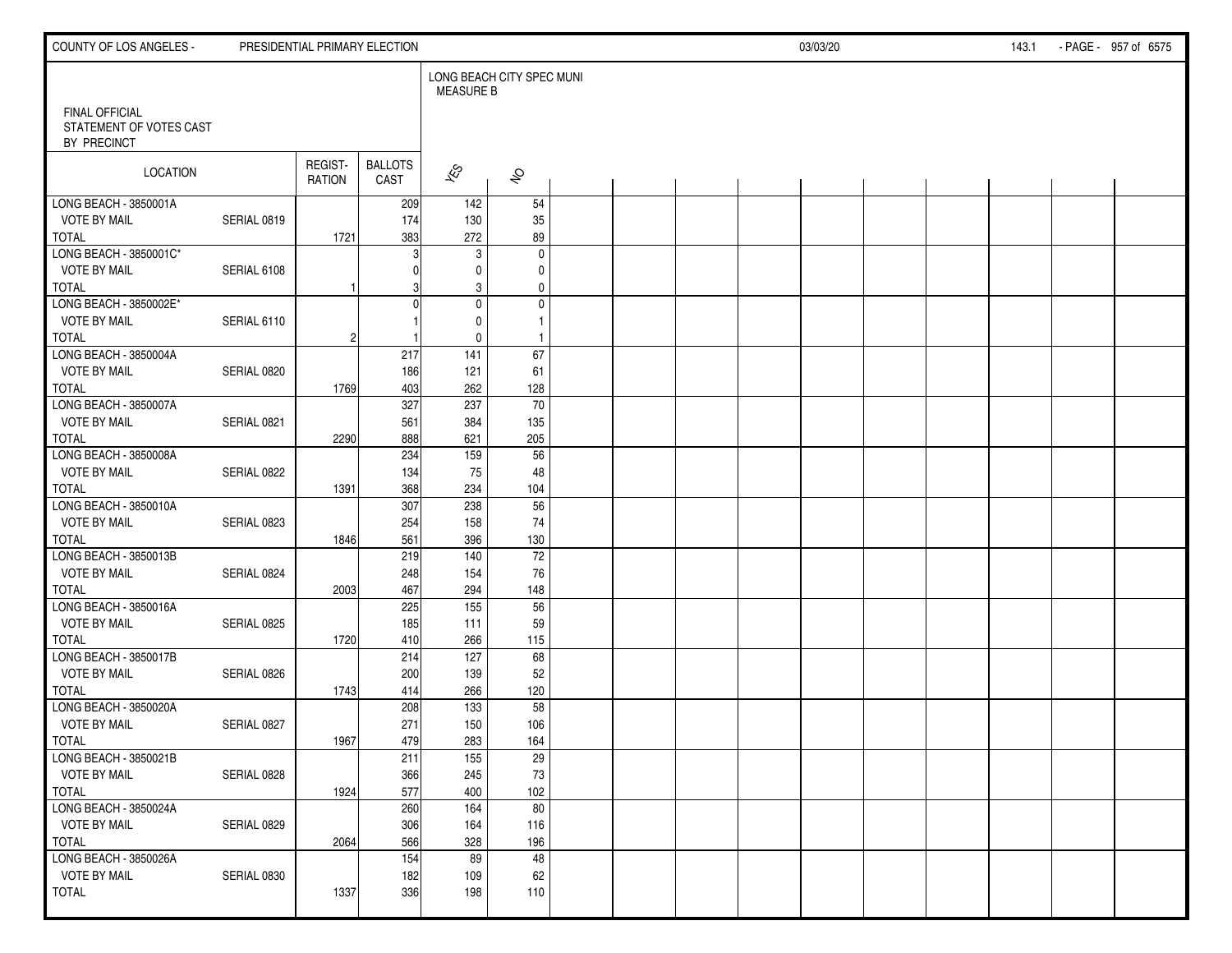| COUNTY OF LOS ANGELES -                                         |             | PRESIDENTIAL PRIMARY ELECTION |                        |                  |                           |  |  | 03/03/20 |  | 143.2 | - PAGE - 958 of 6575 |
|-----------------------------------------------------------------|-------------|-------------------------------|------------------------|------------------|---------------------------|--|--|----------|--|-------|----------------------|
|                                                                 |             |                               |                        | <b>MEASURE B</b> | LONG BEACH CITY SPEC MUNI |  |  |          |  |       |                      |
| <b>FINAL OFFICIAL</b><br>STATEMENT OF VOTES CAST<br>BY PRECINCT |             |                               |                        |                  |                           |  |  |          |  |       |                      |
| LOCATION                                                        |             | REGIST-<br>RATION             | <b>BALLOTS</b><br>CAST | $\sqrt{\hat{S}}$ | $\hat{\mathcal{S}}$       |  |  |          |  |       |                      |
| LONG BEACH - 3850026D                                           |             |                               | 201                    | 128              | 63                        |  |  |          |  |       |                      |
| <b>VOTE BY MAIL</b>                                             | SERIAL 0831 |                               | 224                    | 142              | 65                        |  |  |          |  |       |                      |
| <b>TOTAL</b>                                                    |             | 1810                          | 425                    | 270              | 128                       |  |  |          |  |       |                      |
| LONG BEACH - 3850032A                                           |             |                               | 207                    | $\overline{141}$ | $\overline{51}$           |  |  |          |  |       |                      |
| <b>VOTE BY MAIL</b>                                             | SERIAL 0832 |                               | 206                    | 140              | 53                        |  |  |          |  |       |                      |
| TOTAL                                                           |             | 1930                          | 413                    | 281              | 104                       |  |  |          |  |       |                      |
| LONG BEACH - 3850033A                                           |             |                               | 233                    | 140              | $\overline{77}$           |  |  |          |  |       |                      |
| <b>VOTE BY MAIL</b>                                             | SERIAL 0833 |                               | 199                    | 115              | 62                        |  |  |          |  |       |                      |
| <b>TOTAL</b>                                                    |             | 1878                          | 432                    | 255              | 139                       |  |  |          |  |       |                      |
| LONG BEACH - 3850034D<br><b>VOTE BY MAIL</b>                    |             |                               | 181                    | 125              | 36                        |  |  |          |  |       |                      |
|                                                                 | SERIAL 0834 |                               | 199                    | 128              | 41                        |  |  |          |  |       |                      |
| <b>TOTAL</b><br>LONG BEACH - 3850035A                           |             | 1480                          | 380                    | 253<br>107       | 77                        |  |  |          |  |       |                      |
| <b>VOTE BY MAIL</b>                                             | SERIAL 0835 |                               | 213<br>262             | 146              | 98<br>106                 |  |  |          |  |       |                      |
| <b>TOTAL</b>                                                    |             |                               | 475                    | 253              | 204                       |  |  |          |  |       |                      |
| LONG BEACH - 3850037A                                           |             | 1389                          | 231                    | 164              | 53                        |  |  |          |  |       |                      |
| <b>VOTE BY MAIL</b>                                             | SERIAL 0836 |                               | 185                    | 122              | 51                        |  |  |          |  |       |                      |
| <b>TOTAL</b>                                                    |             | 1662                          | 416                    | 286              | 104                       |  |  |          |  |       |                      |
| LONG BEACH - 3850037F*                                          |             |                               |                        | $\mathbf{1}$     | $\mathbf 0$               |  |  |          |  |       |                      |
| <b>VOTE BY MAIL</b>                                             | SERIAL 6111 |                               |                        | 0                | 0                         |  |  |          |  |       |                      |
| TOTAL                                                           |             | $\overline{0}$                |                        | $\mathbf{1}$     | $\mathbf 0$               |  |  |          |  |       |                      |
| LONG BEACH - 3850039A                                           |             |                               | 235                    | 156              | 61                        |  |  |          |  |       |                      |
| <b>VOTE BY MAIL</b>                                             | SERIAL 0837 |                               | 197                    | 125              | 65                        |  |  |          |  |       |                      |
| <b>TOTAL</b>                                                    |             | 1872                          | 432                    | 281              | 126                       |  |  |          |  |       |                      |
| LONG BEACH - 3850040A                                           |             |                               | 207                    | 147              | 42                        |  |  |          |  |       |                      |
| <b>VOTE BY MAIL</b>                                             | SERIAL 0838 |                               | 368                    | 256              | 96                        |  |  |          |  |       |                      |
| <b>TOTAL</b>                                                    |             | 1859                          | 575                    | 403              | 138                       |  |  |          |  |       |                      |
| LONG BEACH - 3850042A                                           |             |                               | 195                    | 108              | 72                        |  |  |          |  |       |                      |
| <b>VOTE BY MAIL</b>                                             | SERIAL 0839 |                               | 369                    | 190              | 153                       |  |  |          |  |       |                      |
| <b>TOTAL</b>                                                    |             | 1748                          | 564                    | 298              | 225                       |  |  |          |  |       |                      |
| LONG BEACH - 3850043A                                           |             |                               | 178                    | 117              | 53                        |  |  |          |  |       |                      |
| <b>VOTE BY MAIL</b>                                             | SERIAL 0840 |                               | 368                    | 200              | 147                       |  |  |          |  |       |                      |
| TOTAL                                                           |             | 1476                          | 546                    | 317              | 200                       |  |  |          |  |       |                      |
| LONG BEACH - 3850045A                                           |             |                               | 90                     | 43               | 40                        |  |  |          |  |       |                      |
| <b>VOTE BY MAIL</b>                                             | SERIAL 0841 |                               | 200                    | 96               | 89                        |  |  |          |  |       |                      |
| TOTAL                                                           |             | 692                           | 290                    | 139              | 129                       |  |  |          |  |       |                      |
| LONG BEACH - 3850047A                                           |             |                               | 188                    | 140              | $\overline{34}$           |  |  |          |  |       |                      |
| <b>VOTE BY MAIL</b>                                             | SERIAL 0842 |                               | 286                    | 201              | 65                        |  |  |          |  |       |                      |
| TOTAL                                                           |             | 2045                          | 474                    | 341              | 99                        |  |  |          |  |       |                      |
| LONG BEACH - 3850048A                                           |             |                               | 318                    | 157              | 135                       |  |  |          |  |       |                      |
| <b>VOTE BY MAIL</b>                                             | SERIAL 0843 |                               | 665                    | 381              | 244                       |  |  |          |  |       |                      |
| <b>TOTAL</b>                                                    |             | 1841                          | 983                    | 538              | 379                       |  |  |          |  |       |                      |
|                                                                 |             |                               |                        |                  |                           |  |  |          |  |       |                      |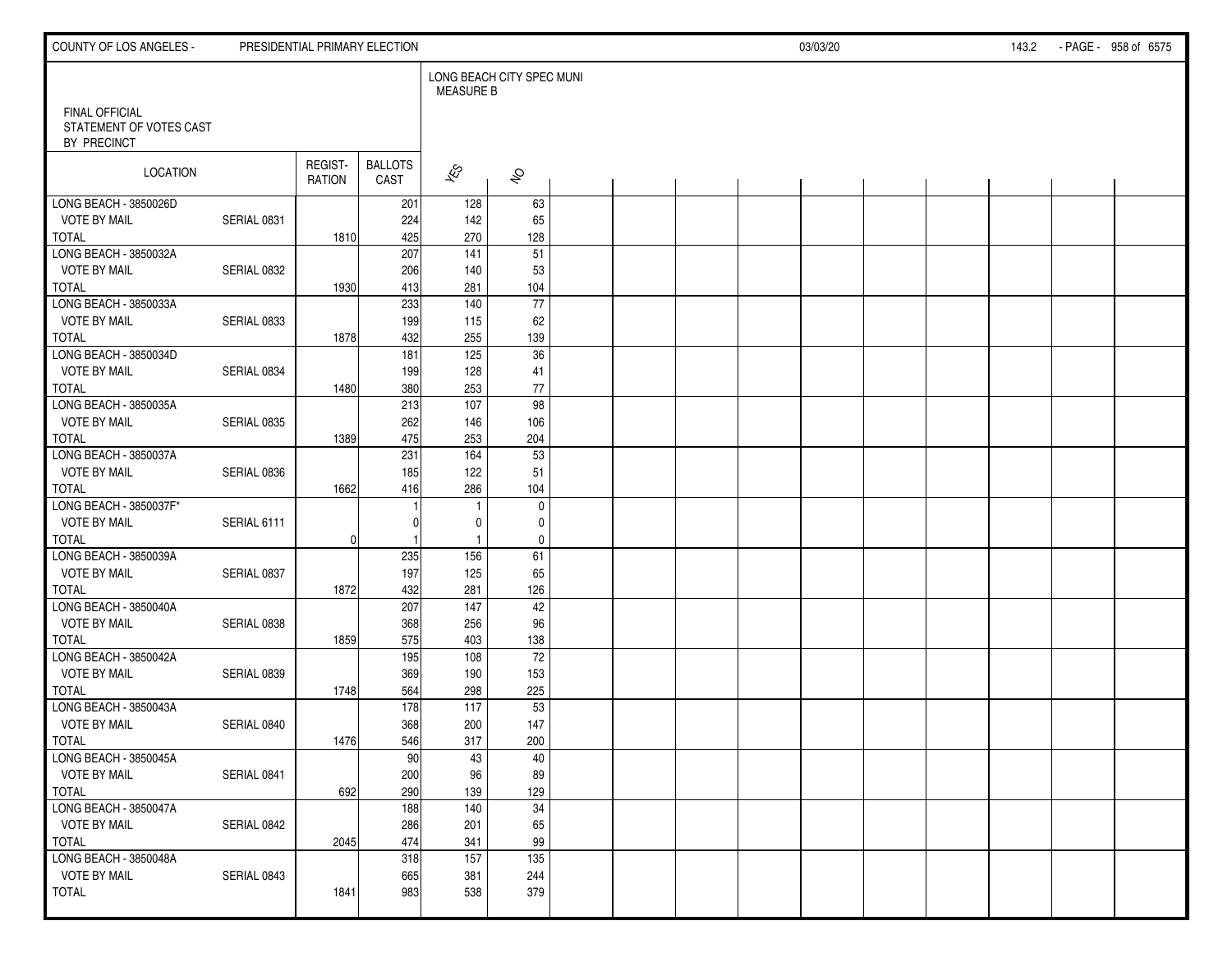| COUNTY OF LOS ANGELES -                                         |             | PRESIDENTIAL PRIMARY ELECTION |                        |                                               |                     |  |  | 03/03/20 |  | 143.3 | - PAGE - 959 of 6575 |
|-----------------------------------------------------------------|-------------|-------------------------------|------------------------|-----------------------------------------------|---------------------|--|--|----------|--|-------|----------------------|
|                                                                 |             |                               |                        | LONG BEACH CITY SPEC MUNI<br><b>MEASURE B</b> |                     |  |  |          |  |       |                      |
| <b>FINAL OFFICIAL</b><br>STATEMENT OF VOTES CAST<br>BY PRECINCT |             |                               |                        |                                               |                     |  |  |          |  |       |                      |
| LOCATION                                                        |             | REGIST-<br>RATION             | <b>BALLOTS</b><br>CAST | $\hat{\mathcal{K}}$                           | $\hat{\mathcal{S}}$ |  |  |          |  |       |                      |
| LONG BEACH - 3850052A                                           |             |                               | 288                    | 152                                           | 127                 |  |  |          |  |       |                      |
| <b>VOTE BY MAIL</b>                                             | SERIAL 0844 |                               | 716                    | 309                                           | 371                 |  |  |          |  |       |                      |
| <b>TOTAL</b>                                                    |             | 1791                          | 1004                   | 461                                           | 498                 |  |  |          |  |       |                      |
| LONG BEACH - 3850055A                                           |             |                               | 267                    | 159                                           | $\overline{91}$     |  |  |          |  |       |                      |
| <b>VOTE BY MAIL</b>                                             | SERIAL 0845 |                               | 644                    | 359                                           | 252                 |  |  |          |  |       |                      |
| <b>TOTAL</b>                                                    |             | 2320                          | 911                    | 518                                           | 343                 |  |  |          |  |       |                      |
| LONG BEACH - 3850058A                                           |             |                               | 187                    | $\frac{119}{119}$                             | 53                  |  |  |          |  |       |                      |
| <b>VOTE BY MAIL</b>                                             | SERIAL 0846 |                               | 206                    | 126                                           | 63                  |  |  |          |  |       |                      |
| <b>TOTAL</b>                                                    |             | 1450                          | 393                    | 245                                           | 116                 |  |  |          |  |       |                      |
| LONG BEACH - 3850059A                                           |             |                               | 169                    | 117                                           | 41                  |  |  |          |  |       |                      |
| VOTE BY MAIL                                                    | SERIAL 0847 |                               | 365                    | 236                                           | 102                 |  |  |          |  |       |                      |
| <b>TOTAL</b>                                                    |             | 1917                          | 534                    | 353                                           | 143                 |  |  |          |  |       |                      |
| LONG BEACH - 3850060A                                           |             |                               | 263                    | 143                                           | 101                 |  |  |          |  |       |                      |
| <b>VOTE BY MAIL</b>                                             | SERIAL 0848 |                               | 272                    | 165                                           | 86                  |  |  |          |  |       |                      |
| <b>TOTAL</b>                                                    |             | 1963                          | 535                    | 308                                           | 187                 |  |  |          |  |       |                      |
| LONG BEACH - 3850065A                                           |             |                               | 243                    | 112                                           | 122                 |  |  |          |  |       |                      |
| <b>VOTE BY MAIL</b>                                             | SERIAL 0849 |                               | 738                    | 296                                           | 391                 |  |  |          |  |       |                      |
| <b>TOTAL</b>                                                    |             | 1866                          | 981                    | 408                                           | 513                 |  |  |          |  |       |                      |
| LONG BEACH - 3850067A                                           |             |                               | 128                    | 45                                            | $\overline{76}$     |  |  |          |  |       |                      |
| <b>VOTE BY MAIL</b>                                             | SERIAL 0850 |                               | 457                    | 176                                           | 252                 |  |  |          |  |       |                      |
| TOTAL                                                           |             | 1130                          | 585                    | 221                                           | 328                 |  |  |          |  |       |                      |
| LONG BEACH - 3850070A                                           |             |                               | 359                    | 196                                           | $\overline{154}$    |  |  |          |  |       |                      |
| <b>VOTE BY MAIL</b>                                             | SERIAL 0851 |                               | 792                    | 444                                           | 289                 |  |  |          |  |       |                      |
| <b>TOTAL</b>                                                    |             | 2293                          | 1151                   | 640                                           | 443                 |  |  |          |  |       |                      |
| LONG BEACH - 3850071A                                           |             |                               | 308                    | 186                                           | 102                 |  |  |          |  |       |                      |
| <b>VOTE BY MAIL</b>                                             | SERIAL 0852 |                               | 498                    | 285                                           | 186                 |  |  |          |  |       |                      |
| <b>TOTAL</b>                                                    |             | 2035                          | 806                    | 471                                           | 288                 |  |  |          |  |       |                      |
| LONG BEACH - 3850072A                                           |             |                               | 290                    | 203                                           | 65                  |  |  |          |  |       |                      |
| <b>VOTE BY MAIL</b>                                             | SERIAL 0853 |                               | 614                    | 410                                           | 164                 |  |  |          |  |       |                      |
| <b>TOTAL</b>                                                    |             | 2275                          | 904                    | 613                                           | 229                 |  |  |          |  |       |                      |
| LONG BEACH - 3850075A                                           |             |                               | 411                    | 210                                           | 182                 |  |  |          |  |       |                      |
| <b>VOTE BY MAIL</b>                                             | SERIAL 0854 |                               | 804                    | 381                                           | 366                 |  |  |          |  |       |                      |
| TOTAL                                                           |             | 2216                          | 1215                   | 591                                           | 548                 |  |  |          |  |       |                      |
| LONG BEACH - 3850081A                                           |             |                               | 404                    | 213                                           | $\overline{171}$    |  |  |          |  |       |                      |
| <b>VOTE BY MAIL</b>                                             | SERIAL 0855 |                               | 888                    | 441                                           | 395                 |  |  |          |  |       |                      |
| TOTAL                                                           |             | 2254                          | 1292                   | 654                                           | 566                 |  |  |          |  |       |                      |
| LONG BEACH - 3850082D                                           |             |                               | 419                    | 213                                           | 180                 |  |  |          |  |       |                      |
| <b>VOTE BY MAIL</b>                                             | SERIAL 0856 |                               | 823                    | 459                                           | 319                 |  |  |          |  |       |                      |
| TOTAL                                                           |             | 2268                          | 1242                   | 672                                           | 499                 |  |  |          |  |       |                      |
| LONG BEACH - 3850089A                                           |             |                               | 152                    | 102                                           | 43                  |  |  |          |  |       |                      |
| <b>VOTE BY MAIL</b>                                             | SERIAL 0857 |                               | 364                    | 257                                           | 63                  |  |  |          |  |       |                      |
| <b>TOTAL</b>                                                    |             | 1484                          | 516                    | 359                                           | 106                 |  |  |          |  |       |                      |
|                                                                 |             |                               |                        |                                               |                     |  |  |          |  |       |                      |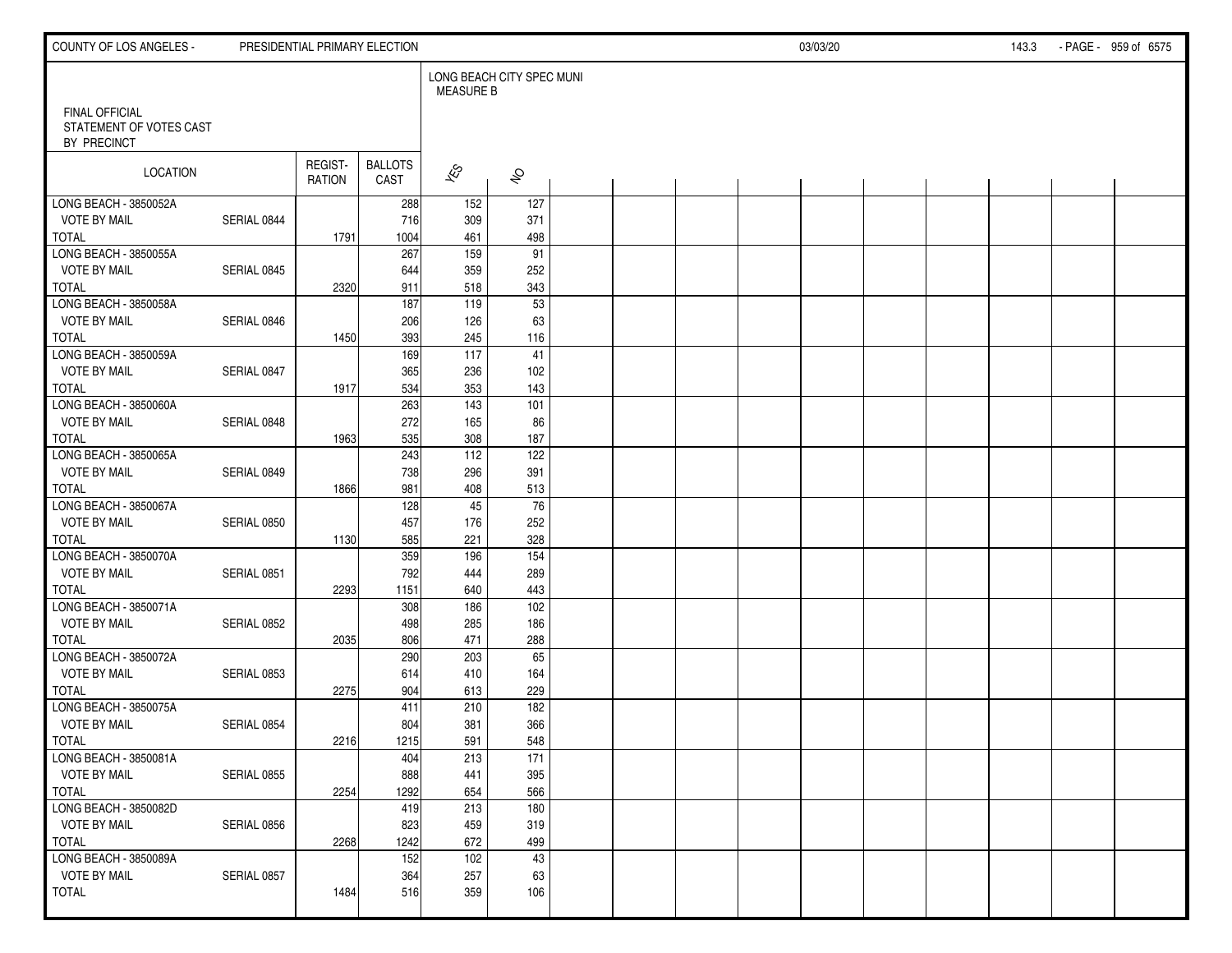| COUNTY OF LOS ANGELES -                                         |             | PRESIDENTIAL PRIMARY ELECTION |                        |                          |                           |  |  | 03/03/20 |  | 143.4 | - PAGE - 960 of 6575 |
|-----------------------------------------------------------------|-------------|-------------------------------|------------------------|--------------------------|---------------------------|--|--|----------|--|-------|----------------------|
|                                                                 |             |                               |                        | <b>MEASURE B</b>         | LONG BEACH CITY SPEC MUNI |  |  |          |  |       |                      |
| <b>FINAL OFFICIAL</b><br>STATEMENT OF VOTES CAST<br>BY PRECINCT |             |                               |                        |                          |                           |  |  |          |  |       |                      |
| LOCATION                                                        |             | REGIST-<br>RATION             | <b>BALLOTS</b><br>CAST | $\overline{\mathscr{E}}$ | $\hat{\mathcal{S}}$       |  |  |          |  |       |                      |
| LONG BEACH - 3850091A                                           |             |                               | 164                    | 120                      | 35                        |  |  |          |  |       |                      |
| <b>VOTE BY MAIL</b>                                             | SERIAL 0858 |                               | 250                    | 162                      | 72                        |  |  |          |  |       |                      |
| <b>TOTAL</b><br>LONG BEACH - 3850091C*                          |             | 1781                          | 414<br>6               | 282<br>$5\,$             | 107<br>$\pmb{0}$          |  |  |          |  |       |                      |
| <b>VOTE BY MAIL</b>                                             | SERIAL 6114 |                               | 15                     | 5                        | 4                         |  |  |          |  |       |                      |
| TOTAL                                                           |             | 118                           | 21                     | 10                       | $\overline{4}$            |  |  |          |  |       |                      |
| LONG BEACH - 3850092A                                           |             |                               | 220                    | 134                      | $\overline{70}$           |  |  |          |  |       |                      |
| <b>VOTE BY MAIL</b>                                             | SERIAL 0859 |                               | 235                    | 153                      | 72                        |  |  |          |  |       |                      |
| <b>TOTAL</b>                                                    |             | 1593                          | 455                    | 287                      | 142                       |  |  |          |  |       |                      |
| LONG BEACH - 3850097A                                           |             |                               | 88                     | 63                       | 16                        |  |  |          |  |       |                      |
| <b>VOTE BY MAIL</b>                                             | SERIAL 0860 |                               | 135                    | 78                       | 46                        |  |  |          |  |       |                      |
| <b>TOTAL</b>                                                    |             | 1041                          | 223                    | 141                      | 62                        |  |  |          |  |       |                      |
| LONG BEACH - 3850099A                                           |             |                               | 243                    | 167                      | 56                        |  |  |          |  |       |                      |
| <b>VOTE BY MAIL</b>                                             | SERIAL 0861 |                               | 297                    | 192                      | 83                        |  |  |          |  |       |                      |
| <b>TOTAL</b>                                                    |             | 1940                          | 540                    | 359                      | 139                       |  |  |          |  |       |                      |
| LONG BEACH - 3850100A                                           |             |                               | 183                    | 121                      | 52                        |  |  |          |  |       |                      |
| <b>VOTE BY MAIL</b>                                             | SERIAL 0862 |                               | 296                    | 173                      | 108                       |  |  |          |  |       |                      |
| <b>TOTAL</b>                                                    |             | 1578                          | 479                    | 294                      | 160                       |  |  |          |  |       |                      |
| LONG BEACH - 3850101A                                           |             |                               | 260                    | $\frac{175}{ }$          | $\overline{69}$           |  |  |          |  |       |                      |
| <b>VOTE BY MAIL</b><br>TOTAL                                    | SERIAL 0863 |                               | 298<br>558             | 183<br>358               | 99<br>168                 |  |  |          |  |       |                      |
| LONG BEACH - 3850103A                                           |             | 1867                          | 186                    | 110                      | 61                        |  |  |          |  |       |                      |
| <b>VOTE BY MAIL</b>                                             | SERIAL 0864 |                               | 283                    | 150                      | 115                       |  |  |          |  |       |                      |
| <b>TOTAL</b>                                                    |             | 1612                          | 469                    | 260                      | 176                       |  |  |          |  |       |                      |
| LONG BEACH - 3850110A                                           |             |                               | 271                    | 156                      | 88                        |  |  |          |  |       |                      |
| <b>VOTE BY MAIL</b>                                             | SERIAL 0865 |                               | 479                    | 251                      | 203                       |  |  |          |  |       |                      |
| <b>TOTAL</b>                                                    |             | 1940                          | 750                    | 407                      | 291                       |  |  |          |  |       |                      |
| LONG BEACH - 3850110B*                                          |             |                               |                        | 1                        | $\mathbf 0$               |  |  |          |  |       |                      |
| <b>VOTE BY MAIL</b>                                             | SERIAL 6115 |                               | 2                      | 1                        | $\mathbf{1}$              |  |  |          |  |       |                      |
| <b>TOTAL</b>                                                    |             | 10                            | 3                      | $\overline{2}$           | $\overline{1}$            |  |  |          |  |       |                      |
| LONG BEACH - 3850117A                                           |             |                               | 253                    | $\frac{173}{ }$          | 65                        |  |  |          |  |       |                      |
| <b>VOTE BY MAIL</b>                                             | SERIAL 0866 |                               | 359                    | 205                      | 124                       |  |  |          |  |       |                      |
| TOTAL                                                           |             | 1976                          | 612                    | 378                      | 189                       |  |  |          |  |       |                      |
| LONG BEACH - 3850120A                                           |             |                               | 289                    | $\overline{175}$         | 99                        |  |  |          |  |       |                      |
| <b>VOTE BY MAIL</b>                                             | SERIAL 0867 |                               | 563                    | 339                      | 180                       |  |  |          |  |       |                      |
| TOTAL                                                           |             | 2076                          | 852<br>223             | 514                      | 279                       |  |  |          |  |       |                      |
| LONG BEACH - 3850123A<br><b>VOTE BY MAIL</b>                    | SERIAL 0868 |                               | 269                    | 158<br>168               | 48<br>89                  |  |  |          |  |       |                      |
| TOTAL                                                           |             | 1844                          | 492                    | 326                      | 137                       |  |  |          |  |       |                      |
| LONG BEACH - 3850133A                                           |             |                               | 296                    | 199                      | 73                        |  |  |          |  |       |                      |
| <b>VOTE BY MAIL</b>                                             | SERIAL 0869 |                               | 442                    | 299                      | 116                       |  |  |          |  |       |                      |
| <b>TOTAL</b>                                                    |             | 2087                          | 738                    | 498                      | 189                       |  |  |          |  |       |                      |
|                                                                 |             |                               |                        |                          |                           |  |  |          |  |       |                      |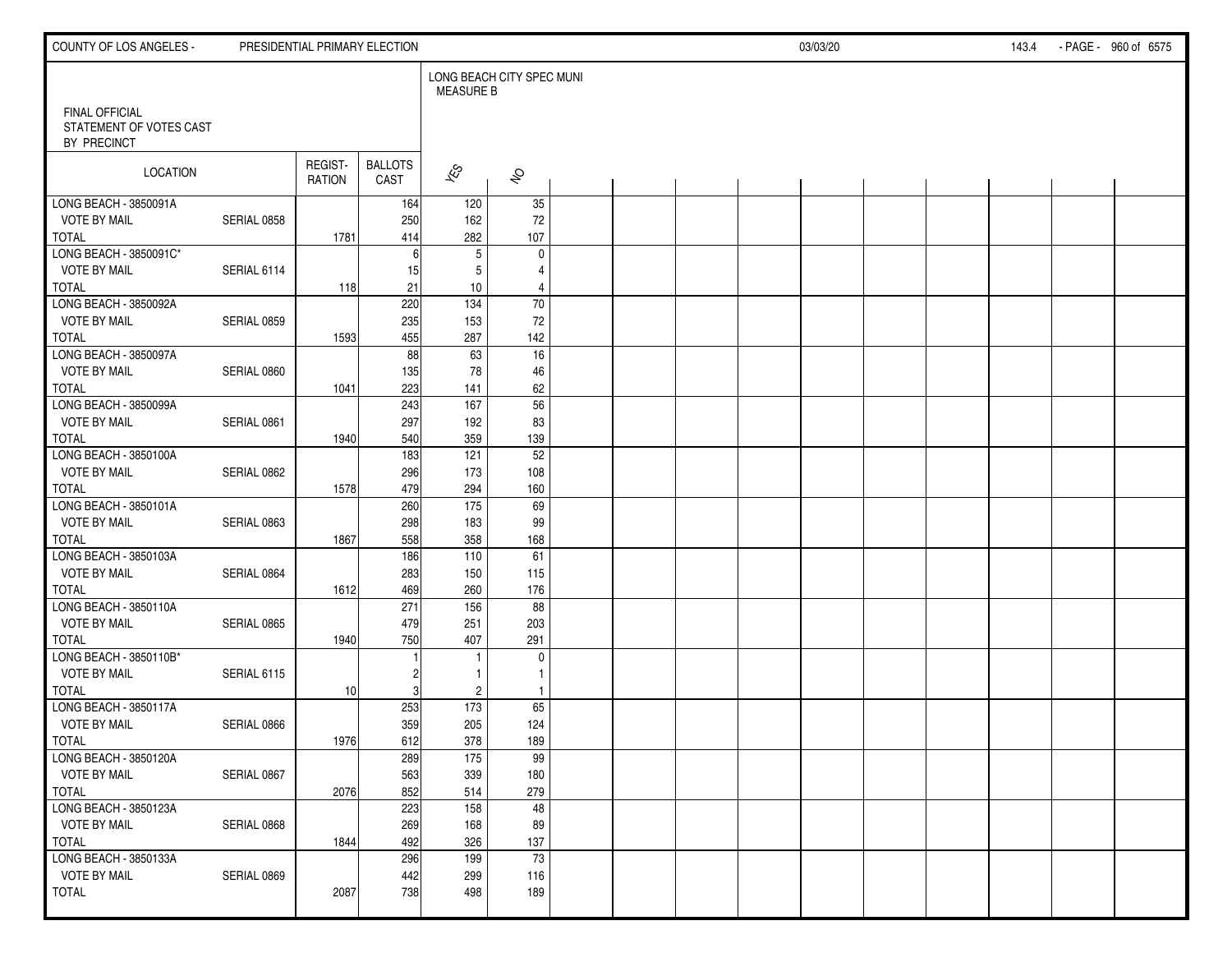| COUNTY OF LOS ANGELES -                      |             |                          | PRESIDENTIAL PRIMARY ELECTION |                                               |                     |  |  | 03/03/20 |  | 143.5 | - PAGE - 961 of 6575 |  |
|----------------------------------------------|-------------|--------------------------|-------------------------------|-----------------------------------------------|---------------------|--|--|----------|--|-------|----------------------|--|
| <b>FINAL OFFICIAL</b>                        |             |                          |                               | LONG BEACH CITY SPEC MUNI<br><b>MEASURE B</b> |                     |  |  |          |  |       |                      |  |
| STATEMENT OF VOTES CAST<br>BY PRECINCT       |             |                          |                               |                                               |                     |  |  |          |  |       |                      |  |
| LOCATION                                     |             | REGIST-<br><b>RATION</b> | <b>BALLOTS</b><br>CAST        | $\overline{\mathscr{E}}$                      | $\hat{\mathcal{S}}$ |  |  |          |  |       |                      |  |
| LONG BEACH - 3850134A                        |             |                          | 241                           | 172                                           | 47                  |  |  |          |  |       |                      |  |
| <b>VOTE BY MAIL</b>                          | SERIAL 0870 |                          | 303                           | 208                                           | 69                  |  |  |          |  |       |                      |  |
| <b>TOTAL</b><br>LONG BEACH - 3850135A        |             | 1971                     | 544<br>383                    | 380<br>252                                    | 116<br>102          |  |  |          |  |       |                      |  |
| <b>VOTE BY MAIL</b>                          | SERIAL 0871 |                          | 906                           | 568                                           | 278                 |  |  |          |  |       |                      |  |
| <b>TOTAL</b>                                 |             | 2657                     | 1289                          | 820                                           | 380                 |  |  |          |  |       |                      |  |
| LONG BEACH - 3850137A                        |             |                          | 141                           | 105                                           | $\overline{23}$     |  |  |          |  |       |                      |  |
| <b>VOTE BY MAIL</b>                          | SERIAL 0872 |                          | 210                           | 137                                           | 54                  |  |  |          |  |       |                      |  |
| <b>TOTAL</b>                                 |             | 1548                     | 351                           | 242                                           | $77\,$              |  |  |          |  |       |                      |  |
| LONG BEACH - 3850138A                        |             |                          | 223                           | 160                                           | 45                  |  |  |          |  |       |                      |  |
| <b>VOTE BY MAIL</b>                          | SERIAL 0873 |                          | 279                           | 191                                           | 61                  |  |  |          |  |       |                      |  |
| <b>TOTAL</b>                                 |             | 1755                     | 502                           | 351                                           | 106                 |  |  |          |  |       |                      |  |
| LONG BEACH - 3850141A                        |             |                          | 204                           | 142                                           | 51                  |  |  |          |  |       |                      |  |
| <b>VOTE BY MAIL</b>                          | SERIAL 0874 |                          | 231                           | 165                                           | 58                  |  |  |          |  |       |                      |  |
| <b>TOTAL</b>                                 |             | 1837                     | 435                           | 307                                           | 109                 |  |  |          |  |       |                      |  |
| LONG BEACH - 3850146A                        |             |                          | 215                           | 149                                           | 35                  |  |  |          |  |       |                      |  |
| <b>VOTE BY MAIL</b>                          | SERIAL 0875 |                          | 290                           | 192                                           | 61                  |  |  |          |  |       |                      |  |
| <b>TOTAL</b>                                 |             | 1895                     | 505                           | 341                                           | 96                  |  |  |          |  |       |                      |  |
| LONG BEACH - 3850151A<br><b>VOTE BY MAIL</b> | SERIAL 0876 |                          | 250<br>337                    | $\frac{152}{ }$<br>235                        | $\overline{78}$     |  |  |          |  |       |                      |  |
| <b>TOTAL</b>                                 |             | 1871                     | 587                           | 387                                           | 69<br>147           |  |  |          |  |       |                      |  |
| LONG BEACH - 3850153A                        |             |                          | 248                           | 122                                           | 106                 |  |  |          |  |       |                      |  |
| <b>VOTE BY MAIL</b>                          | SERIAL 0877 |                          | 742                           | 331                                           | 380                 |  |  |          |  |       |                      |  |
| <b>TOTAL</b>                                 |             | 1868                     | 990                           | 453                                           | 486                 |  |  |          |  |       |                      |  |
| LONG BEACH - 3850156A                        |             |                          | 180                           | 136                                           | 27                  |  |  |          |  |       |                      |  |
| <b>VOTE BY MAIL</b>                          | SERIAL 0878 |                          | 272                           | 191                                           | 42                  |  |  |          |  |       |                      |  |
| <b>TOTAL</b>                                 |             | 1654                     | 452                           | 327                                           | 69                  |  |  |          |  |       |                      |  |
| LONG BEACH - 3850158A                        |             |                          | 151                           | 104                                           | $36\,$              |  |  |          |  |       |                      |  |
| <b>VOTE BY MAIL</b>                          | SERIAL 0879 |                          | 278                           | 180                                           | 80                  |  |  |          |  |       |                      |  |
| <b>TOTAL</b>                                 |             | 1461                     | 429                           | 284                                           | 116                 |  |  |          |  |       |                      |  |
| LONG BEACH - 3850159A                        |             |                          | 200                           | 137                                           | $50\,$              |  |  |          |  |       |                      |  |
| <b>VOTE BY MAIL</b>                          | SERIAL 0880 |                          | 290                           | 189                                           | 77                  |  |  |          |  |       |                      |  |
| <b>TOTAL</b><br>LONG BEACH - 3850164A        |             | 1737                     | 490<br>225                    | 326<br>$\overline{148}$                       | 127<br>55           |  |  |          |  |       |                      |  |
| <b>VOTE BY MAIL</b>                          | SERIAL 0881 |                          | 304                           | 208                                           | 65                  |  |  |          |  |       |                      |  |
| TOTAL                                        |             | 1861                     | 529                           | 356                                           | 120                 |  |  |          |  |       |                      |  |
| LONG BEACH - 3850166B                        |             |                          | 178                           | 124                                           | 43                  |  |  |          |  |       |                      |  |
| <b>VOTE BY MAIL</b>                          | SERIAL 0882 |                          | 214                           | 145                                           | 60                  |  |  |          |  |       |                      |  |
| TOTAL                                        |             | 1751                     | 392                           | 269                                           | 103                 |  |  |          |  |       |                      |  |
| LONG BEACH - 3850170A                        |             |                          | 215                           | 160                                           | 31                  |  |  |          |  |       |                      |  |
| <b>VOTE BY MAIL</b>                          | SERIAL 0883 |                          | 362                           | 246                                           | 79                  |  |  |          |  |       |                      |  |
| <b>TOTAL</b>                                 |             | 1895                     | 577                           | 406                                           | 110                 |  |  |          |  |       |                      |  |
|                                              |             |                          |                               |                                               |                     |  |  |          |  |       |                      |  |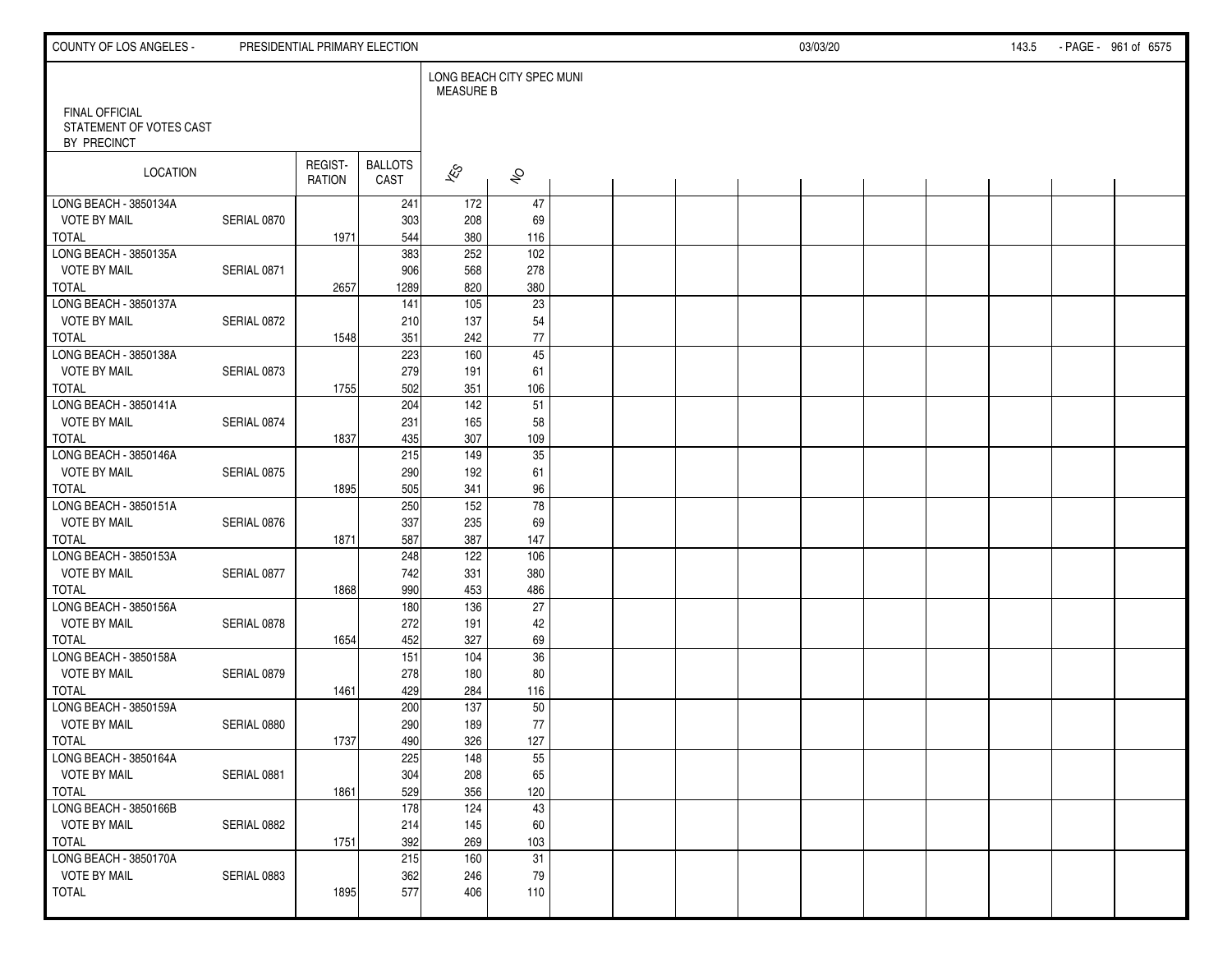| COUNTY OF LOS ANGELES -                                         |             | PRESIDENTIAL PRIMARY ELECTION |                        |                                               |                     |  |  | 03/03/20 |  | 143.6 | - PAGE - 962 of 6575 |
|-----------------------------------------------------------------|-------------|-------------------------------|------------------------|-----------------------------------------------|---------------------|--|--|----------|--|-------|----------------------|
|                                                                 |             |                               |                        | LONG BEACH CITY SPEC MUNI<br><b>MEASURE B</b> |                     |  |  |          |  |       |                      |
| <b>FINAL OFFICIAL</b><br>STATEMENT OF VOTES CAST<br>BY PRECINCT |             |                               |                        |                                               |                     |  |  |          |  |       |                      |
| LOCATION                                                        |             | REGIST-<br>RATION             | <b>BALLOTS</b><br>CAST | $\hat{\mathcal{K}}$                           | $\hat{\mathcal{S}}$ |  |  |          |  |       |                      |
| LONG BEACH - 3850179A                                           |             |                               | 371                    | 243                                           | 103                 |  |  |          |  |       |                      |
| <b>VOTE BY MAIL</b>                                             | SERIAL 0884 |                               | 793                    | 468                                           | 277                 |  |  |          |  |       |                      |
| <b>TOTAL</b>                                                    |             | 2550                          | 1164                   | 711                                           | 380                 |  |  |          |  |       |                      |
| LONG BEACH - 3850183A                                           |             |                               | 387                    | 216                                           | $\frac{147}{147}$   |  |  |          |  |       |                      |
| <b>VOTE BY MAIL</b>                                             | SERIAL 0885 |                               | 938                    | 558                                           | 310                 |  |  |          |  |       |                      |
| TOTAL                                                           |             | 2461                          | 1325                   | 774                                           | 457                 |  |  |          |  |       |                      |
| LONG BEACH - 3850184A                                           |             |                               | 341                    | 213                                           | 108                 |  |  |          |  |       |                      |
| <b>VOTE BY MAIL</b>                                             | SERIAL 0886 |                               | 778                    | 447                                           | 282                 |  |  |          |  |       |                      |
| <b>TOTAL</b>                                                    |             | 2291                          | 1119                   | 660                                           | 390                 |  |  |          |  |       |                      |
| LONG BEACH - 3850185A                                           |             |                               | 167                    | 127                                           | 28                  |  |  |          |  |       |                      |
| <b>VOTE BY MAIL</b>                                             | SERIAL 0887 |                               | 237                    | 176                                           | 44                  |  |  |          |  |       |                      |
| <b>TOTAL</b>                                                    |             | 1775                          | 404                    | 303                                           | 72                  |  |  |          |  |       |                      |
| LONG BEACH - 3850201A                                           |             |                               | 421                    | 280                                           | 112                 |  |  |          |  |       |                      |
| <b>VOTE BY MAIL</b>                                             | SERIAL 0888 |                               | 863                    | 574                                           | 231                 |  |  |          |  |       |                      |
| <b>TOTAL</b>                                                    |             | 2565                          | 1284                   | 854                                           | 343                 |  |  |          |  |       |                      |
| LONG BEACH - 3850215A                                           |             |                               | 438                    | 223                                           | 183                 |  |  |          |  |       |                      |
| <b>VOTE BY MAIL</b>                                             | SERIAL 0889 |                               | 1110                   | 490                                           | 557                 |  |  |          |  |       |                      |
| <b>TOTAL</b>                                                    |             | 2850                          | 1548                   | 713                                           | 740                 |  |  |          |  |       |                      |
| LONG BEACH - 3850226B*                                          |             |                               |                        | $\mathbf 0$                                   | $\overline{1}$      |  |  |          |  |       |                      |
| <b>VOTE BY MAIL</b>                                             | SERIAL 6116 |                               |                        | 0                                             | 0                   |  |  |          |  |       |                      |
| TOTAL                                                           |             | 7                             |                        | $\mathbf 0$                                   | $\overline{1}$      |  |  |          |  |       |                      |
| LONG BEACH - 3850227A                                           |             |                               | 284                    | 204                                           | 59                  |  |  |          |  |       |                      |
| <b>VOTE BY MAIL</b>                                             | SERIAL 0890 |                               | 602                    | 386                                           | 173                 |  |  |          |  |       |                      |
| <b>TOTAL</b>                                                    |             | 2111                          | 886                    | 590                                           | 232                 |  |  |          |  |       |                      |
| LONG BEACH - 3850229A                                           |             |                               | 451                    | 309                                           | 110                 |  |  |          |  |       |                      |
| <b>VOTE BY MAIL</b>                                             | SERIAL 0891 |                               | 1010                   | 638                                           | 320                 |  |  |          |  |       |                      |
| <b>TOTAL</b>                                                    |             | 2712                          | 1461                   | 947                                           | 430                 |  |  |          |  |       |                      |
| LONG BEACH - 3850237A                                           |             |                               | 199                    | 133                                           | 49                  |  |  |          |  |       |                      |
| <b>VOTE BY MAIL</b>                                             | SERIAL 0892 |                               | 449                    | 293                                           | 134                 |  |  |          |  |       |                      |
| <b>TOTAL</b>                                                    |             | 1970                          | 648                    | 426                                           | 183                 |  |  |          |  |       |                      |
| LONG BEACH - 3850239B                                           |             |                               | 189                    | 147                                           | 33                  |  |  |          |  |       |                      |
| <b>VOTE BY MAIL</b>                                             | SERIAL 0893 |                               | 487                    | 345                                           | 115                 |  |  |          |  |       |                      |
| TOTAL                                                           |             | 1893                          | 676                    | 492                                           | 148                 |  |  |          |  |       |                      |
| LONG BEACH - 3850248A                                           |             |                               | 368                    | 246                                           | $\frac{105}{105}$   |  |  |          |  |       |                      |
| <b>VOTE BY MAIL</b>                                             | SERIAL 0894 |                               | 738                    | 437                                           | 250                 |  |  |          |  |       |                      |
| TOTAL                                                           |             | 2418                          | 1106                   | 683                                           | 355                 |  |  |          |  |       |                      |
| LONG BEACH - 3850251A                                           |             |                               | 410                    | 247                                           | 141                 |  |  |          |  |       |                      |
| <b>VOTE BY MAIL</b>                                             | SERIAL 0895 |                               | 909                    | 522                                           | 326                 |  |  |          |  |       |                      |
| TOTAL                                                           |             | 2409                          | 1319                   | 769                                           | 467                 |  |  |          |  |       |                      |
| LONG BEACH - 3850255A                                           |             |                               | 313                    | 131                                           | 160                 |  |  |          |  |       |                      |
| <b>VOTE BY MAIL</b>                                             | SERIAL 0896 |                               | 1339                   | 553                                           | 733                 |  |  |          |  |       |                      |
| <b>TOTAL</b>                                                    |             | 2668                          | 1652                   | 684                                           | 893                 |  |  |          |  |       |                      |
|                                                                 |             |                               |                        |                                               |                     |  |  |          |  |       |                      |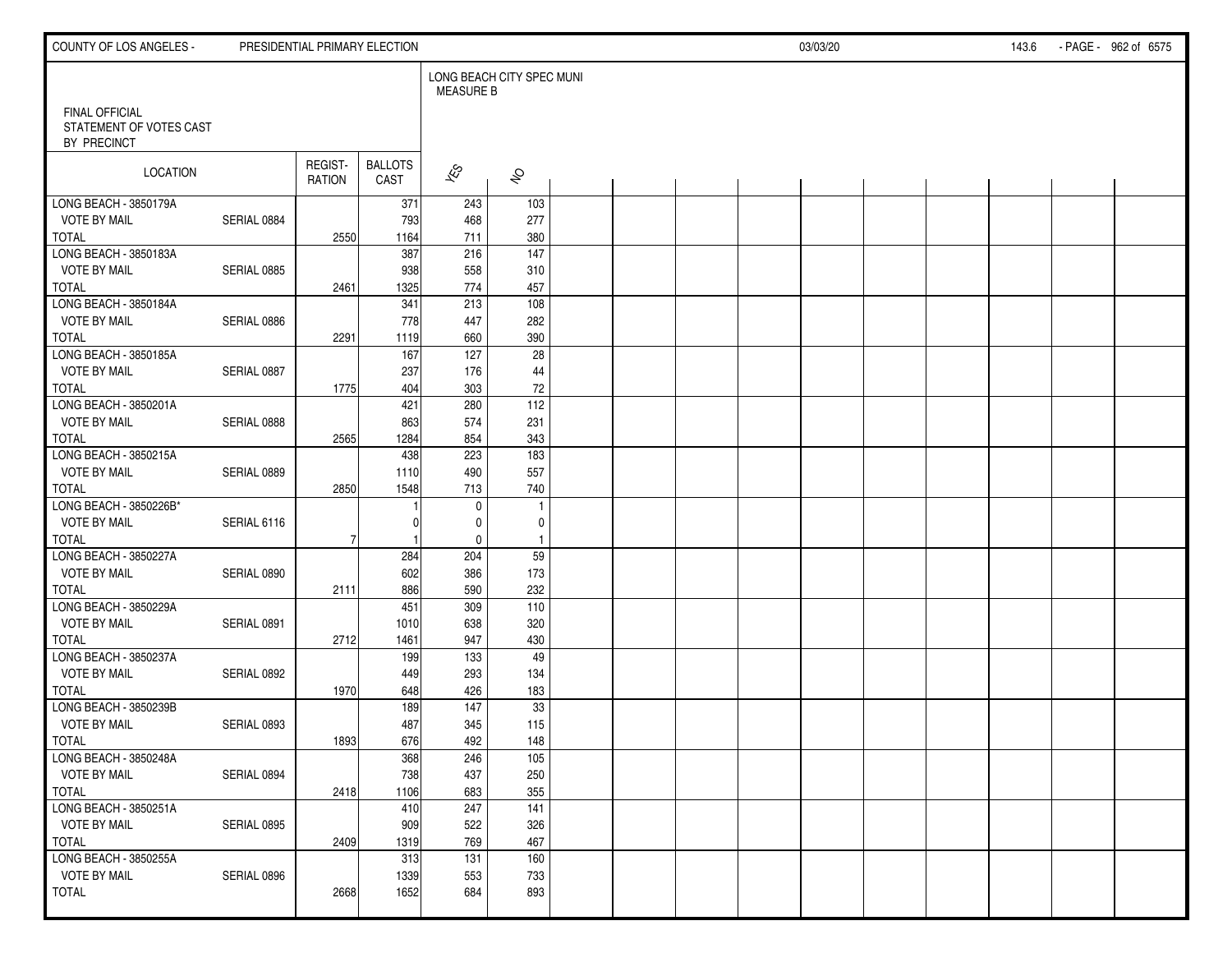| COUNTY OF LOS ANGELES -                                         |             |                          | PRESIDENTIAL PRIMARY ELECTION |                                               |                     |  |  | 03/03/20 |  | 143.7 | - PAGE - 963 of 6575 |
|-----------------------------------------------------------------|-------------|--------------------------|-------------------------------|-----------------------------------------------|---------------------|--|--|----------|--|-------|----------------------|
|                                                                 |             |                          |                               | LONG BEACH CITY SPEC MUNI<br><b>MEASURE B</b> |                     |  |  |          |  |       |                      |
| <b>FINAL OFFICIAL</b><br>STATEMENT OF VOTES CAST<br>BY PRECINCT |             |                          |                               |                                               |                     |  |  |          |  |       |                      |
| LOCATION                                                        |             | REGIST-<br><b>RATION</b> | <b>BALLOTS</b><br>CAST        | $\overline{\mathscr{E}}$                      | $\hat{\mathcal{S}}$ |  |  |          |  |       |                      |
| LONG BEACH - 3850259A                                           |             |                          | 393                           | 179                                           | 189                 |  |  |          |  |       |                      |
| <b>VOTE BY MAIL</b>                                             | SERIAL 0897 |                          | 1268                          | 584                                           | 625                 |  |  |          |  |       |                      |
| <b>TOTAL</b>                                                    |             | 2870                     | 1661                          | 763                                           | 814                 |  |  |          |  |       |                      |
| LONG BEACH - 3850262A                                           |             |                          | 314                           | $\overline{158}$                              | 141                 |  |  |          |  |       |                      |
| <b>VOTE BY MAIL</b>                                             | SERIAL 0898 |                          | 719                           | 348                                           | 328                 |  |  |          |  |       |                      |
| <b>TOTAL</b>                                                    |             | 1659                     | 1033                          | 506                                           | 469                 |  |  |          |  |       |                      |
| LONG BEACH - 3850270A                                           |             |                          | 340                           | 184                                           | $\frac{1}{131}$     |  |  |          |  |       |                      |
| <b>VOTE BY MAIL</b>                                             | SERIAL 0899 |                          | 763                           | 413                                           | 294                 |  |  |          |  |       |                      |
| <b>TOTAL</b>                                                    |             | 2473                     | 1103                          | 597                                           | 425                 |  |  |          |  |       |                      |
| LONG BEACH - 3850271A                                           |             |                          | 447                           | 208                                           | 220                 |  |  |          |  |       |                      |
| <b>VOTE BY MAIL</b>                                             | SERIAL 0900 |                          | 1074                          | 462                                           | 557                 |  |  |          |  |       |                      |
| <b>TOTAL</b>                                                    |             | 2676                     | 1521                          | 670                                           | 777                 |  |  |          |  |       |                      |
| LONG BEACH - 3850283A                                           |             |                          | 383                           | 181                                           | 187                 |  |  |          |  |       |                      |
| <b>VOTE BY MAIL</b>                                             | SERIAL 0901 |                          | 1090                          | 450                                           | 577                 |  |  |          |  |       |                      |
| <b>TOTAL</b><br>LONG BEACH - 3850294A                           |             | 2757                     | 1473<br>395                   | 631<br>197                                    | 764<br>181          |  |  |          |  |       |                      |
| <b>VOTE BY MAIL</b>                                             | SERIAL 0902 |                          | 832                           | 397                                           | 403                 |  |  |          |  |       |                      |
| <b>TOTAL</b>                                                    |             | 2217                     | 1227                          | 594                                           | 584                 |  |  |          |  |       |                      |
| LONG BEACH - 3850295A                                           |             |                          | 337                           | $\overline{151}$                              | $\overline{172}$    |  |  |          |  |       |                      |
| <b>VOTE BY MAIL</b>                                             | SERIAL 0903 |                          | 942                           | 379                                           | 517                 |  |  |          |  |       |                      |
| <b>TOTAL</b>                                                    |             | 2400                     | 1279                          | 530                                           | 689                 |  |  |          |  |       |                      |
| LONG BEACH - 3850305A                                           |             |                          | 295                           | $\frac{147}{147}$                             | 135                 |  |  |          |  |       |                      |
| <b>VOTE BY MAIL</b>                                             | SERIAL 0904 |                          | 784                           | 366                                           | 380                 |  |  |          |  |       |                      |
| <b>TOTAL</b>                                                    |             | 2021                     | 1079                          | 513                                           | 515                 |  |  |          |  |       |                      |
| LONG BEACH - 3850309A                                           |             |                          | 198                           | 108                                           | 80                  |  |  |          |  |       |                      |
| <b>VOTE BY MAIL</b>                                             | SERIAL 0905 |                          | 670                           | 392                                           | 247                 |  |  |          |  |       |                      |
| <b>TOTAL</b>                                                    |             | 1533                     | 868                           | 500                                           | 327                 |  |  |          |  |       |                      |
| LONG BEACH - 3850316A                                           |             |                          | 209                           | 100                                           | 100                 |  |  |          |  |       |                      |
| <b>VOTE BY MAIL</b>                                             | SERIAL 0906 |                          | 660                           | 280                                           | 341                 |  |  |          |  |       |                      |
| <b>TOTAL</b>                                                    |             | 1851                     | 869                           | 380                                           | 441                 |  |  |          |  |       |                      |
| LONG BEACH - 3850319A                                           |             |                          | 233                           | 105                                           | 114                 |  |  |          |  |       |                      |
| <b>VOTE BY MAIL</b>                                             | SERIAL 0907 |                          | 568                           | 252                                           | 282                 |  |  |          |  |       |                      |
| <b>TOTAL</b>                                                    |             | 1783                     | 801                           | 357                                           | 396                 |  |  |          |  |       |                      |
| LONG BEACH - 3850321A                                           |             |                          | 199                           | 80                                            | 110                 |  |  |          |  |       |                      |
| <b>VOTE BY MAIL</b>                                             | SERIAL 0908 |                          | 622                           | 278                                           | 308                 |  |  |          |  |       |                      |
| TOTAL                                                           |             | 1663                     | 821                           | 358                                           | 418                 |  |  |          |  |       |                      |
| LONG BEACH - 3850324A                                           |             |                          | 381                           | 199                                           | 167                 |  |  |          |  |       |                      |
| <b>VOTE BY MAIL</b>                                             | SERIAL 0909 |                          | 881                           | 427                                           | 412                 |  |  |          |  |       |                      |
| TOTAL                                                           |             | 2272                     | 1262                          | 626                                           | 579                 |  |  |          |  |       |                      |
| LONG BEACH - 3850328A                                           |             |                          | 346                           | 165                                           | 166                 |  |  |          |  |       |                      |
| <b>VOTE BY MAIL</b>                                             | SERIAL 0910 |                          | 962                           | 401                                           | 519                 |  |  |          |  |       |                      |
| <b>TOTAL</b>                                                    |             | 2452                     | 1308                          | 566                                           | 685                 |  |  |          |  |       |                      |
|                                                                 |             |                          |                               |                                               |                     |  |  |          |  |       |                      |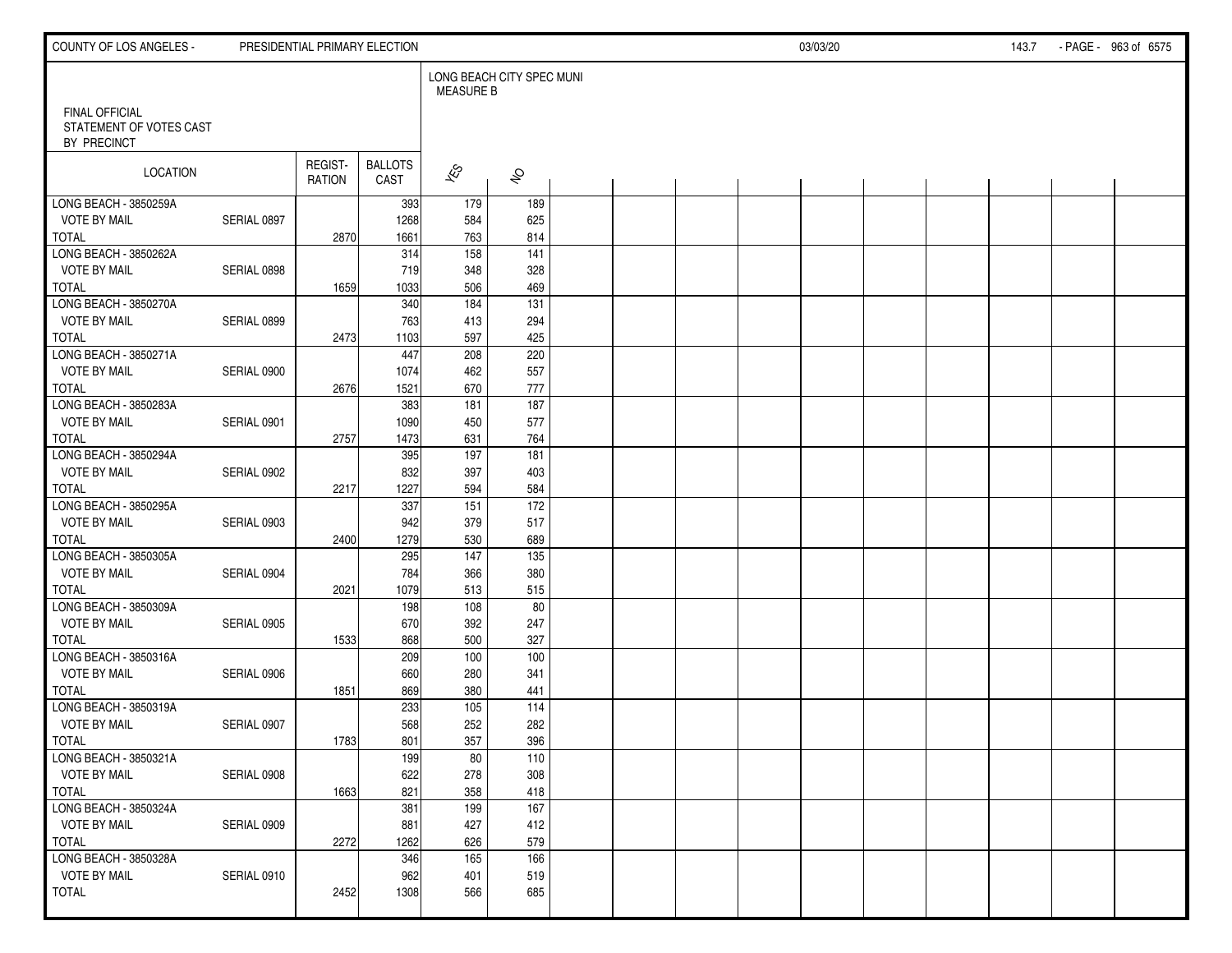| <b>COUNTY OF LOS ANGELES -</b>                                  |             |                          | PRESIDENTIAL PRIMARY ELECTION |                                               |                         |  |  | 03/03/20 |  | 143.8 | - PAGE - 964 of 6575 |
|-----------------------------------------------------------------|-------------|--------------------------|-------------------------------|-----------------------------------------------|-------------------------|--|--|----------|--|-------|----------------------|
|                                                                 |             |                          |                               | LONG BEACH CITY SPEC MUNI<br><b>MEASURE B</b> |                         |  |  |          |  |       |                      |
| <b>FINAL OFFICIAL</b><br>STATEMENT OF VOTES CAST<br>BY PRECINCT |             |                          |                               |                                               |                         |  |  |          |  |       |                      |
| LOCATION                                                        |             | REGIST-<br><b>RATION</b> | <b>BALLOTS</b><br>CAST        | $\hat{\mathcal{K}}$                           | $\hat{\mathcal{S}}$     |  |  |          |  |       |                      |
| LONG BEACH - 3850333A                                           |             |                          | 293                           | 179                                           | 88                      |  |  |          |  |       |                      |
| <b>VOTE BY MAIL</b>                                             | SERIAL 0911 |                          | 333                           | 209                                           | 97                      |  |  |          |  |       |                      |
| <b>TOTAL</b>                                                    |             | 1983                     | 626                           | 388<br>185                                    | 185                     |  |  |          |  |       |                      |
| LONG BEACH - 3850337A<br><b>VOTE BY MAIL</b>                    |             |                          | 374<br>979                    | 428                                           | $\overline{172}$<br>499 |  |  |          |  |       |                      |
| <b>TOTAL</b>                                                    | SERIAL 0912 | 2321                     | 1353                          | 613                                           | 671                     |  |  |          |  |       |                      |
| LONG BEACH - 3850345B                                           |             |                          | 179                           | 96                                            | 79                      |  |  |          |  |       |                      |
| <b>VOTE BY MAIL</b>                                             | SERIAL 0913 |                          | 214                           | 125                                           | 80                      |  |  |          |  |       |                      |
| <b>TOTAL</b>                                                    |             | 1793                     | 393                           | 221                                           | 159                     |  |  |          |  |       |                      |
| LONG BEACH - 3850346A                                           |             |                          | 359                           | 136                                           | 213                     |  |  |          |  |       |                      |
| <b>VOTE BY MAIL</b>                                             | SERIAL 0914 |                          | 868                           | 337                                           | 484                     |  |  |          |  |       |                      |
| <b>TOTAL</b>                                                    |             | 2347                     | 1227                          | 473                                           | 697                     |  |  |          |  |       |                      |
| LONG BEACH - 3850355C                                           |             |                          | 343                           | 162                                           | 166                     |  |  |          |  |       |                      |
| <b>VOTE BY MAIL</b>                                             | SERIAL 0915 |                          | 895                           | 358                                           | 482                     |  |  |          |  |       |                      |
| <b>TOTAL</b>                                                    |             | 2257                     | 1238                          | 520                                           | 648                     |  |  |          |  |       |                      |
| LONG BEACH - 3850362A                                           |             |                          | 299                           | 216                                           | 60                      |  |  |          |  |       |                      |
| <b>VOTE BY MAIL</b>                                             | SERIAL 0916 |                          | 595                           | 411                                           | 158                     |  |  |          |  |       |                      |
| <b>TOTAL</b>                                                    |             | 2229                     | 894                           | 627                                           | 218                     |  |  |          |  |       |                      |
| LONG BEACH - 3850367A                                           |             |                          | 335                           | 130                                           | 190                     |  |  |          |  |       |                      |
| <b>VOTE BY MAIL</b>                                             | SERIAL 0917 |                          | 837                           | 309                                           | 486                     |  |  |          |  |       |                      |
| <b>TOTAL</b>                                                    |             | 2332                     | 1172                          | 439                                           | 676                     |  |  |          |  |       |                      |
| LONG BEACH - 3850368A                                           |             |                          | 257                           | 182                                           | 59                      |  |  |          |  |       |                      |
| <b>VOTE BY MAIL</b>                                             | SERIAL 0918 |                          | 414                           | 273                                           | 120                     |  |  |          |  |       |                      |
| <b>TOTAL</b>                                                    |             | 1741                     | 671                           | 455                                           | 179<br>154              |  |  |          |  |       |                      |
| LONG BEACH - 3850372A<br><b>VOTE BY MAIL</b>                    | SERIAL 0919 |                          | 262<br>499                    | 98<br>166                                     | 310                     |  |  |          |  |       |                      |
| <b>TOTAL</b>                                                    |             | 1550                     | 761                           | 264                                           | 464                     |  |  |          |  |       |                      |
| LONG BEACH - 3850373A                                           |             |                          | 288                           | 119                                           | 156                     |  |  |          |  |       |                      |
| <b>VOTE BY MAIL</b>                                             | SERIAL 0920 |                          | 608                           | 221                                           | 344                     |  |  |          |  |       |                      |
| <b>TOTAL</b>                                                    |             | 1913                     | 896                           | 340                                           | 500                     |  |  |          |  |       |                      |
| LONG BEACH - 3850378A                                           |             |                          | 346                           | 182                                           | 146                     |  |  |          |  |       |                      |
| <b>VOTE BY MAIL</b>                                             | SERIAL 0921 |                          | 700                           | 300                                           | 357                     |  |  |          |  |       |                      |
| <b>TOTAL</b>                                                    |             | 2206                     | 1046                          | 482                                           | 503                     |  |  |          |  |       |                      |
| LONG BEACH - 3850379A                                           |             |                          | 170                           | 124                                           | $\overline{34}$         |  |  |          |  |       |                      |
| <b>VOTE BY MAIL</b>                                             | SERIAL 0922 |                          | 241                           | 178                                           | 51                      |  |  |          |  |       |                      |
| TOTAL                                                           |             | 1770                     | 411                           | 302                                           | 85                      |  |  |          |  |       |                      |
| LONG BEACH - 3850386C                                           |             |                          | 315                           | 210                                           | $\overline{76}$         |  |  |          |  |       |                      |
| <b>VOTE BY MAIL</b>                                             | SERIAL 0923 |                          | 168                           | 90                                            | 69                      |  |  |          |  |       |                      |
| TOTAL                                                           |             | 1387                     | 483                           | 300                                           | 145                     |  |  |          |  |       |                      |
| LONG BEACH - 3850399B                                           |             |                          | 294                           | 128                                           | 153                     |  |  |          |  |       |                      |
| <b>VOTE BY MAIL</b>                                             | SERIAL 0924 |                          | 943                           | 361                                           | 524                     |  |  |          |  |       |                      |
| TOTAL                                                           |             | 2323                     | 1237                          | 489                                           | 677                     |  |  |          |  |       |                      |
|                                                                 |             |                          |                               |                                               |                         |  |  |          |  |       |                      |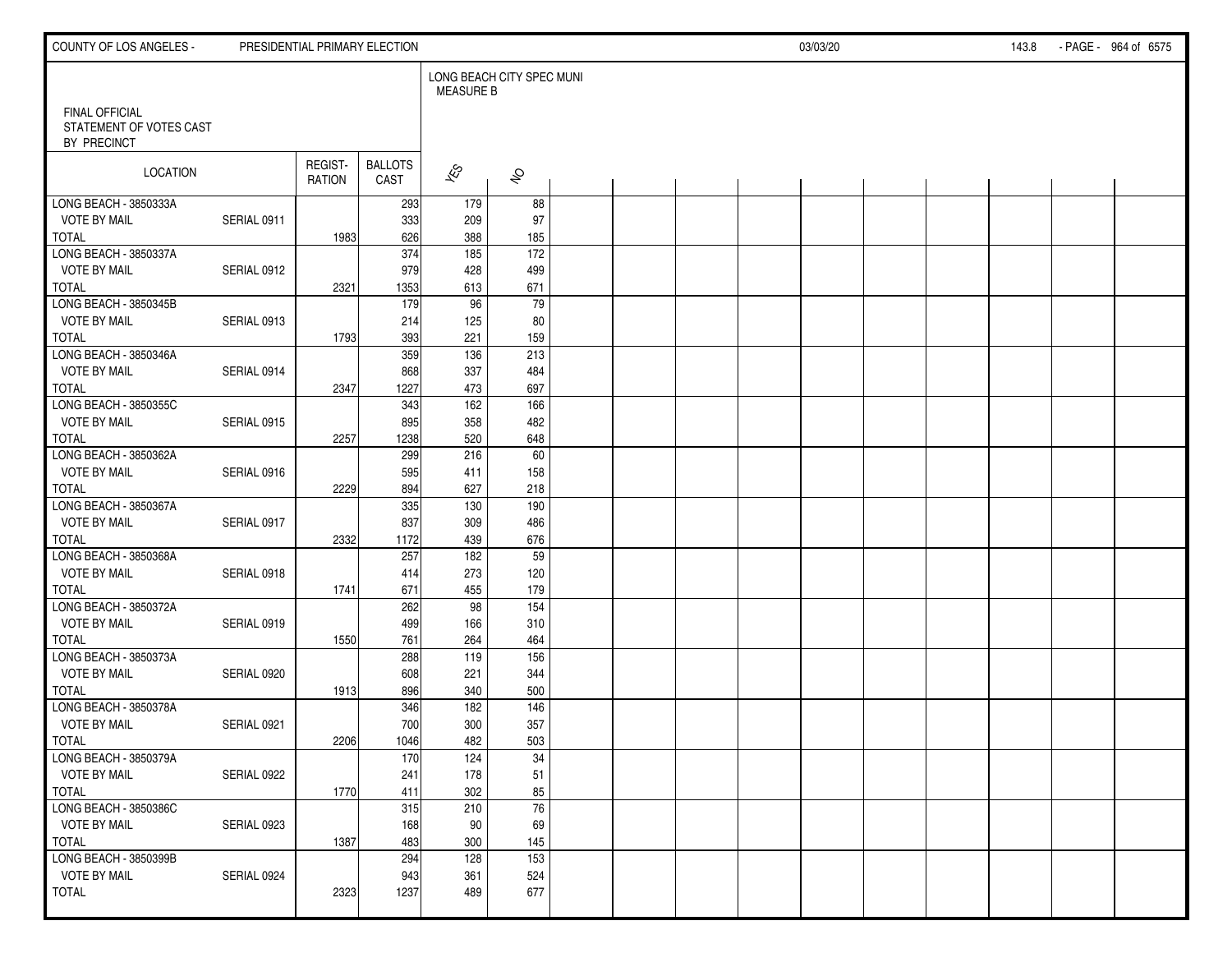| COUNTY OF LOS ANGELES -                                         |             |                          | PRESIDENTIAL PRIMARY ELECTION |                                               |                     |  | 03/03/20 |  | 143.9 | - PAGE - 965 of 6575 |  |  |
|-----------------------------------------------------------------|-------------|--------------------------|-------------------------------|-----------------------------------------------|---------------------|--|----------|--|-------|----------------------|--|--|
|                                                                 |             |                          |                               | LONG BEACH CITY SPEC MUNI<br><b>MEASURE B</b> |                     |  |          |  |       |                      |  |  |
| <b>FINAL OFFICIAL</b><br>STATEMENT OF VOTES CAST<br>BY PRECINCT |             |                          |                               |                                               |                     |  |          |  |       |                      |  |  |
| LOCATION                                                        |             | REGIST-<br><b>RATION</b> | <b>BALLOTS</b><br>CAST        | $\hat{\mathcal{K}}$                           | $\hat{\mathcal{S}}$ |  |          |  |       |                      |  |  |
| LONG BEACH - 3850415A                                           |             |                          | 200                           | 140                                           | 40                  |  |          |  |       |                      |  |  |
| <b>VOTE BY MAIL</b>                                             | SERIAL 0925 |                          | 215                           | 149                                           | 52                  |  |          |  |       |                      |  |  |
| <b>TOTAL</b><br>LONG BEACH - 3850445A                           |             | 1489                     | 415<br>422                    | 289<br>185                                    | 92<br>214           |  |          |  |       |                      |  |  |
| <b>VOTE BY MAIL</b>                                             | SERIAL 0926 |                          | 1334                          | 567                                           | 691                 |  |          |  |       |                      |  |  |
| <b>TOTAL</b>                                                    |             | 2904                     | 1756                          | 752                                           | 905                 |  |          |  |       |                      |  |  |
| LONG BEACH - 3850447A                                           |             |                          | 321                           | 136                                           | 172                 |  |          |  |       |                      |  |  |
| <b>VOTE BY MAIL</b>                                             | SERIAL 0927 |                          | 688                           | 304                                           | 342                 |  |          |  |       |                      |  |  |
| <b>TOTAL</b>                                                    |             | 1691                     | 1009                          | 440                                           | 514                 |  |          |  |       |                      |  |  |
| LONG BEACH - 3850530A                                           |             |                          | 299                           | 158                                           | 119                 |  |          |  |       |                      |  |  |
| <b>VOTE BY MAIL</b>                                             | SERIAL 0928 |                          | 570                           | 300                                           | 231                 |  |          |  |       |                      |  |  |
| <b>TOTAL</b>                                                    |             | 2065                     | 869                           | 458                                           | 350                 |  |          |  |       |                      |  |  |
| LONG BEACH - 3850545A                                           |             |                          | 365                           | 246                                           | 92                  |  |          |  |       |                      |  |  |
| <b>VOTE BY MAIL</b>                                             | SERIAL 0929 |                          | 1088                          | 661                                           | 357                 |  |          |  |       |                      |  |  |
| <b>TOTAL</b>                                                    |             | 3069                     | 1453                          | 907                                           | 449                 |  |          |  |       |                      |  |  |
| LONG BEACH - 3850553A                                           |             |                          | 219                           | 127                                           | 82                  |  |          |  |       |                      |  |  |
| <b>VOTE BY MAIL</b>                                             | SERIAL 0930 |                          | 257                           | 152                                           | 87                  |  |          |  |       |                      |  |  |
| <b>TOTAL</b>                                                    |             | 1980                     | 476                           | 279                                           | 169                 |  |          |  |       |                      |  |  |
| LONG BEACH - 3850555A                                           |             |                          | 259                           | 150                                           | 92                  |  |          |  |       |                      |  |  |
| <b>VOTE BY MAIL</b>                                             | SERIAL 0931 |                          | 275                           | 163                                           | 90                  |  |          |  |       |                      |  |  |
| <b>TOTAL</b>                                                    |             | 2005                     | 534                           | 313                                           | 182                 |  |          |  |       |                      |  |  |
| LONG BEACH - 3850559B                                           |             |                          | 235                           | 122                                           | $\overline{95}$     |  |          |  |       |                      |  |  |
| <b>VOTE BY MAIL</b>                                             | SERIAL 0932 |                          | 438                           | 207                                           | 204                 |  |          |  |       |                      |  |  |
| <b>TOTAL</b>                                                    |             | 1522                     | 673                           | 329                                           | 299                 |  |          |  |       |                      |  |  |
| LONG BEACH - 3850562A<br><b>VOTE BY MAIL</b>                    | SERIAL 0933 |                          | 432<br>1079                   | 221<br>477                                    | 193<br>544          |  |          |  |       |                      |  |  |
| <b>TOTAL</b>                                                    |             | 2490                     | 1511                          | 698                                           | 737                 |  |          |  |       |                      |  |  |
| LONG BEACH - 3850563A                                           |             |                          | 385                           | 223                                           | 145                 |  |          |  |       |                      |  |  |
| <b>VOTE BY MAIL</b>                                             | SERIAL 0934 |                          | 753                           | 400                                           | 306                 |  |          |  |       |                      |  |  |
| <b>TOTAL</b>                                                    |             | 2115                     | 1138                          | 623                                           | 451                 |  |          |  |       |                      |  |  |
| LONG BEACH - 3850572A                                           |             |                          | 343                           | 218                                           | 108                 |  |          |  |       |                      |  |  |
| <b>VOTE BY MAIL</b>                                             | SERIAL 0935 |                          | 499                           | 286                                           | 180                 |  |          |  |       |                      |  |  |
| TOTAL                                                           |             | 2083                     | 842                           | 504                                           | 288                 |  |          |  |       |                      |  |  |
| LONG BEACH - 3850577A                                           |             |                          | 208                           | $\overline{138}$                              | $\overline{57}$     |  |          |  |       |                      |  |  |
| <b>VOTE BY MAIL</b>                                             | SERIAL 0936 |                          | 432                           | 285                                           | 114                 |  |          |  |       |                      |  |  |
| TOTAL                                                           |             | 1949                     | 640                           | 423                                           | 171                 |  |          |  |       |                      |  |  |
| LONG BEACH - 3850591A                                           |             |                          | 217                           | 168                                           | 33                  |  |          |  |       |                      |  |  |
| <b>VOTE BY MAIL</b>                                             | SERIAL 0937 |                          | 398                           | 277                                           | 95                  |  |          |  |       |                      |  |  |
| TOTAL                                                           |             | 1911                     | 615                           | 445                                           | 128                 |  |          |  |       |                      |  |  |
| LONG BEACH - 3850593A                                           |             |                          | 294                           | 186                                           | $\overline{77}$     |  |          |  |       |                      |  |  |
| <b>VOTE BY MAIL</b>                                             | SERIAL 0938 |                          | 490                           | 323                                           | 140                 |  |          |  |       |                      |  |  |
| TOTAL                                                           |             | 2062                     | 784                           | 509                                           | 217                 |  |          |  |       |                      |  |  |
|                                                                 |             |                          |                               |                                               |                     |  |          |  |       |                      |  |  |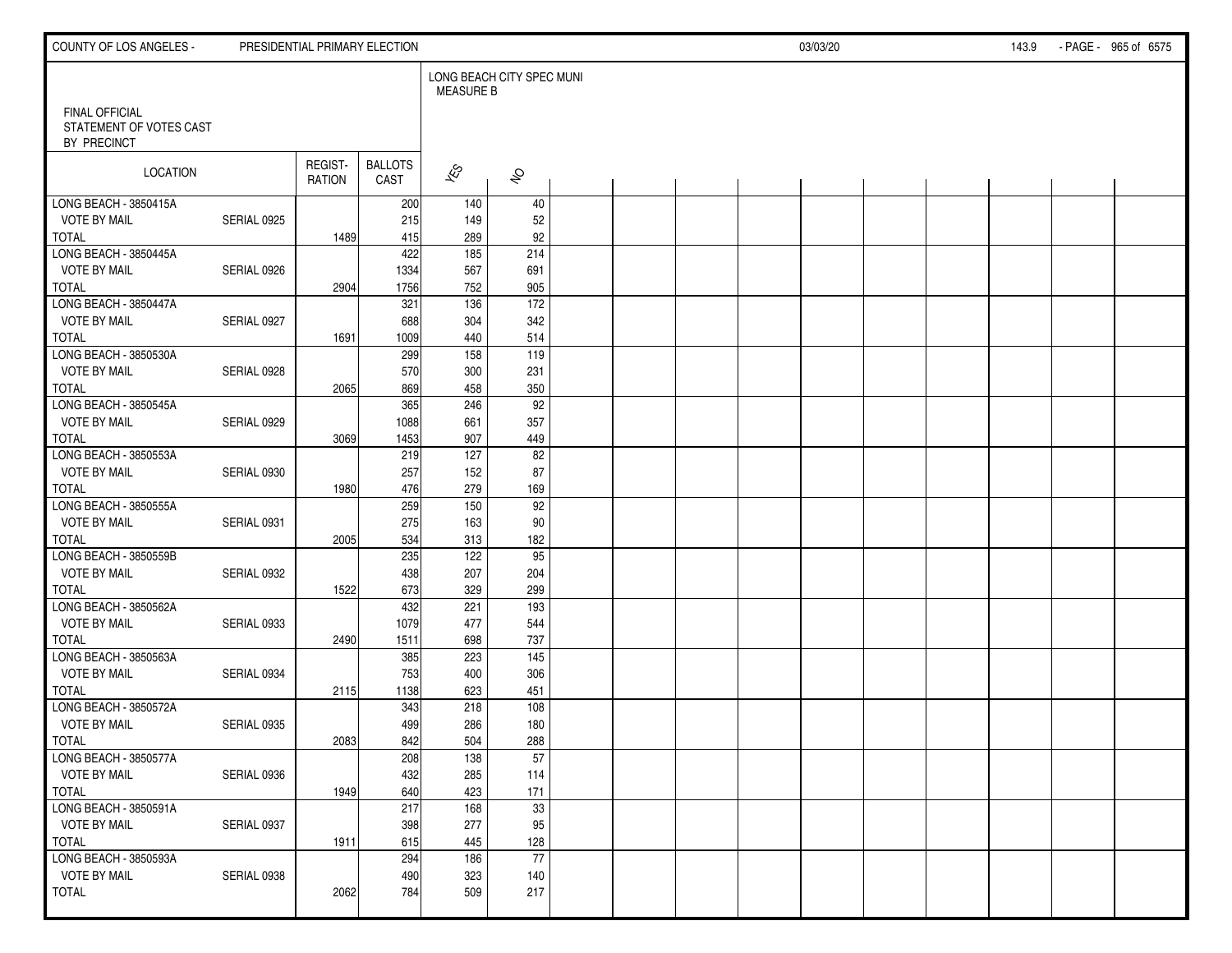| COUNTY OF LOS ANGELES -                                         |             |                          | PRESIDENTIAL PRIMARY ELECTION | 03/03/20<br>143.10 - PAGE - 966 of 6575 |                           |  |  |  |  |  |  |  |  |  |
|-----------------------------------------------------------------|-------------|--------------------------|-------------------------------|-----------------------------------------|---------------------------|--|--|--|--|--|--|--|--|--|
|                                                                 |             |                          |                               | <b>MEASURE B</b>                        | LONG BEACH CITY SPEC MUNI |  |  |  |  |  |  |  |  |  |
| <b>FINAL OFFICIAL</b><br>STATEMENT OF VOTES CAST<br>BY PRECINCT |             |                          |                               |                                         |                           |  |  |  |  |  |  |  |  |  |
| LOCATION                                                        |             | REGIST-<br><b>RATION</b> | <b>BALLOTS</b><br>CAST        | $\overline{\mathscr{E}}$                | $\hat{\mathcal{S}}$       |  |  |  |  |  |  |  |  |  |
| LONG BEACH - 3850594A                                           |             |                          | 227                           | 164                                     | 43                        |  |  |  |  |  |  |  |  |  |
| <b>VOTE BY MAIL</b>                                             | SERIAL 0939 |                          | 410                           | 261                                     | 116                       |  |  |  |  |  |  |  |  |  |
| <b>TOTAL</b><br>LONG BEACH - 3850611C                           |             | 1999                     | 637<br>163                    | 425<br>$\overline{115}$                 | 159<br>$\overline{34}$    |  |  |  |  |  |  |  |  |  |
| <b>VOTE BY MAIL</b>                                             | SERIAL 0940 |                          | 291                           | 208                                     | 67                        |  |  |  |  |  |  |  |  |  |
| <b>TOTAL</b>                                                    |             | 1860                     | 454                           | 323                                     | 101                       |  |  |  |  |  |  |  |  |  |
| LONG BEACH - 3850617A                                           |             |                          | 344                           | $\overline{213}$                        | 111                       |  |  |  |  |  |  |  |  |  |
| <b>VOTE BY MAIL</b>                                             | SERIAL 0941 |                          | 722                           | 429                                     | 254                       |  |  |  |  |  |  |  |  |  |
| <b>TOTAL</b>                                                    |             | 2666                     | 1066                          | 642                                     | 365                       |  |  |  |  |  |  |  |  |  |
| LONG BEACH - 3850620A                                           |             |                          | 331                           | 211                                     | 96                        |  |  |  |  |  |  |  |  |  |
| <b>VOTE BY MAIL</b>                                             | SERIAL 0942 |                          | 732                           | 439                                     | 250                       |  |  |  |  |  |  |  |  |  |
| <b>TOTAL</b>                                                    |             | 2316                     | 1063                          | 650                                     | 346                       |  |  |  |  |  |  |  |  |  |
| LONG BEACH - 3850621A                                           |             |                          | 315                           | 222                                     | 72                        |  |  |  |  |  |  |  |  |  |
| <b>VOTE BY MAIL</b>                                             | SERIAL 0943 |                          | 594                           | 372                                     | 188                       |  |  |  |  |  |  |  |  |  |
| <b>TOTAL</b>                                                    |             | 2366                     | 909                           | 594                                     | 260                       |  |  |  |  |  |  |  |  |  |
| LONG BEACH - 3850624A                                           |             |                          | 384                           | 259                                     | 101                       |  |  |  |  |  |  |  |  |  |
| <b>VOTE BY MAIL</b>                                             | SERIAL 0944 |                          | 533                           | 312                                     | 190                       |  |  |  |  |  |  |  |  |  |
| <b>TOTAL</b>                                                    |             | 2304                     | 917                           | 571                                     | 291                       |  |  |  |  |  |  |  |  |  |
| LONG BEACH - 3850630A                                           |             |                          | 314                           | 134                                     | 164                       |  |  |  |  |  |  |  |  |  |
| <b>VOTE BY MAIL</b>                                             | SERIAL 0945 |                          | 876                           | 387                                     | 451                       |  |  |  |  |  |  |  |  |  |
| <b>TOTAL</b>                                                    |             | 2325                     | 1190                          | 521                                     | 615                       |  |  |  |  |  |  |  |  |  |
| LONG BEACH - 3850632A                                           |             |                          | 199                           | 91                                      | $\overline{98}$           |  |  |  |  |  |  |  |  |  |
| <b>VOTE BY MAIL</b>                                             | SERIAL 0946 |                          | 522                           | 234                                     | 259                       |  |  |  |  |  |  |  |  |  |
| <b>TOTAL</b>                                                    |             | 1368                     | 721                           | 325                                     | 357                       |  |  |  |  |  |  |  |  |  |
| LONG BEACH - 3850639A                                           |             |                          | 341                           | 167                                     | 153                       |  |  |  |  |  |  |  |  |  |
| <b>VOTE BY MAIL</b>                                             | SERIAL 0947 |                          | 878                           | 352                                     | 479                       |  |  |  |  |  |  |  |  |  |
| <b>TOTAL</b>                                                    |             | 2148                     | 1219                          | 519                                     | 632                       |  |  |  |  |  |  |  |  |  |
| LONG BEACH - 3850648A                                           |             |                          | 314                           | 155                                     | 142                       |  |  |  |  |  |  |  |  |  |
| <b>VOTE BY MAIL</b>                                             | SERIAL 0948 |                          | 642                           | 260                                     | 338                       |  |  |  |  |  |  |  |  |  |
| <b>TOTAL</b>                                                    |             | 1573                     | 956                           | 415                                     | 480                       |  |  |  |  |  |  |  |  |  |
| LONG BEACH - 3850650A                                           |             |                          | 128                           | 51                                      | 70                        |  |  |  |  |  |  |  |  |  |
| <b>VOTE BY MAIL</b>                                             | SERIAL 0949 |                          | 293                           | 108                                     | 167                       |  |  |  |  |  |  |  |  |  |
| <b>TOTAL</b>                                                    |             | 921                      | 421                           | 159                                     | 237                       |  |  |  |  |  |  |  |  |  |
| LONG BEACH - 3850660A                                           |             |                          | 246                           | 154                                     | 74                        |  |  |  |  |  |  |  |  |  |
| <b>VOTE BY MAIL</b>                                             | SERIAL 0950 |                          | 245                           | 149                                     | 80                        |  |  |  |  |  |  |  |  |  |
| TOTAL                                                           |             | 1773                     | 491                           | 303                                     | 154                       |  |  |  |  |  |  |  |  |  |
| LONG BEACH - 3850671B                                           |             |                          | 229                           | 141                                     | $\overline{72}$           |  |  |  |  |  |  |  |  |  |
| <b>VOTE BY MAIL</b>                                             | SERIAL 0951 |                          | 395                           | 258                                     | 118                       |  |  |  |  |  |  |  |  |  |
| TOTAL                                                           |             | 2040                     | 624                           | 399                                     | 190                       |  |  |  |  |  |  |  |  |  |
| LONG BEACH - 3850671C*<br><b>VOTE BY MAIL</b>                   |             |                          | $\Omega$                      | $\mathbf 0$                             | $\mathbf 0$<br>1          |  |  |  |  |  |  |  |  |  |
| <b>TOTAL</b>                                                    | SERIAL 6121 | 32                       | 2                             | 1<br>$\mathbf{1}$                       | $\mathbf{1}$              |  |  |  |  |  |  |  |  |  |
|                                                                 |             |                          |                               |                                         |                           |  |  |  |  |  |  |  |  |  |
|                                                                 |             |                          |                               |                                         |                           |  |  |  |  |  |  |  |  |  |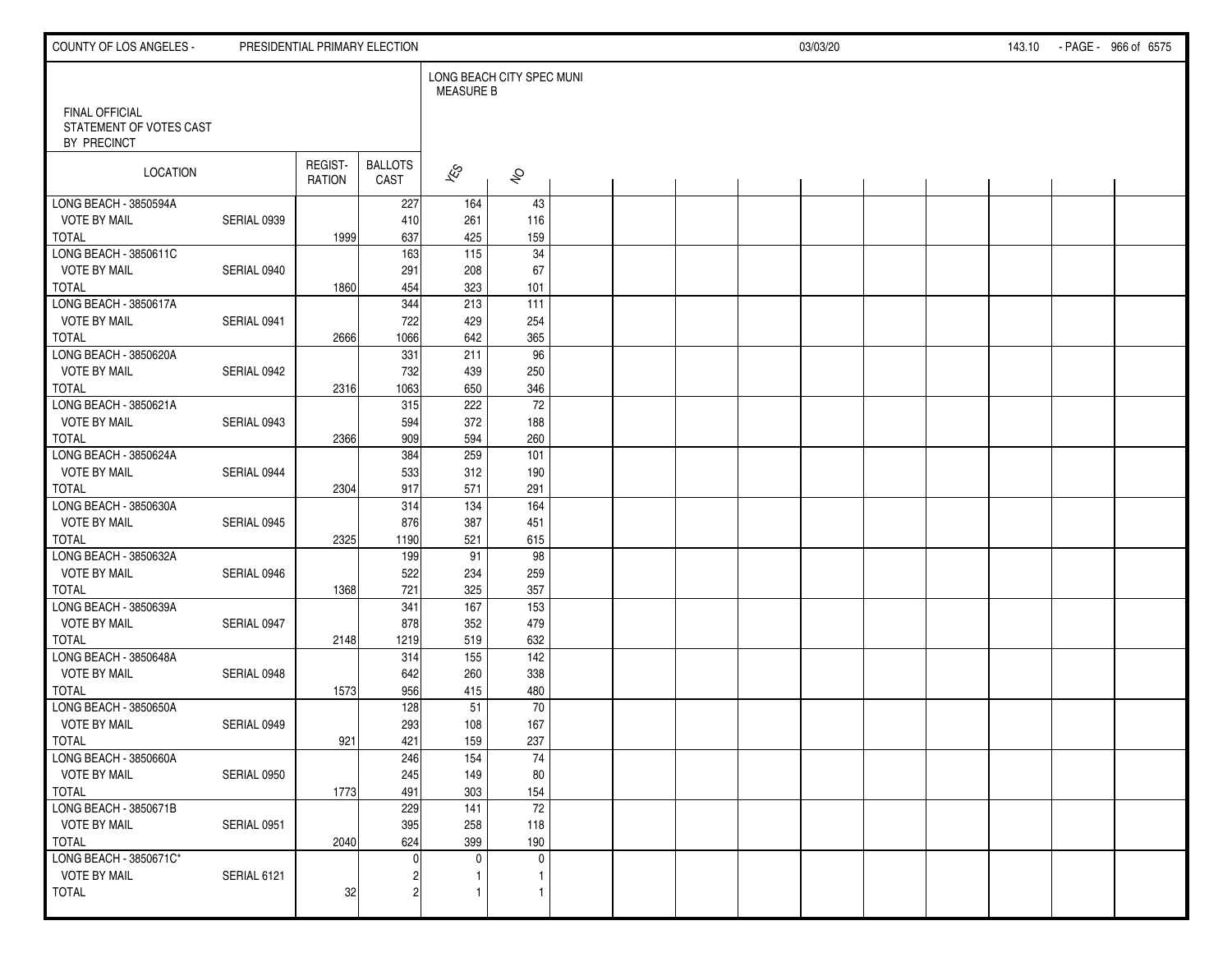| <b>COUNTY OF LOS ANGELES -</b>                                                      |             | PRESIDENTIAL PRIMARY ELECTION |                        | 03/03/20<br>143.11 - PAGE - 967 of 6575 |                                                 |  |  |  |  |  |  |  |  |  |  |
|-------------------------------------------------------------------------------------|-------------|-------------------------------|------------------------|-----------------------------------------|-------------------------------------------------|--|--|--|--|--|--|--|--|--|--|
|                                                                                     |             |                               |                        | <b>MEASURE B</b>                        | LONG BEACH CITY SPEC MUNI                       |  |  |  |  |  |  |  |  |  |  |
| <b>FINAL OFFICIAL</b><br>STATEMENT OF VOTES CAST<br>BY PRECINCT                     |             |                               |                        |                                         |                                                 |  |  |  |  |  |  |  |  |  |  |
| <b>LOCATION</b>                                                                     |             | REGIST-<br><b>RATION</b>      | <b>BALLOTS</b><br>CAST | $\mathscr{E}_{\mathcal{S}}$             | $\hat{\mathcal{S}}$                             |  |  |  |  |  |  |  |  |  |  |
| LONG BEACH - 3850687A<br><b>VOTE BY MAIL</b>                                        | SERIAL 0952 |                               | 274<br>245             | 208<br>175                              | 45<br>57                                        |  |  |  |  |  |  |  |  |  |  |
| <b>TOTAL</b><br>LONG BEACH - 3850702A<br><b>VOTE BY MAIL</b>                        | SERIAL 0953 | 2127                          | 519<br>158<br>201      | 383<br>114<br>145                       | 102<br>34<br>40                                 |  |  |  |  |  |  |  |  |  |  |
| <b>TOTAL</b><br>BALLOT GROUP 426 - 9990426A^                                        |             | 1758                          | 359                    | 259                                     | 74<br>$\mathbf 0$                               |  |  |  |  |  |  |  |  |  |  |
| <b>VOTE BY MAIL</b><br>TOTAL<br>BALLOT GROUP 494 - 9990494A^                        | SERIAL 8426 | 0                             |                        | 0<br>$\mathbf{1}$<br>$\overline{c}$     | 0<br>$\mathbf 0$<br>$\mathbf 0$                 |  |  |  |  |  |  |  |  |  |  |
| <b>VOTE BY MAIL</b><br><b>TOTAL</b>                                                 | SERIAL 8494 | O                             |                        | 0<br>$\overline{c}$                     | 0<br>0                                          |  |  |  |  |  |  |  |  |  |  |
| BALLOT GROUP 497 - 9990497A^<br><b>VOTE BY MAIL</b><br>TOTAL                        | SERIAL 8497 | O                             |                        | $\mathbf{1}$<br>0                       | 0<br>0<br>$\mathbf 0$                           |  |  |  |  |  |  |  |  |  |  |
| BALLOT GROUP 499 - 9990499A^<br><b>VOTE BY MAIL</b><br><b>TOTAL</b>                 | SERIAL 8499 | O                             |                        | $\mathbf 0$<br>0<br>0                   | $\pmb{0}$<br>0<br>0                             |  |  |  |  |  |  |  |  |  |  |
| BALLOT GROUP 500 - 9990500A^<br><b>VOTE BY MAIL</b>                                 | SERIAL 8500 | $\Omega$                      |                        | $\mathbf 0$<br>0                        | $\pmb{0}$<br>$\mathbf 0$                        |  |  |  |  |  |  |  |  |  |  |
| <b>TOTAL</b><br>BALLOT GROUP 524 - 9990524A^<br><b>VOTE BY MAIL</b><br><b>TOTAL</b> | SERIAL 8524 | 0                             |                        | 0<br>$\mathbf 0$<br>0<br>0              | $\mathbf 0$<br>$\mathbf{1}$<br>$\mathbf 0$<br>1 |  |  |  |  |  |  |  |  |  |  |
|                                                                                     |             |                               |                        |                                         |                                                 |  |  |  |  |  |  |  |  |  |  |
|                                                                                     |             |                               |                        |                                         |                                                 |  |  |  |  |  |  |  |  |  |  |
|                                                                                     |             |                               |                        |                                         |                                                 |  |  |  |  |  |  |  |  |  |  |
|                                                                                     |             |                               |                        |                                         |                                                 |  |  |  |  |  |  |  |  |  |  |
|                                                                                     |             |                               |                        |                                         |                                                 |  |  |  |  |  |  |  |  |  |  |
|                                                                                     |             |                               |                        |                                         |                                                 |  |  |  |  |  |  |  |  |  |  |
|                                                                                     |             |                               |                        |                                         |                                                 |  |  |  |  |  |  |  |  |  |  |
|                                                                                     |             |                               |                        |                                         |                                                 |  |  |  |  |  |  |  |  |  |  |